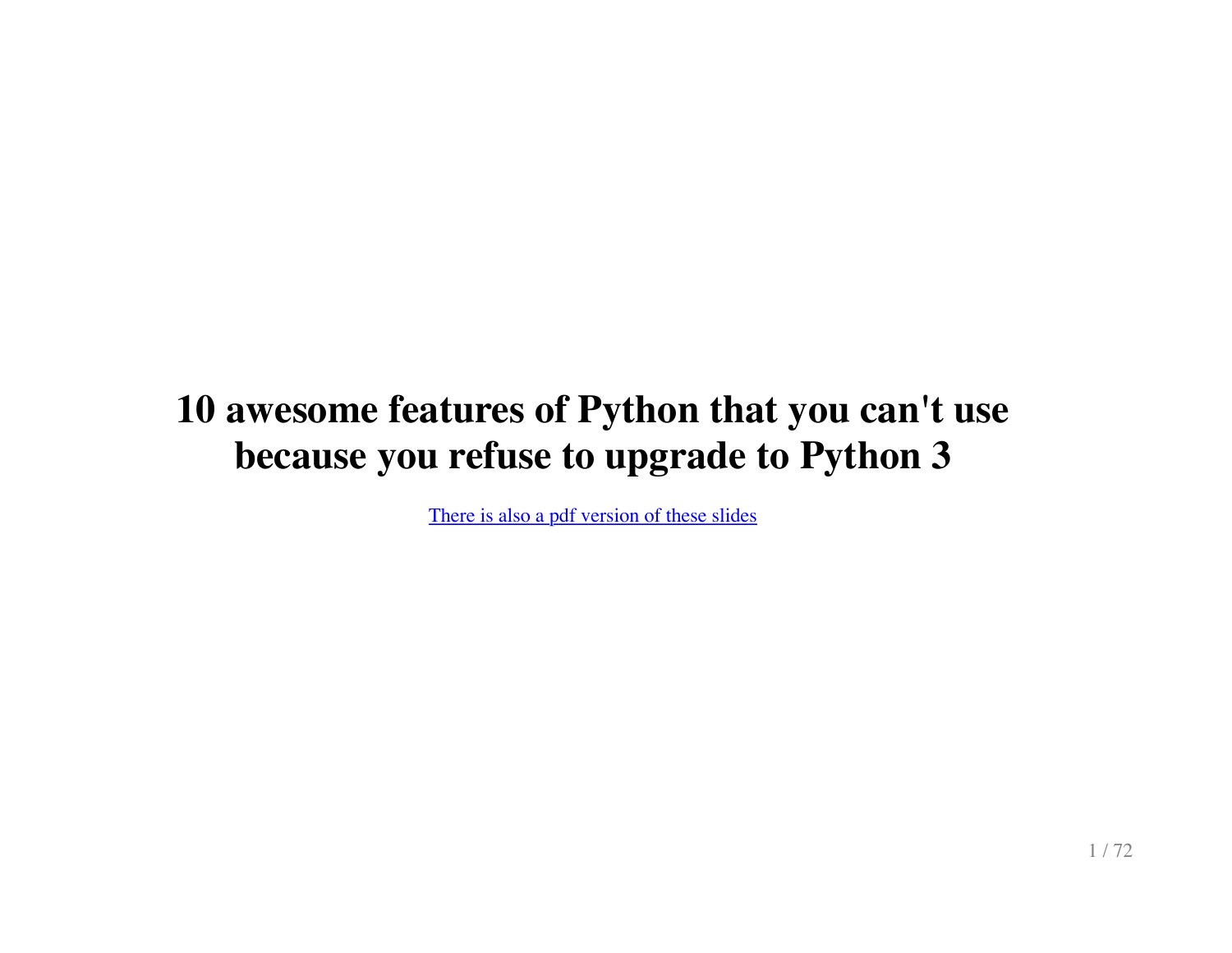#### **10 awesome features of Python that you can't use because you refuse to upgrade to Python 3**

**or**

**Turning it up to 13!**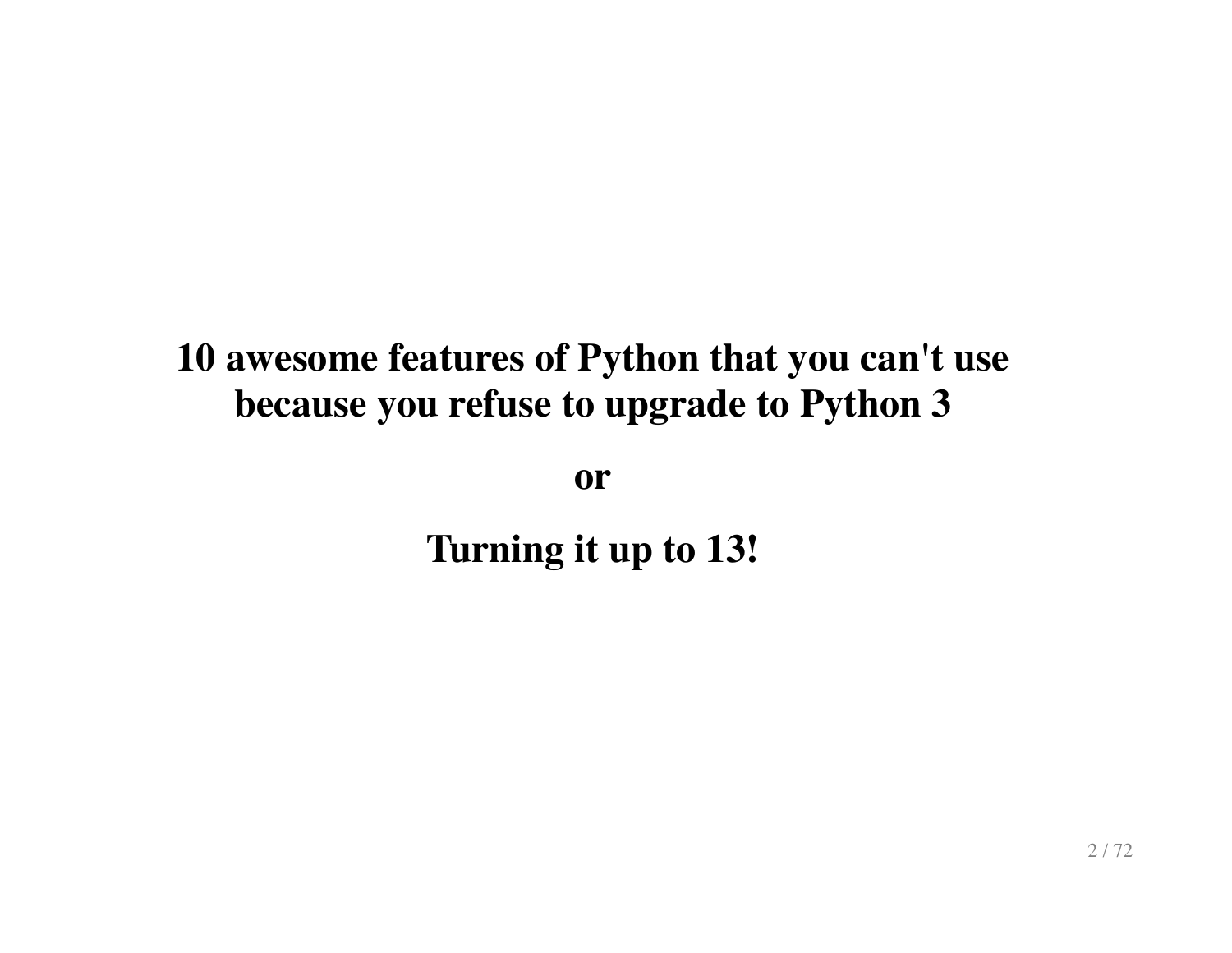#### **Prelude**

- Last month (March) APUG: only three people use Python 3 (including me)
- Lots of new features of Python 3.
- Some have been backported to Python 2.7. (like dictionary/set comprehensions or set literals, \_\_future\_\_.print\_function)
- But there's more than that.
- New features that you *can't* use unless you are in Python 3.
- New syntax. New interpreter behavior. Standard library fixes.
- And it's more than bytes/unicode...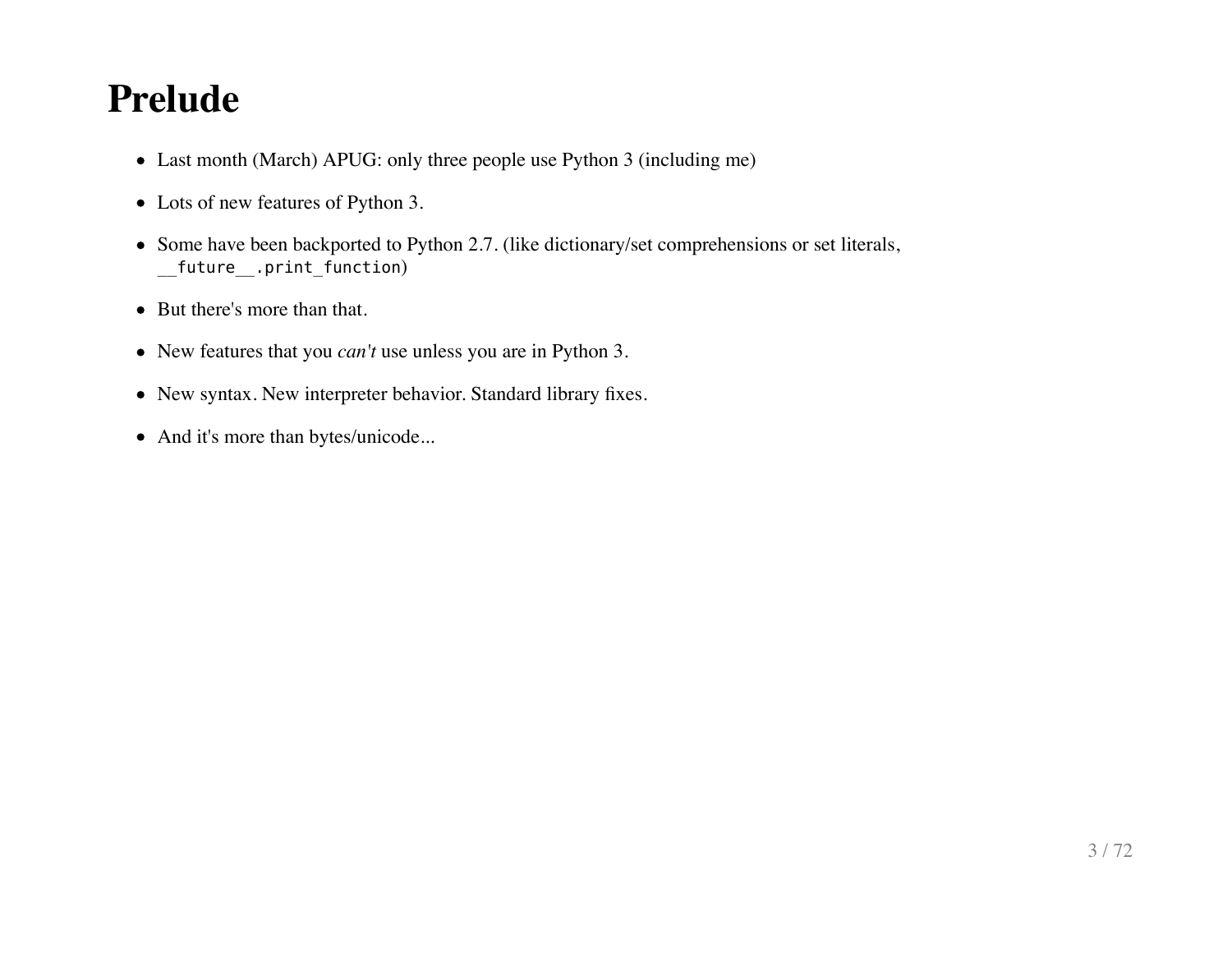• You can already do this:

```
\Rightarrow a, b = \text{range}(2)>> a
\Theta\Rightarrow b
1
```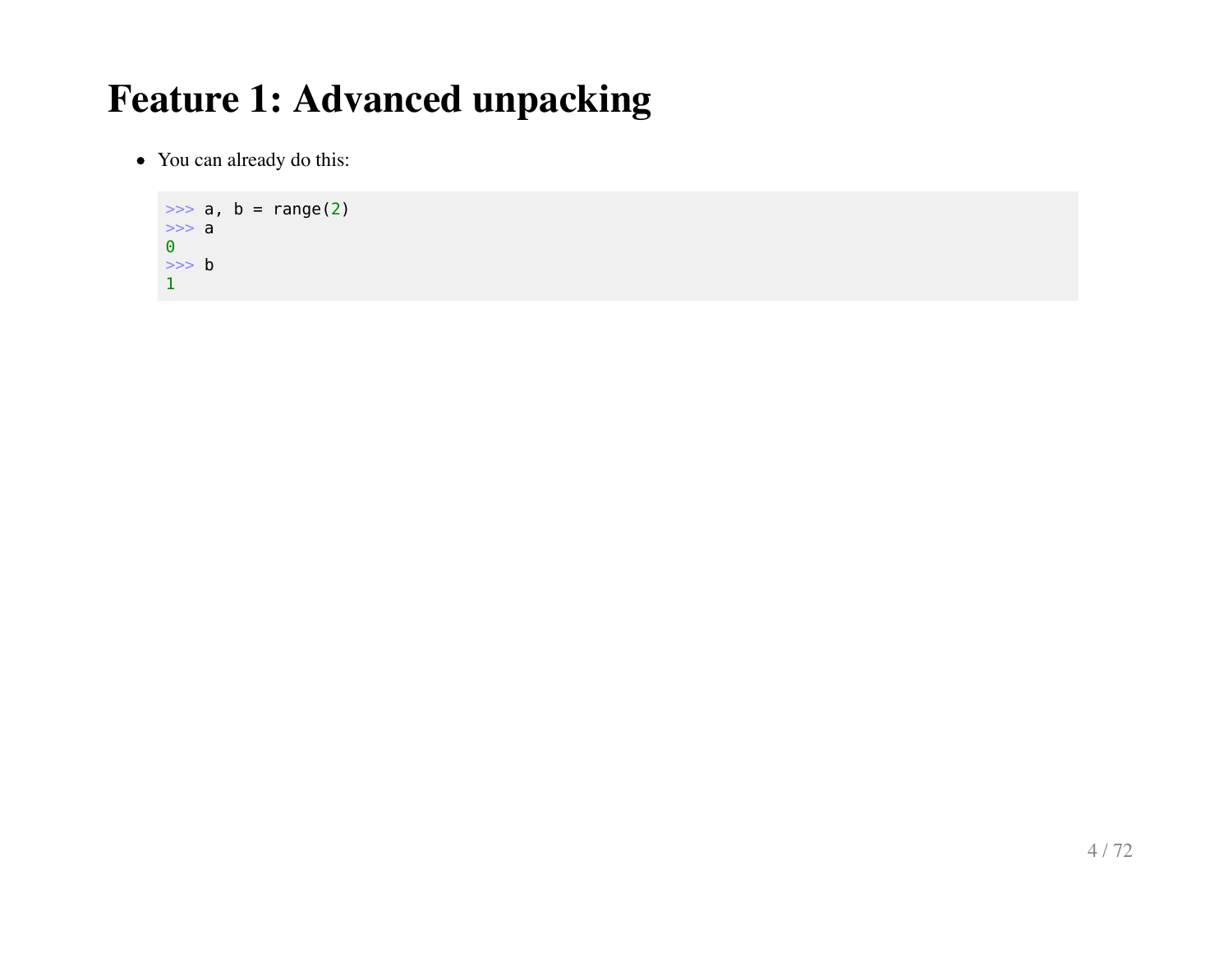• You can already do this:

```
\Rightarrow a, b = \text{range}(2)>> a
\Theta\Rightarrow b
1
```
• Now you can do this:

```
\Rightarrow a, b, *rest = range(10)
>><sub>2</sub>\Theta\Rightarrow b
1
>>> rest
[2, 3, 4, 5, 6, 7, 8, 9]
```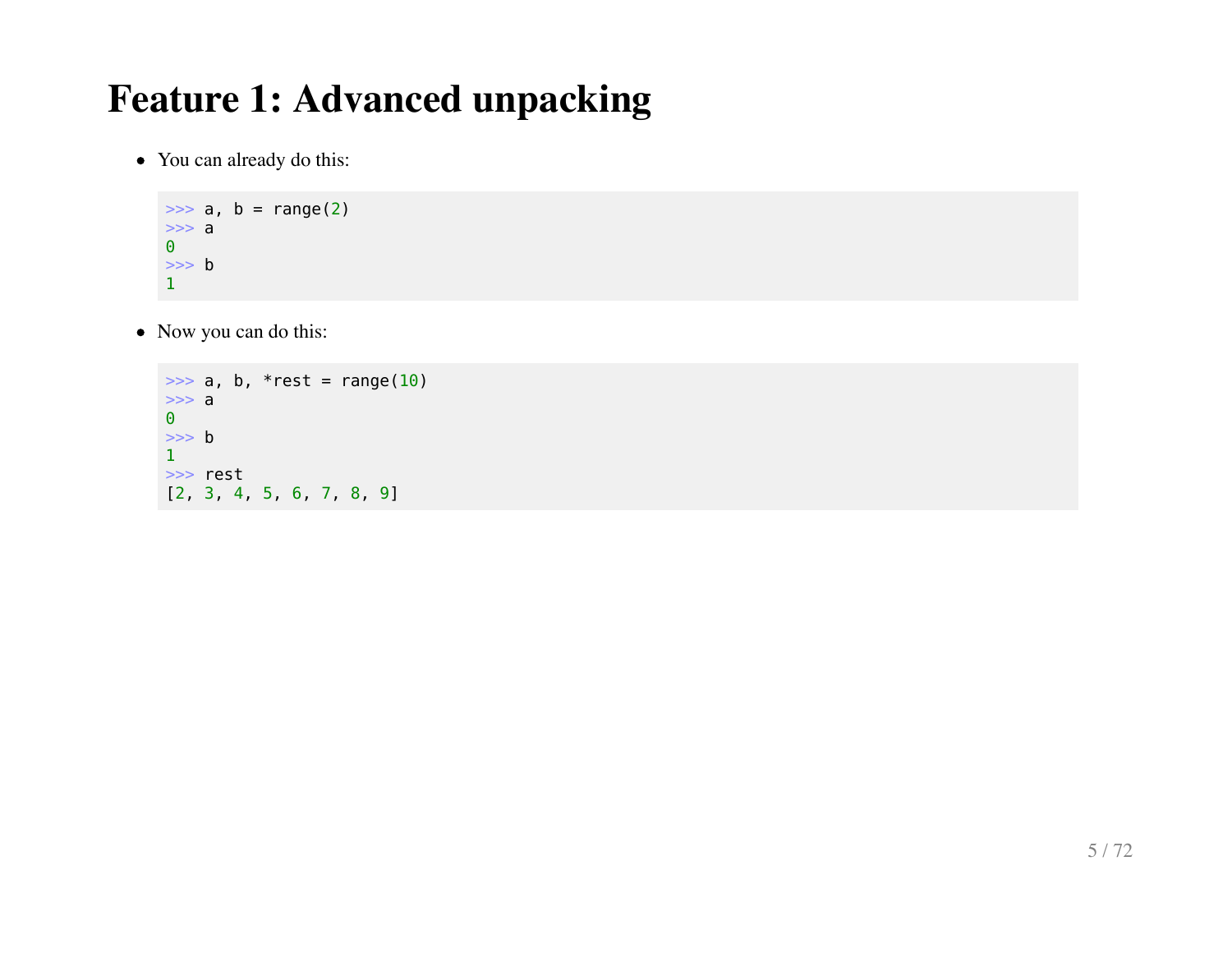You can already do this:

```
\Rightarrow a, b = range(2)
>> a
\Theta\Rightarrow b
1
```
• Now you can do this:

```
\Rightarrow a, b, *rest = range(10)
\Rightarrow a
\Theta\Rightarrow b
1
>>> rest
[2, 3, 4, 5, 6, 7, 8, 9]
```
• \* rest can go anywhere:

```
\Rightarrow a, *rest, b = range(10)
\Rightarrow a
\Theta\Rightarrow b
9
>>> rest
[1, 2, 3, 4, 5, 6, 7, 8]
\Rightarrow *rest, b = range(10)
>>> rest
[0, 1, 2, 3, 4, 5, 6, 7, 8]
\Rightarrow b
9
```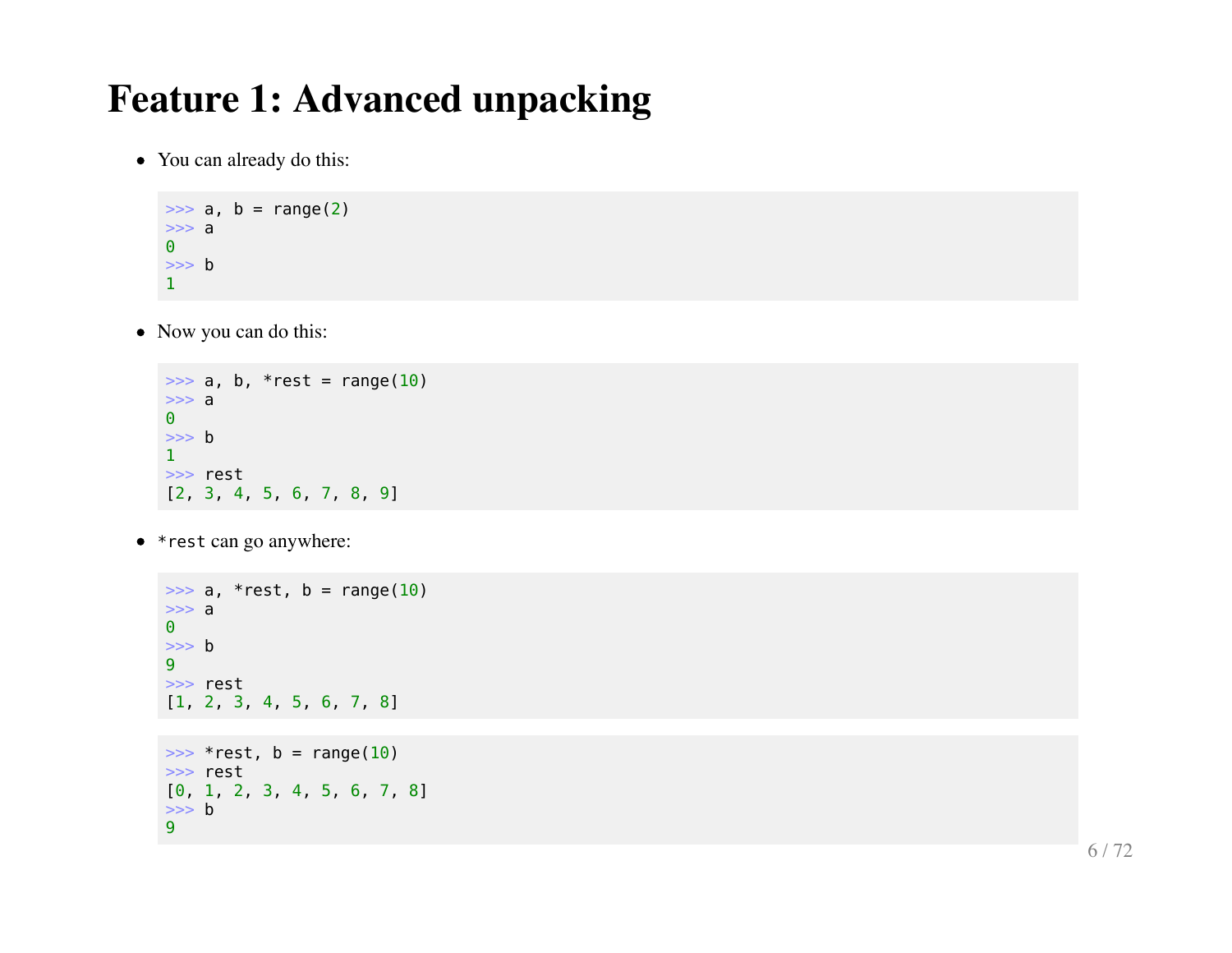#### **Get the first and last lines of a file**

```
>>> with open("using_python_to_profit") as f:
\dots first, *_, last = f.readlines()
>>> first
'Step 1: Use Python 3\n'
>>> last
'Step 10: Profit!\n'
```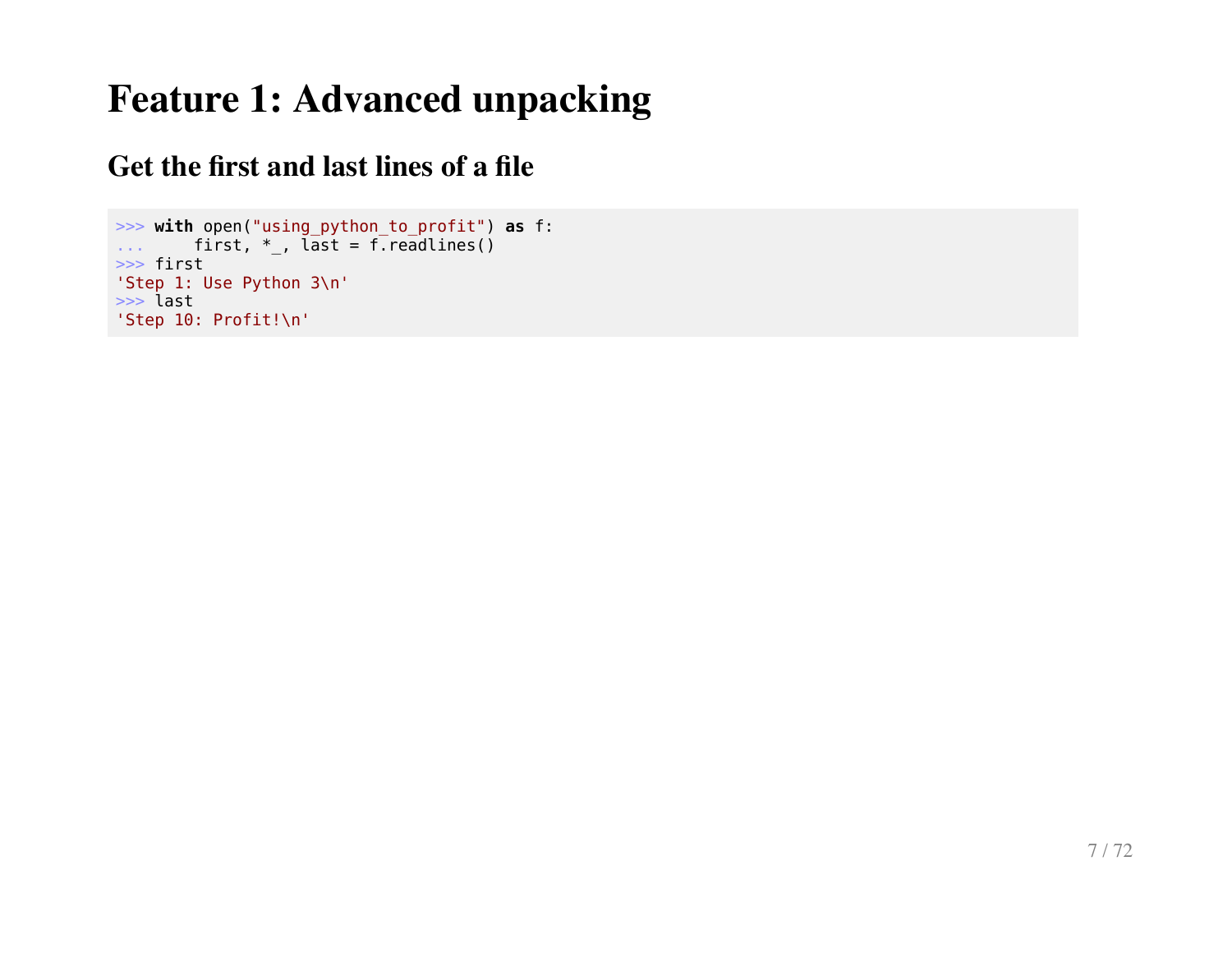#### **Get the first and last lines of a file**

```
>>> with open("using_python_to_profit") as f:
\dots first, *_, last = f.readlines()
>>> first
'Step 1: Use Python 3\n'
>>> last
'Step 10: Profit!\n'
```
#### **Refactor your functions**

```
def f(a, b, *args):
     stuff
```

```
def f(*args):
   a, b, *args = args stuff
```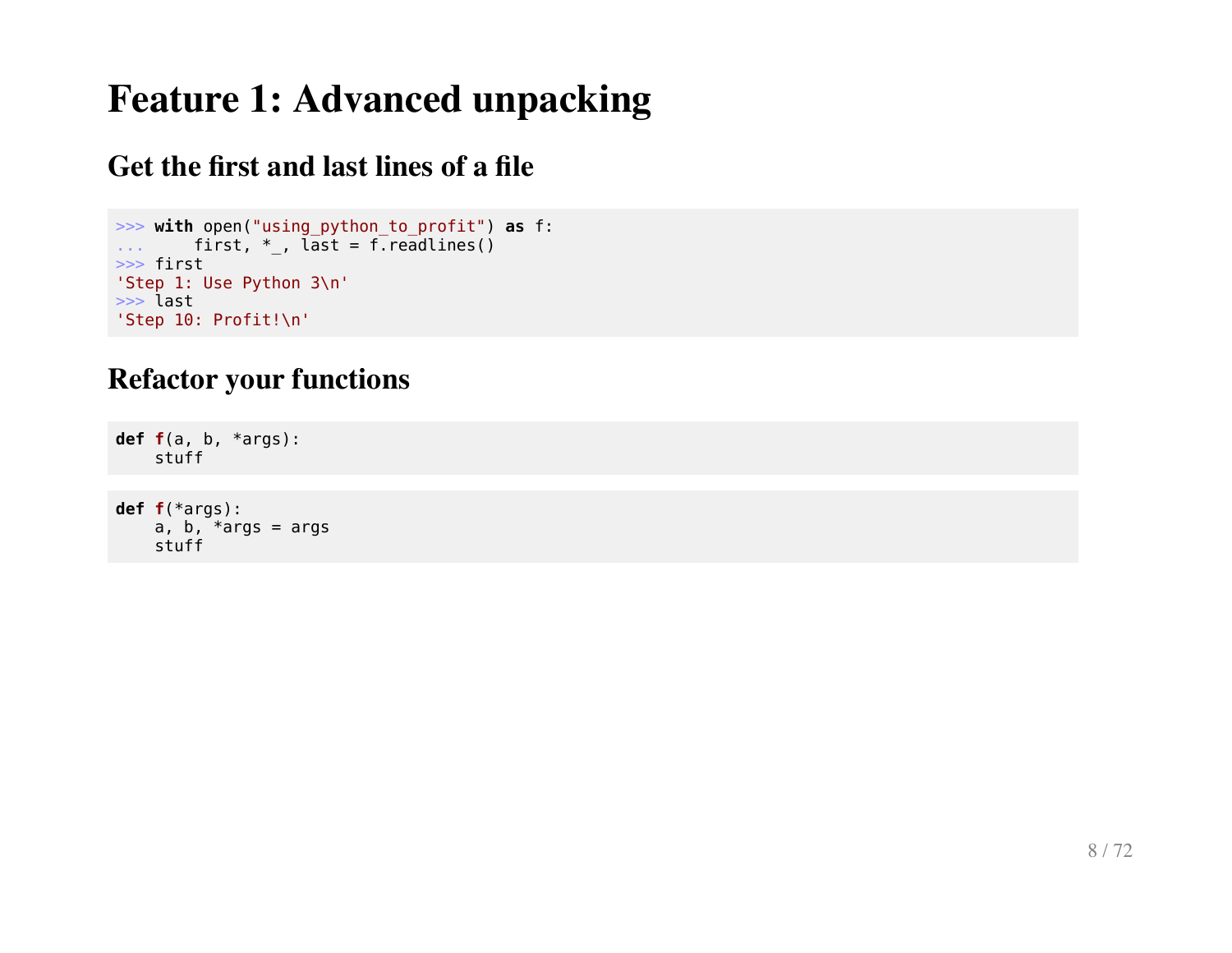**def f**(a, b, \*args, option=True):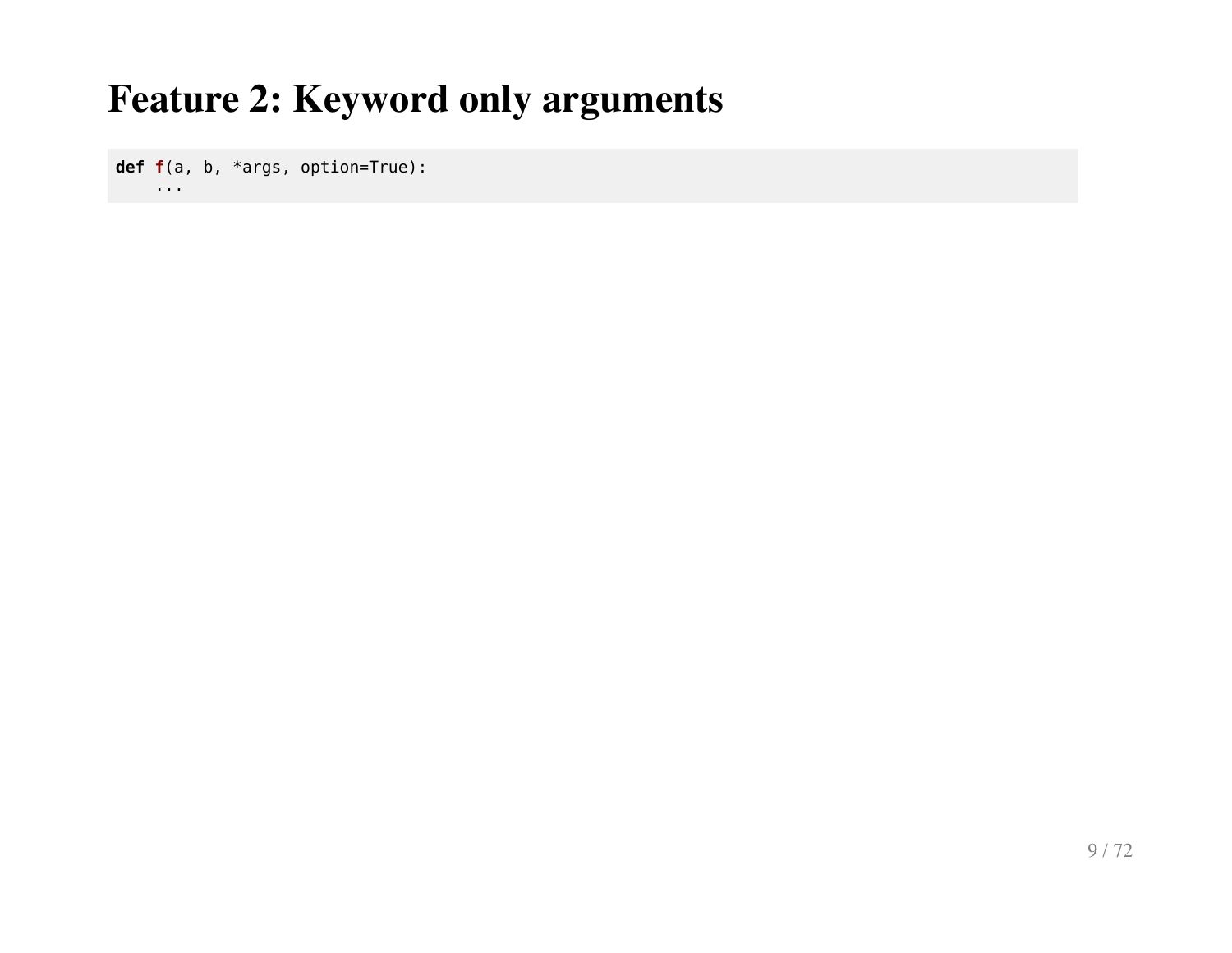**def f**(a, b, \*args, option=True): ...

option comes *after* \*args.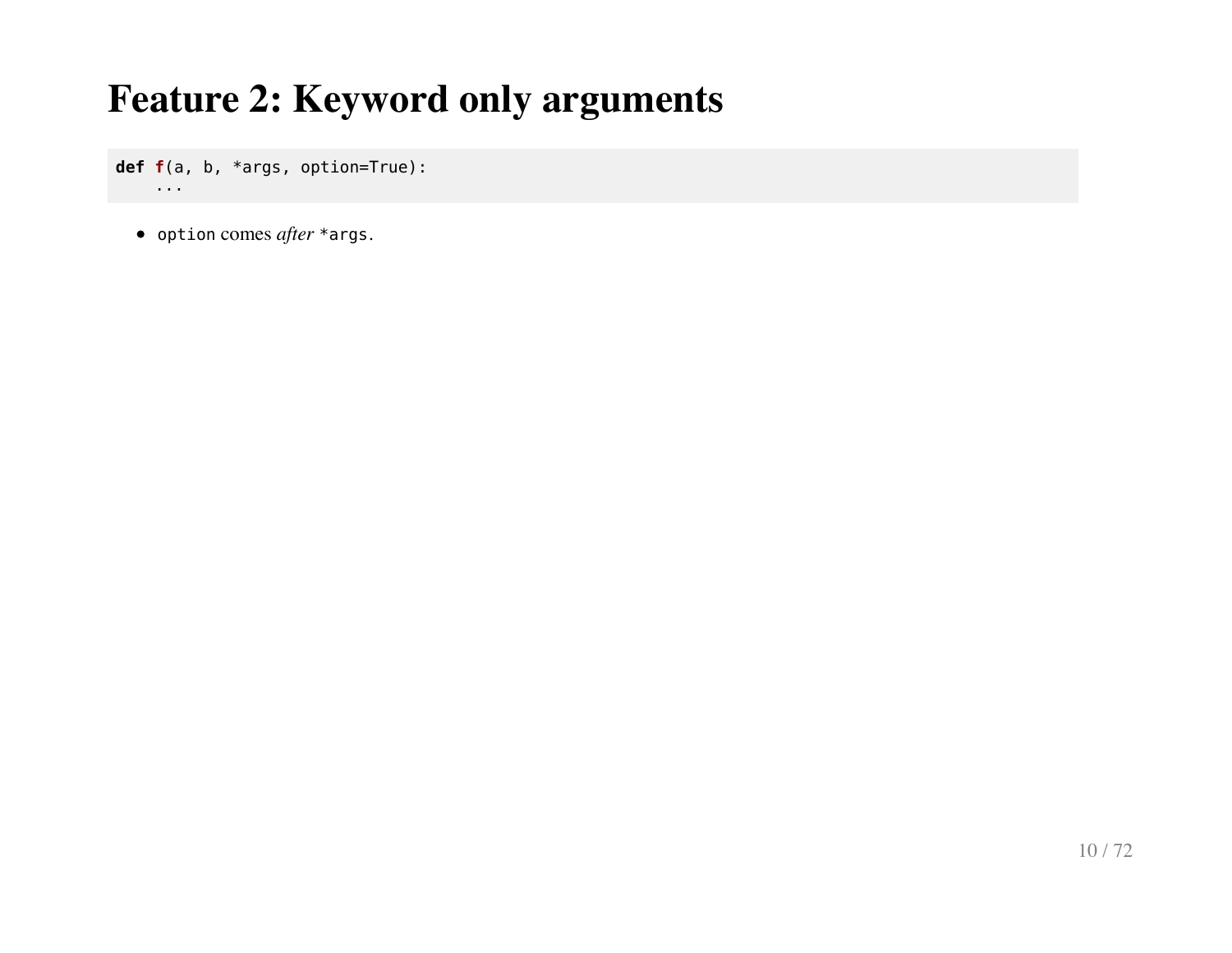**def f**(a, b, \*args, option=True): ...

- option comes *after* \*args.
- The only way to access it is to explicitly call f(a, b, option=True)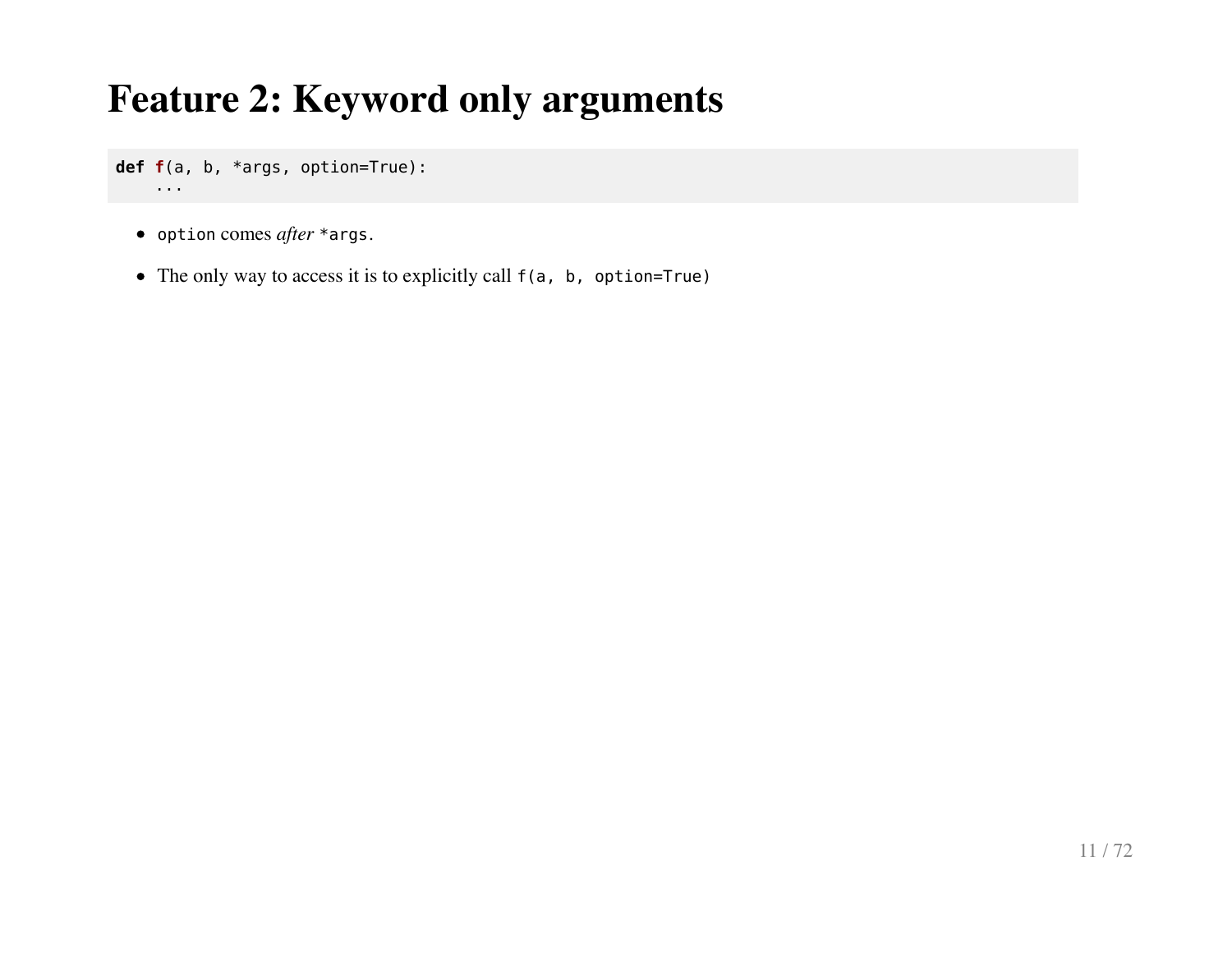**def f**(a, b, \*args, option=True): ...

- option comes *after* \*args.
- The only way to access it is to explicitly call  $f(a, b, option=True)$
- You can write just a  $*$  if you don't want to collect  $*$ args.

```
def f(a, b, *, option=True):
     ...
```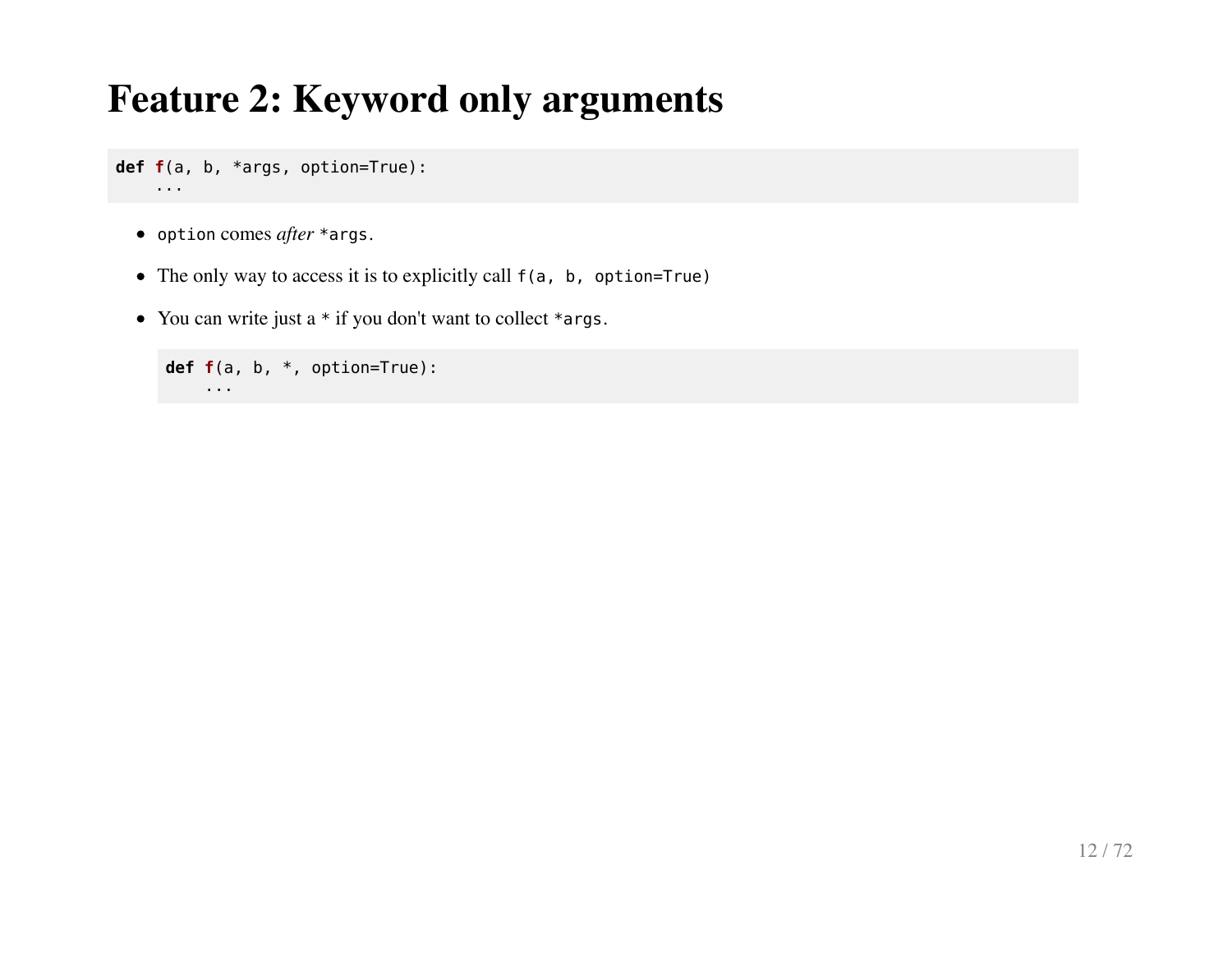No more, "Oops, I accidentally passed too many arguments to the function, and one of them was swallowed by a keyword argument".

```
def sum(a, b, biteme=False):
     if biteme:
         shutil.rmtree('/')
     else:
         return a + b
\gg sum(1, 2)
3
```
 $\gg$  sum(1, 2, 3)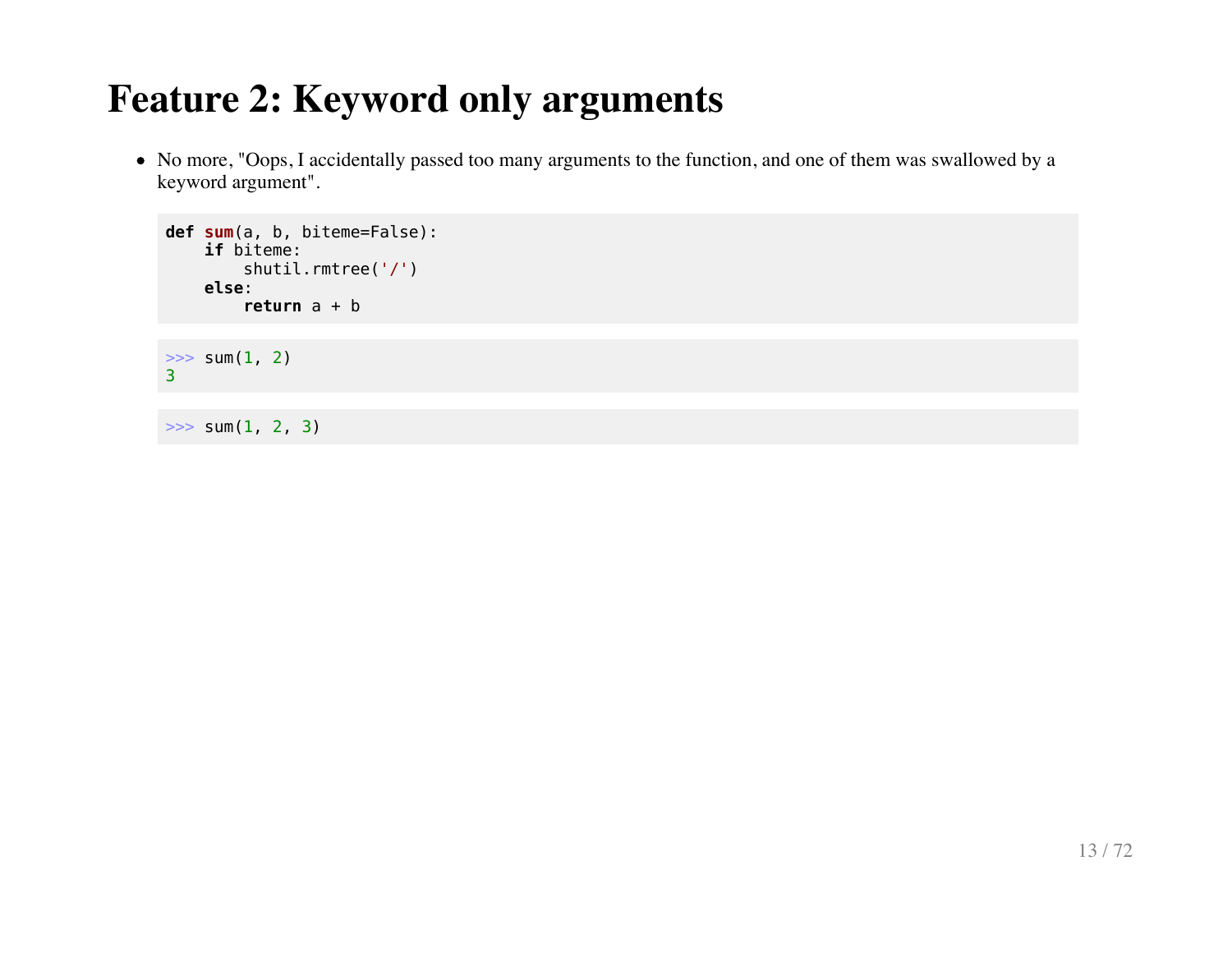No more, "Oops, I accidentally passed too many arguments to the function, and one of them was swallowed by a keyword argument".

```
def sum(a, b, biteme=False):
     if biteme:
         shutil.rmtree('/')
     else:
         return a + b
\gg sum(1, 2)
3
```
 $\gg$  sum(1, 2, 3)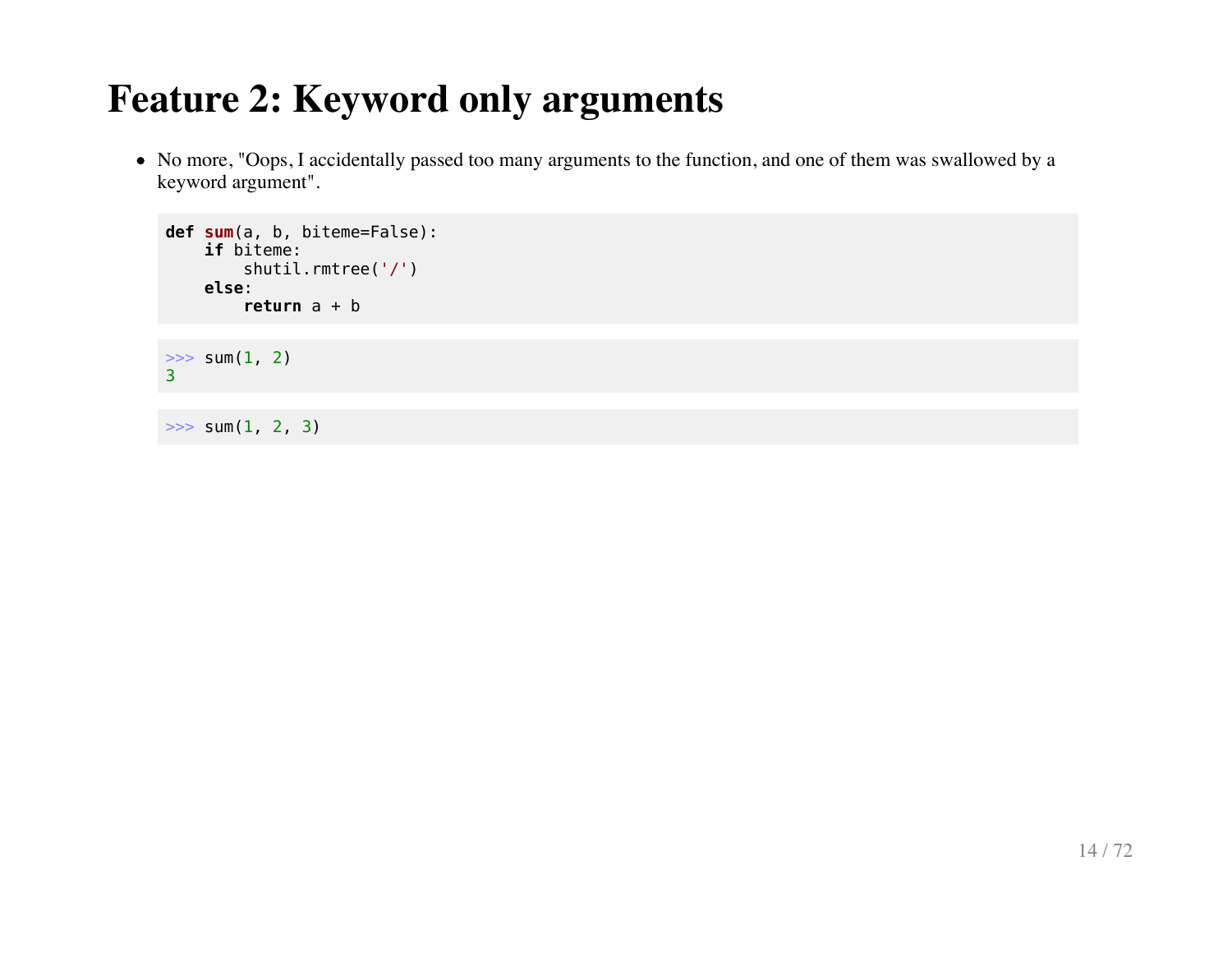• Instead write

```
def sum(a, b, *, biteme=False):
     if biteme:
         shutil.rmtree('/')
     else:
         return a + b
```

```
\gg sum(1, 2, 3)
Traceback (most recent call last):
File "<stdin>", line 1, in <module>
TypeError: sum() takes 2 positional arguments but 3 were given
```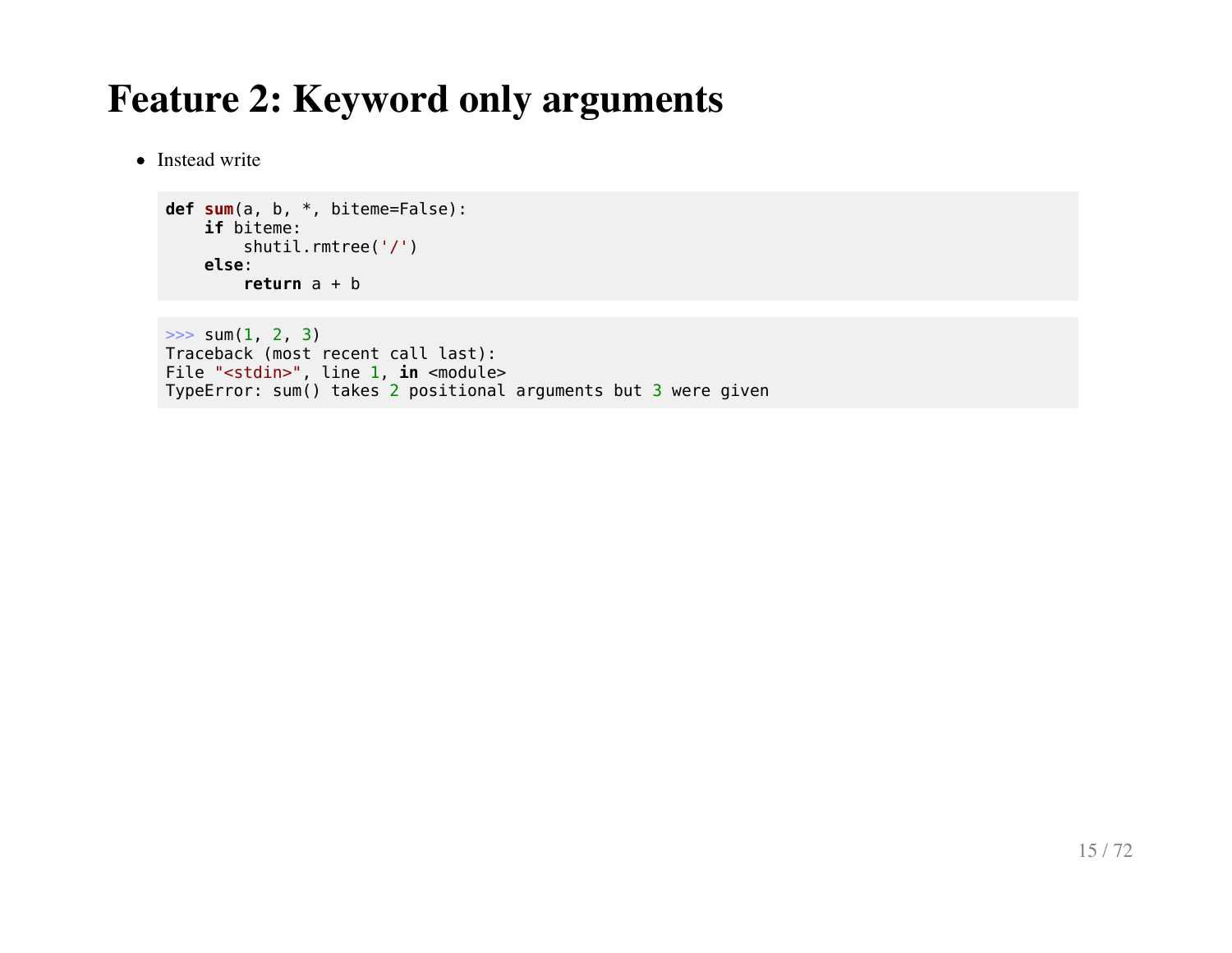• Instead write

```
def sum(a, b, *, biteme=False):
     if biteme:
         shutil.rmtree('/')
     else:
         return a + b
```

```
\gg sum(1, 2, 3)
Traceback (most recent call last):
File "<stdin>", line 1, in <module>
TypeError: sum() takes 2 positional arguments but 3 were given
```
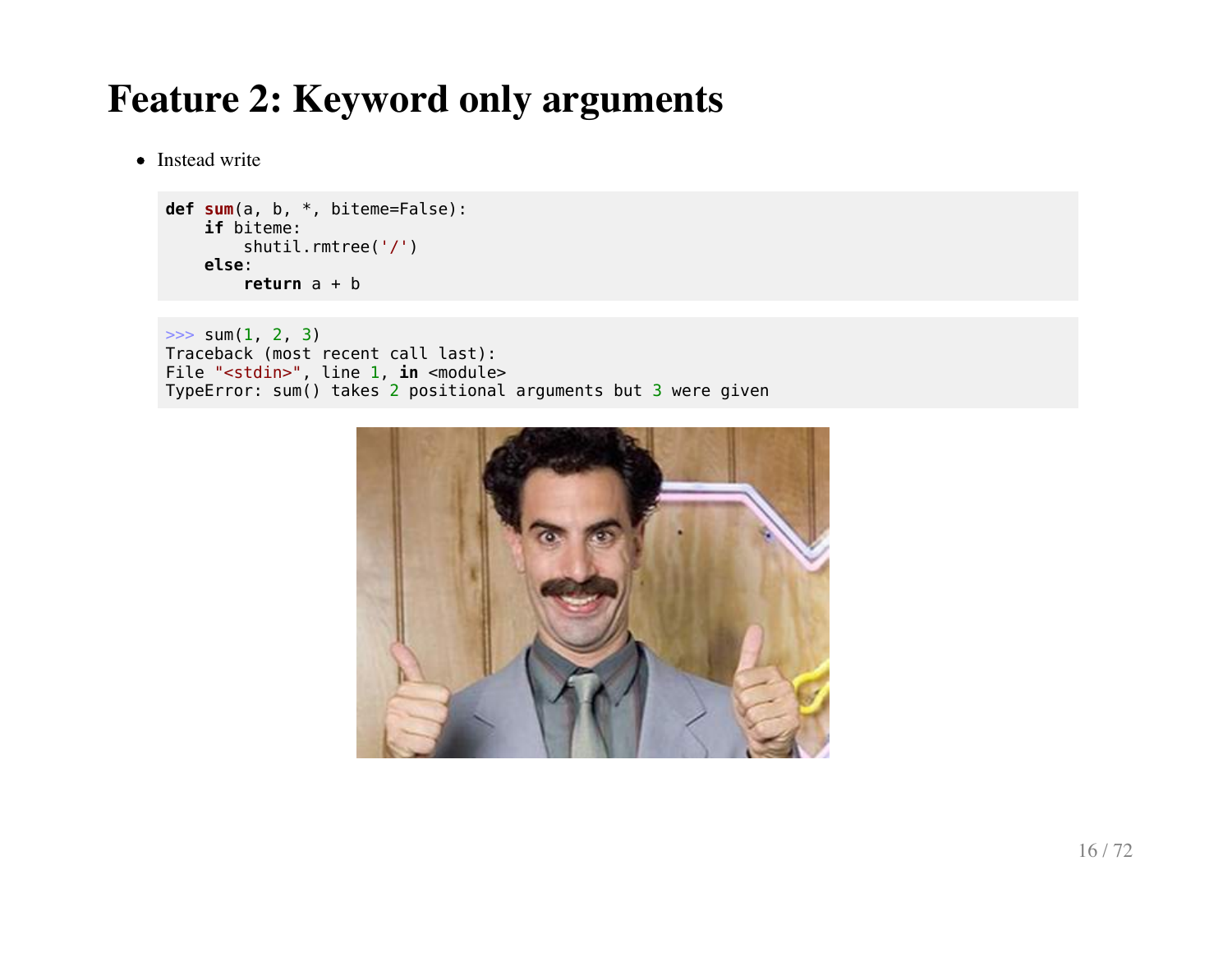- Or, "I reordered the keyword arguments of a function, but something was implicitly passing in arguments expecting the order"
- Example:

```
def maxall(iterable, key=None):
      """
     A list of all max items from the iterable
    \mathbf{u} " \mathbf{u} "
     key = key or (lambda x: x)
     m = max(iterable, key=key)
    return [i for i in iterable if key(i) == key(m)]
```

```
>>> maxall(['a', 'ab', 'bc'], len)
['ab', 'bc']
```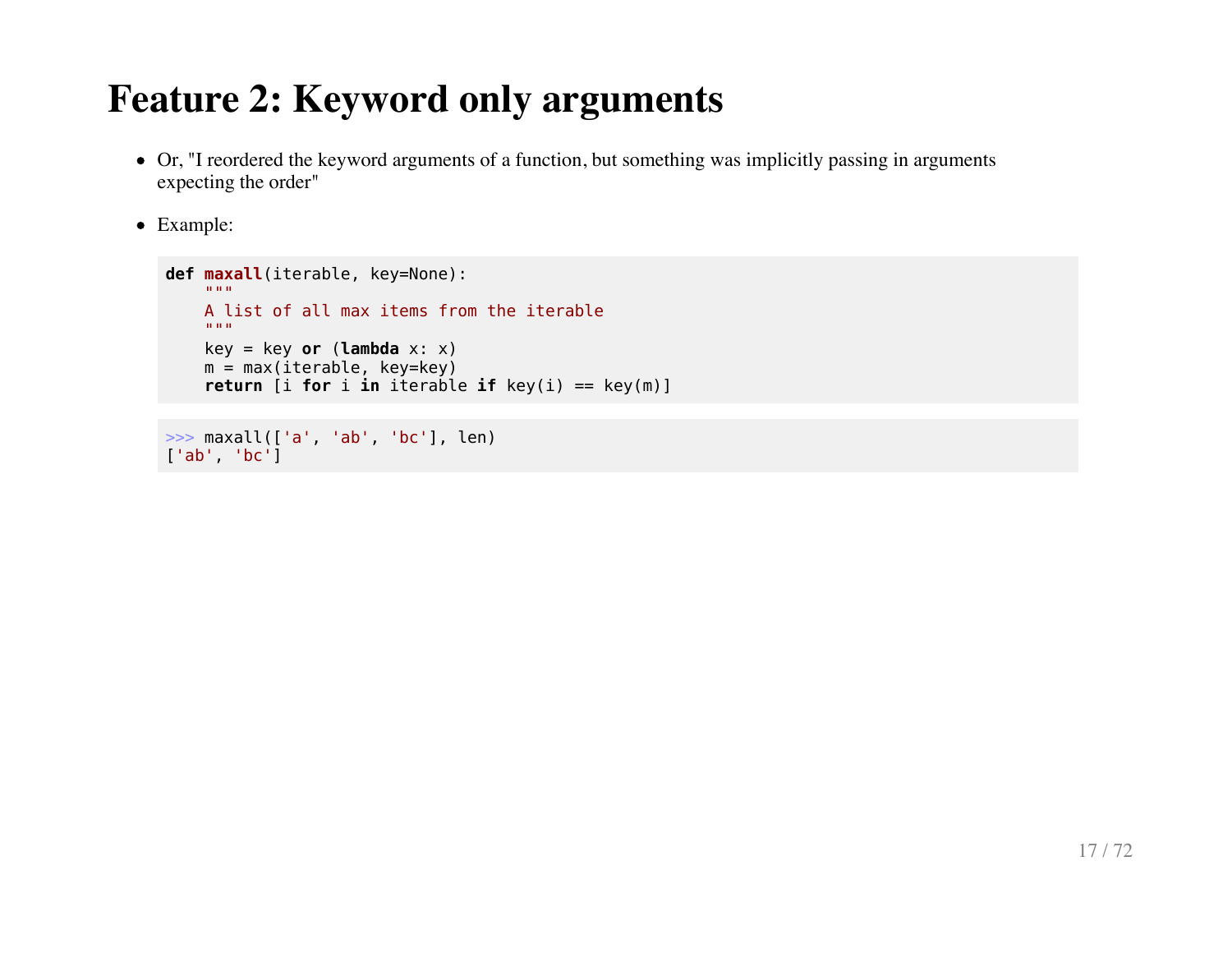• The max builtin supports max(a, b, c). We should allow that too.

```
def maxall(*args, key=None):
"" """""
     A list of all max items from the iterable
    "" "" ""
    if len(args) == 1:
        iterable = arg[0] else:
        iterable = argskey = key or (lambda x: x)m = max(iterable, key=key)return [i for i in iterable if key(i) == key(m)]
```
We just broke any code that passed in the key as a second argument without using the keyword.

```
>>> maxall(['a', 'ab', 'ac'], len)
Traceback (most recent call last):
File "<stdin>", line 1, in <module>
File "<stdin>", line 10, in maxall
TypeError: unorderable types: builtin function or method() > list()
```
- (Actually in Python 2 it would just return ['a', 'ab', 'ac'], see feature 6).
- By the way, max shows that this is already possible in Python 2, but only if you write your function in C.
- Obviously, we should have used maxall(iterable, \*, key=None) to begin with.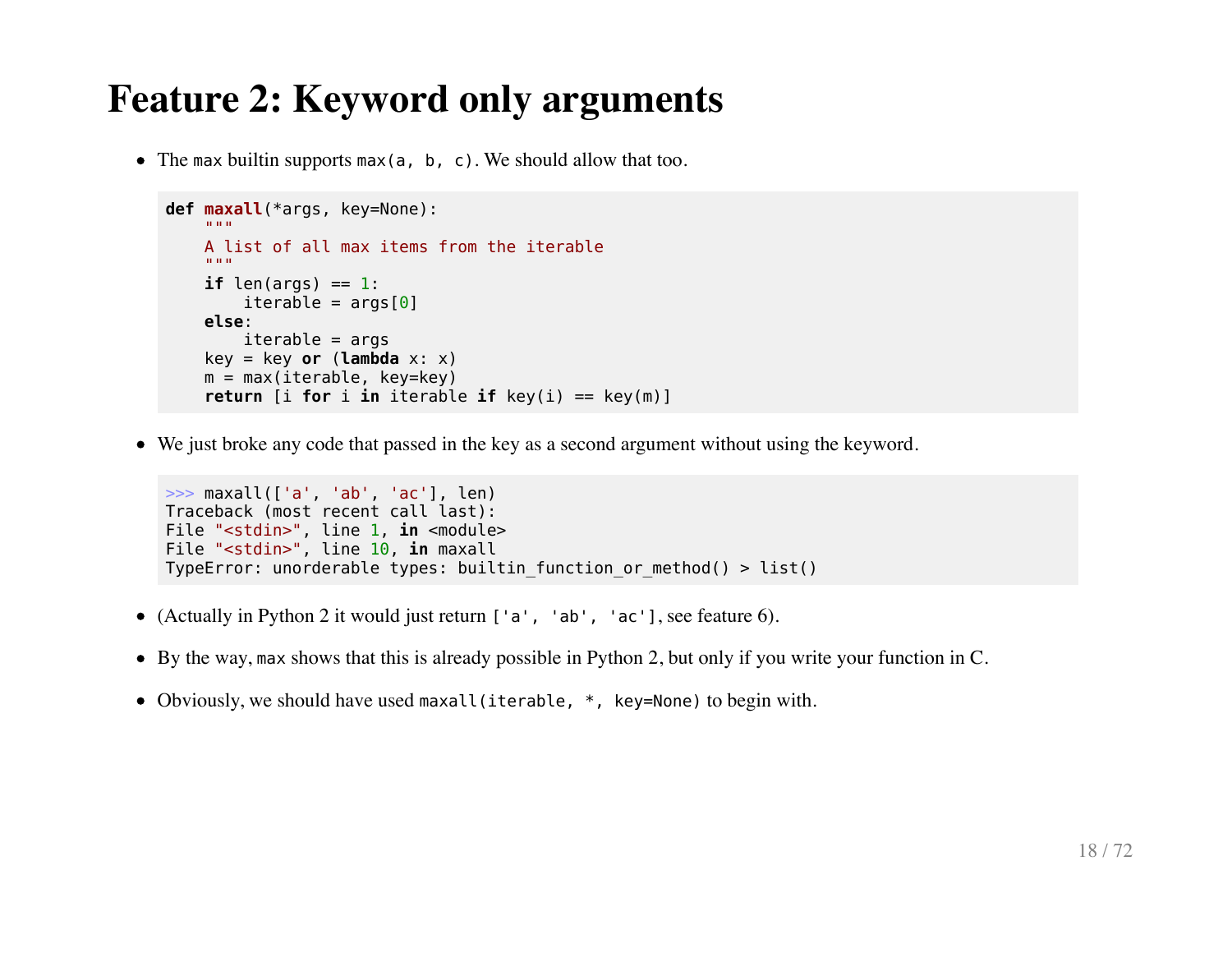- You can make your APIs "future change proof".
- Stupid example:

```
def extendto(value, shorter, longer):
     \cdots Extend list `shorter` to the length of list `longer` with `value`
     \mathbf{u} " \mathbf{u} "
     if len(shorter) > len(longer):
         raise ValueError('The `shorter` list is longer than the `longer` list')
    shorter.extend([value]*(len(longer) - len(shorter)))
\gg a = [1, 2]
```

```
\Rightarrow b = [1, 2, 3, 4, 5]
\gg extendto(10, a, b)
>> a
[1, 2, 10, 10, 10]
```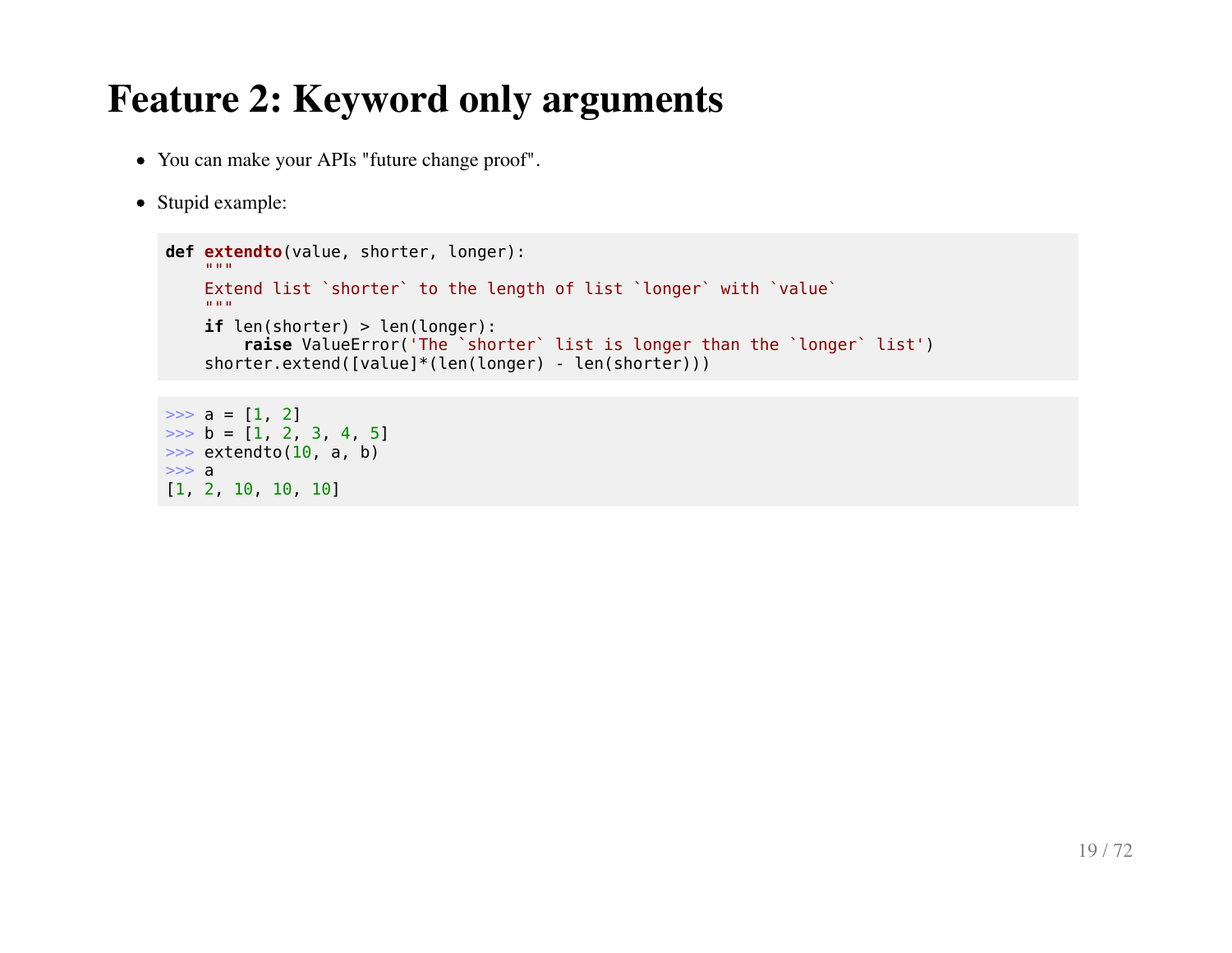- You can make your APIs "future change proof".
- Stupid example:

```
def extendto(value, shorter, longer):
     "" "" ""
     Extend list `shorter` to the length of list `longer` with `value`
    "" "" ""
     if len(shorter) > len(longer):
        raise ValueError('The `shorter` list is longer than the `longer` list')
    shorter.extend([value]*(len(longer) - len(shorter)))
\gg a = [1, 2]
\Rightarrow b = [1, 2, 3, 4, 5]
\gg extendto(10, a, b)
>> a
[1, 2, 10, 10, 10]
```
- Hmm, maybe it makes more sense for longer to come before shorter...
- Too bad, you'll break the code.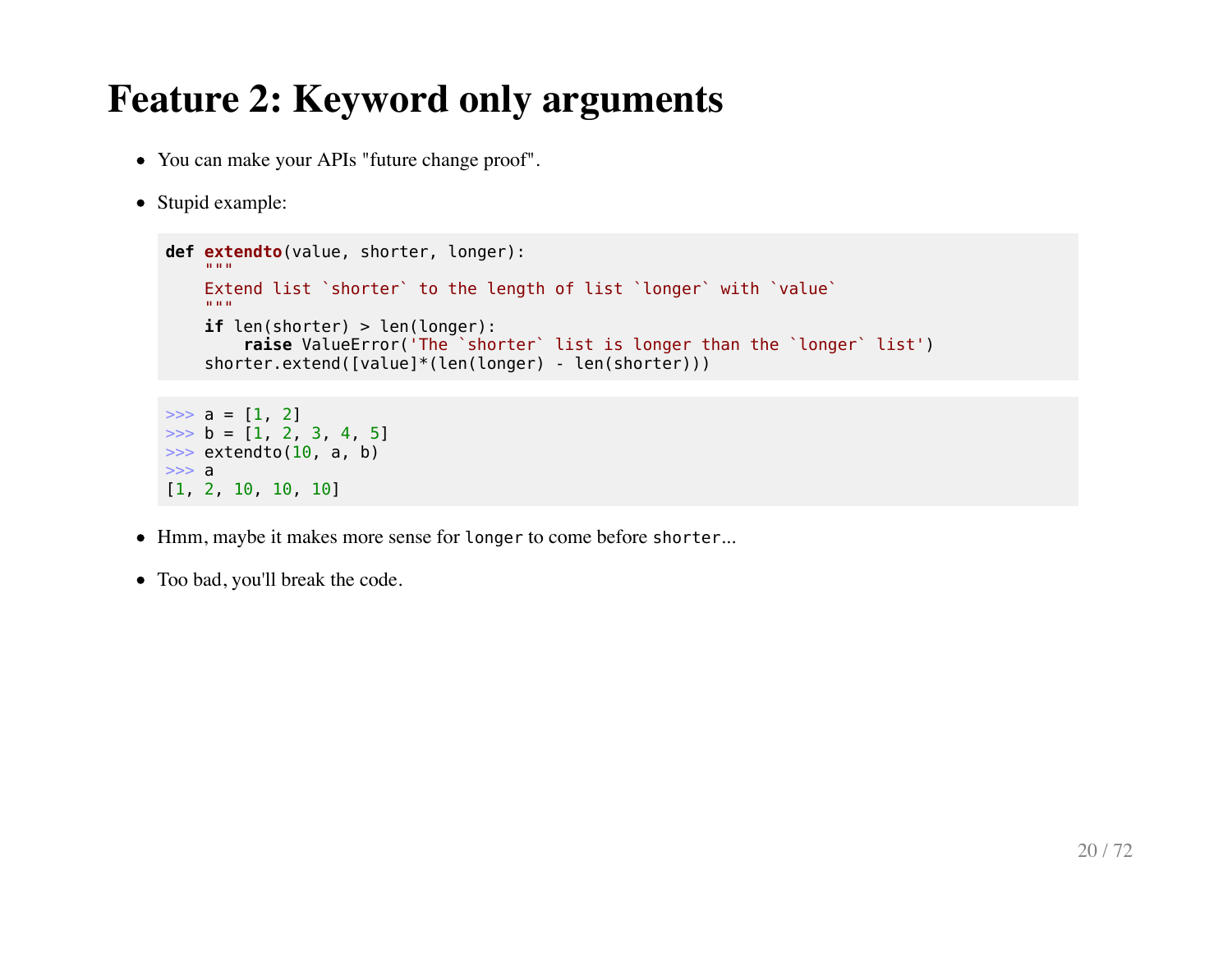• In Python 3, you can use

```
def extendto(value, *, shorter=None, longer=None):
"" """""
     Extend list `shorter` to the length of list `longer` with `value`
    "" "" ""
     if shorter is None or longer is None:
         raise TypeError('`shorter` and `longer` must be specified')
     if len(shorter) > len(longer):
         raise ValueError('The `shorter` list is longer than the `longer` list')
    shorter.extend([value]*(len(longer) - len(shorter)))
```
• Now, a and b *have* to be passed in as extendto(10, shorter=a, longer=b).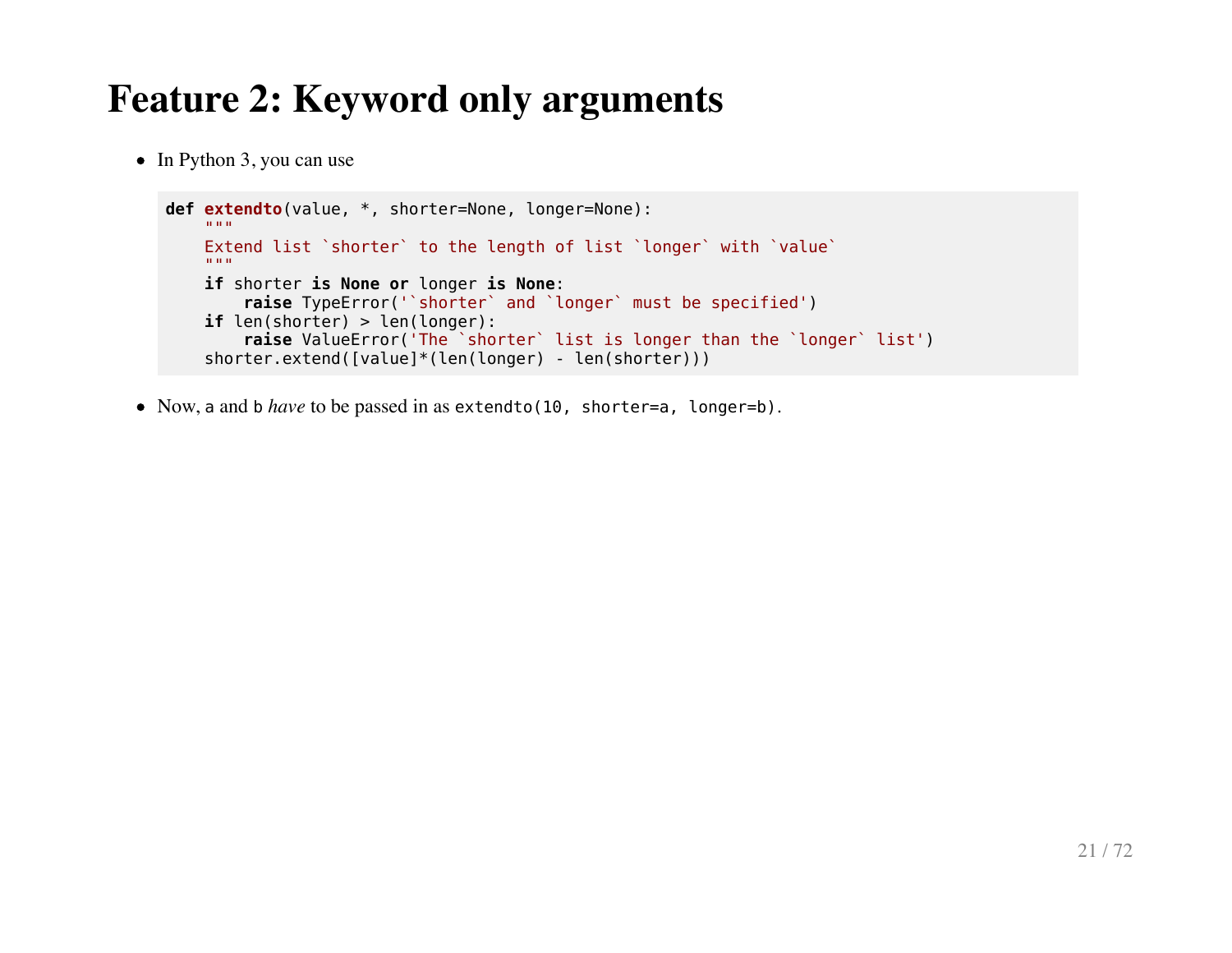$\bullet$  In Python 3, you can use

```
def extendto(value, *, shorter=None, longer=None):
"" """""
     Extend list `shorter` to the length of list `longer` with `value`
    "" "" ""
     if shorter is None or longer is None:
         raise TypeError('`shorter` and `longer` must be specified')
     if len(shorter) > len(longer):
         raise ValueError('The `shorter` list is longer than the `longer` list')
    shorter.extend([value]*(len(longer) - len(shorter)))
```
- Now, a and b *have* to be passed in as extendto(10, shorter=a, longer=b).
- Or if you prefer, extendto(10, longer=b, shorter=a).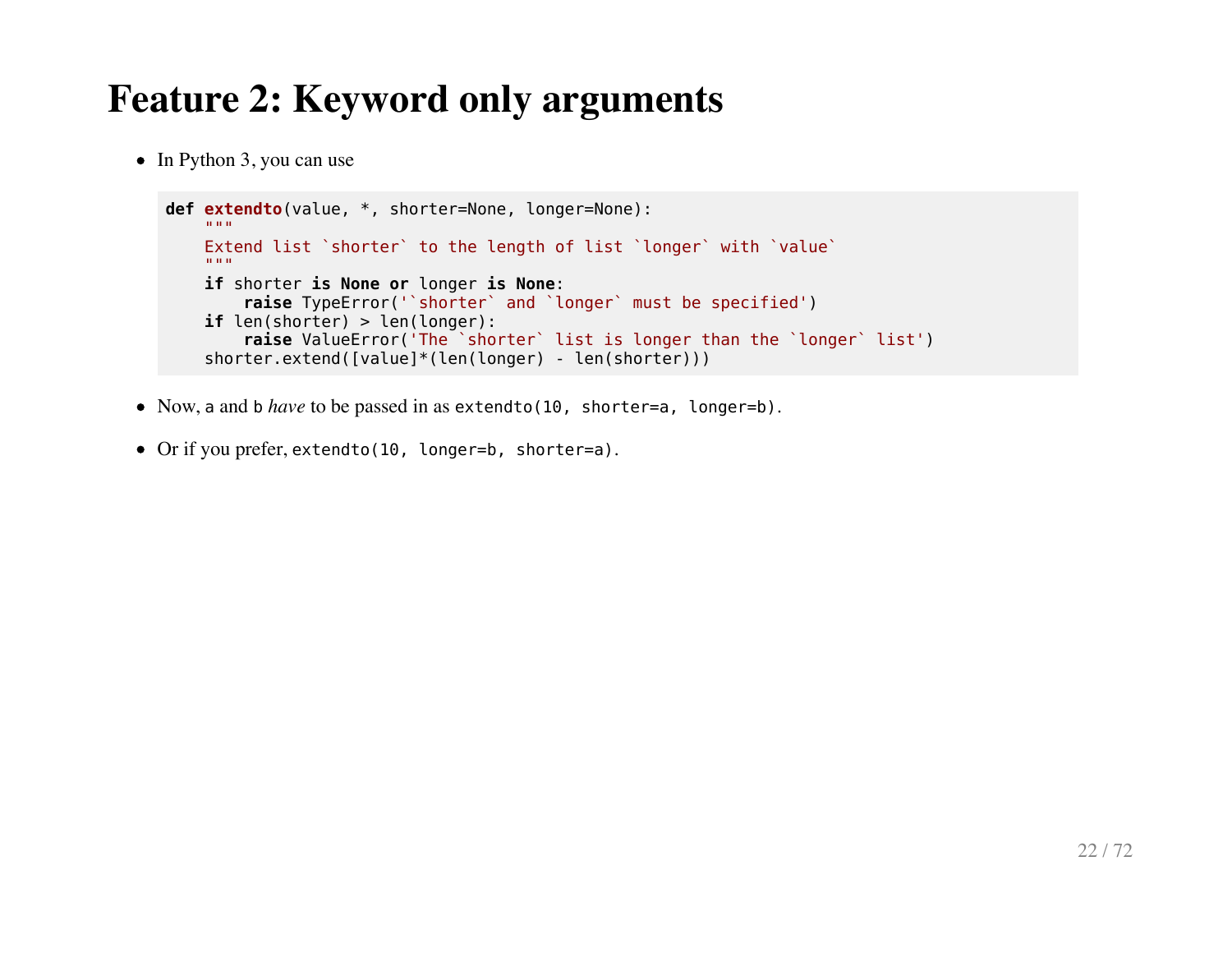- Add new keyword arguments without breaking API.
- Python 3 did this in the standard library.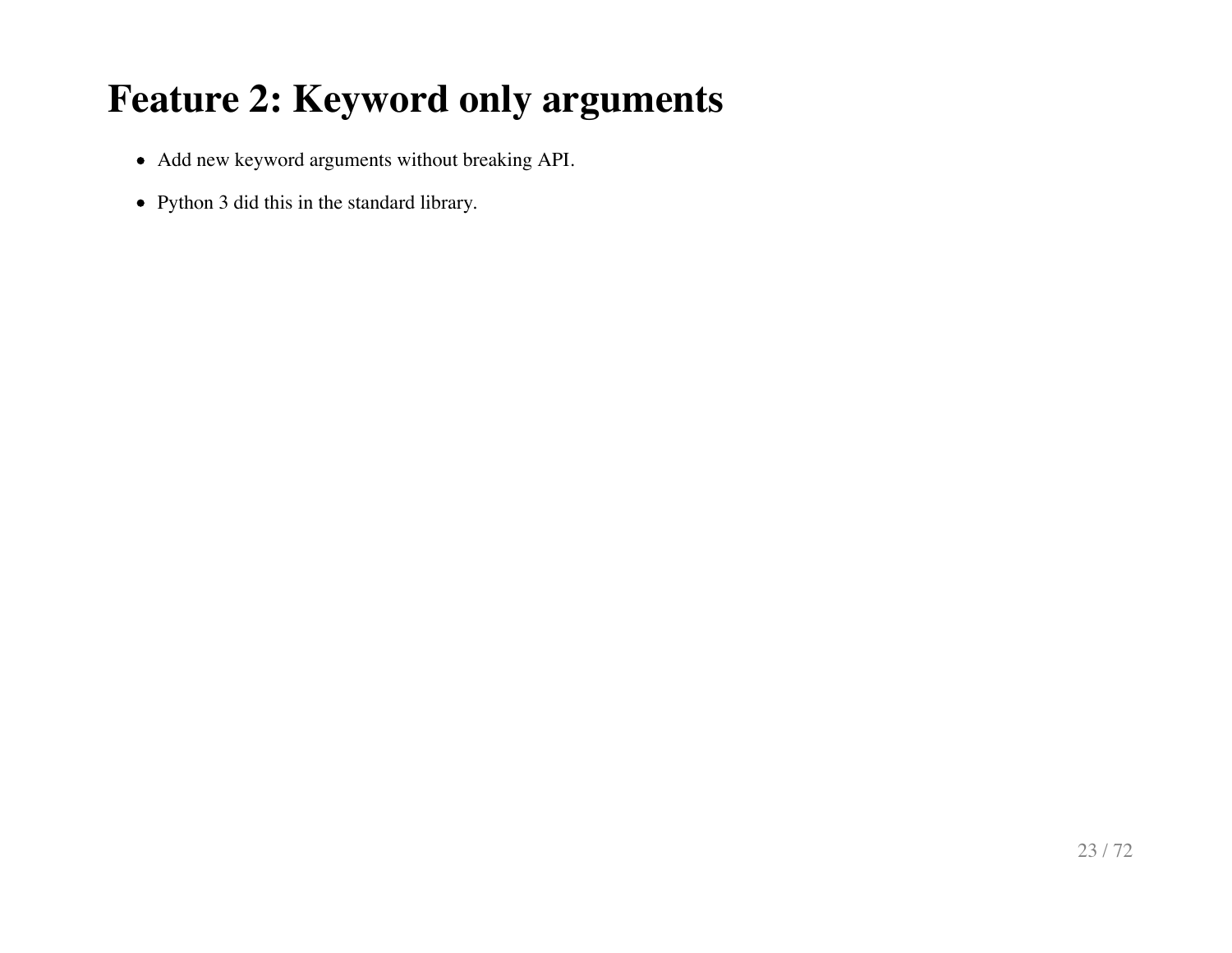- Add new keyword arguments without breaking API.
- Python 3 did this in the standard library.
- For example, functions in os have follow\_symlinks option.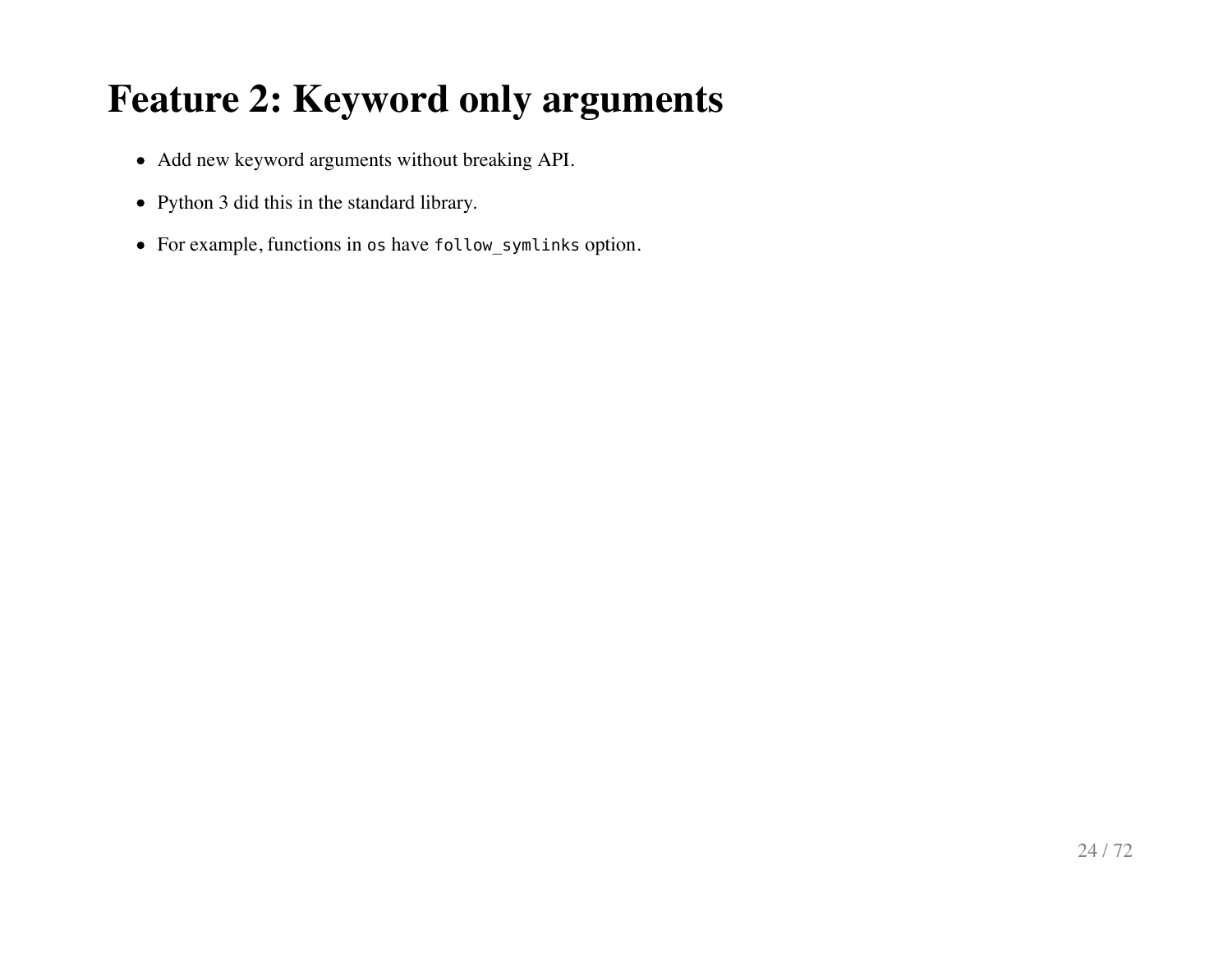- Add new keyword arguments without breaking API.
- Python 3 did this in the standard library.
- For example, functions in os have follow\_symlinks option.
- So you can just use os.stat(file, follow\_symlinks=False) instead of os.lstat.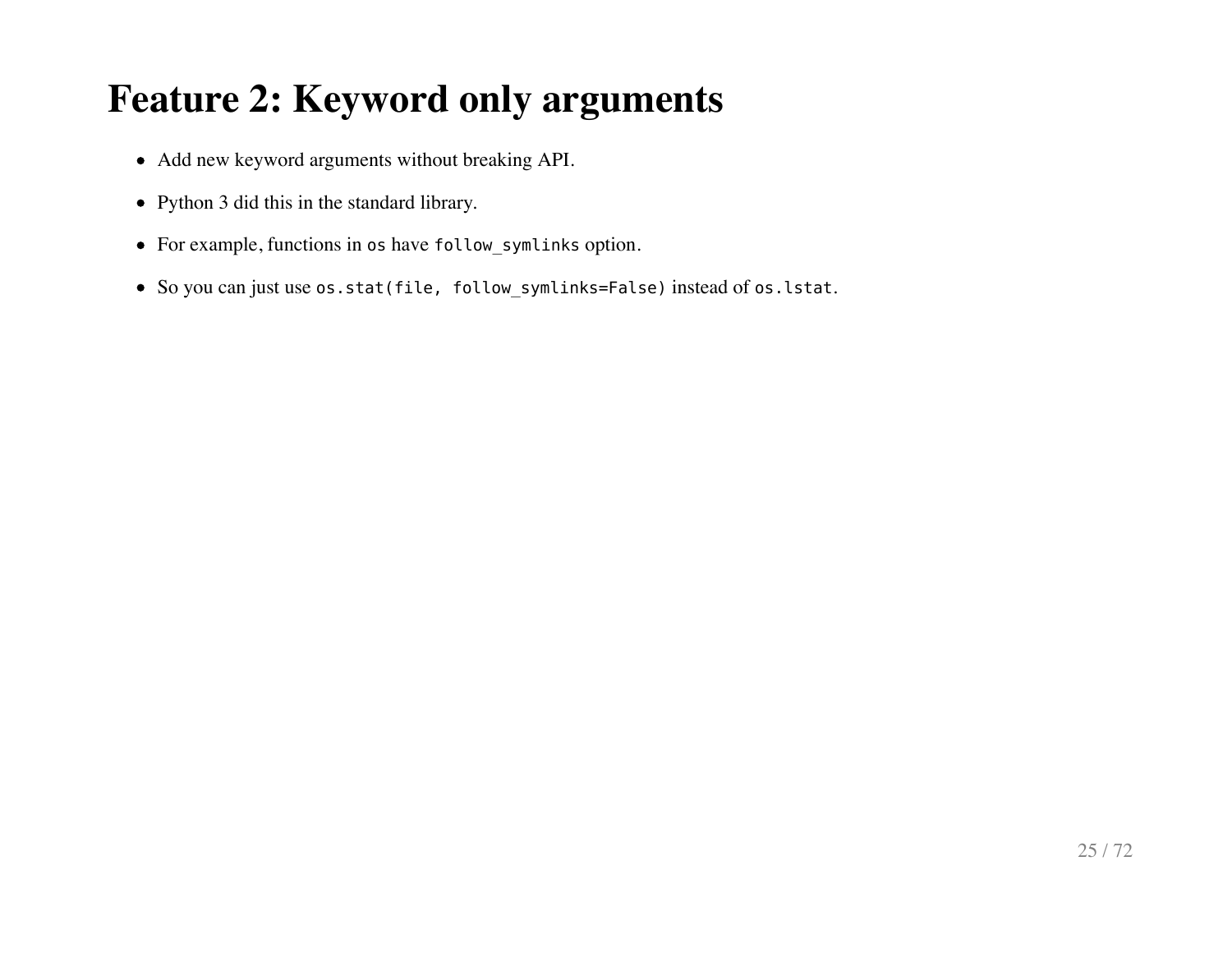- Add new keyword arguments without breaking API.
- Python 3 did this in the standard library.
- For example, functions in os have follow symlinks option.
- So you can just use os.stat(file, follow symlinks=False) instead of os.lstat.
- In case that sounds more verbose, it lets you do

s = os.stat(file, follow symlinks=some condition)

instead of

```
if some_condition:
    s = os.start(file)else:
    s = os.lstat(file)
```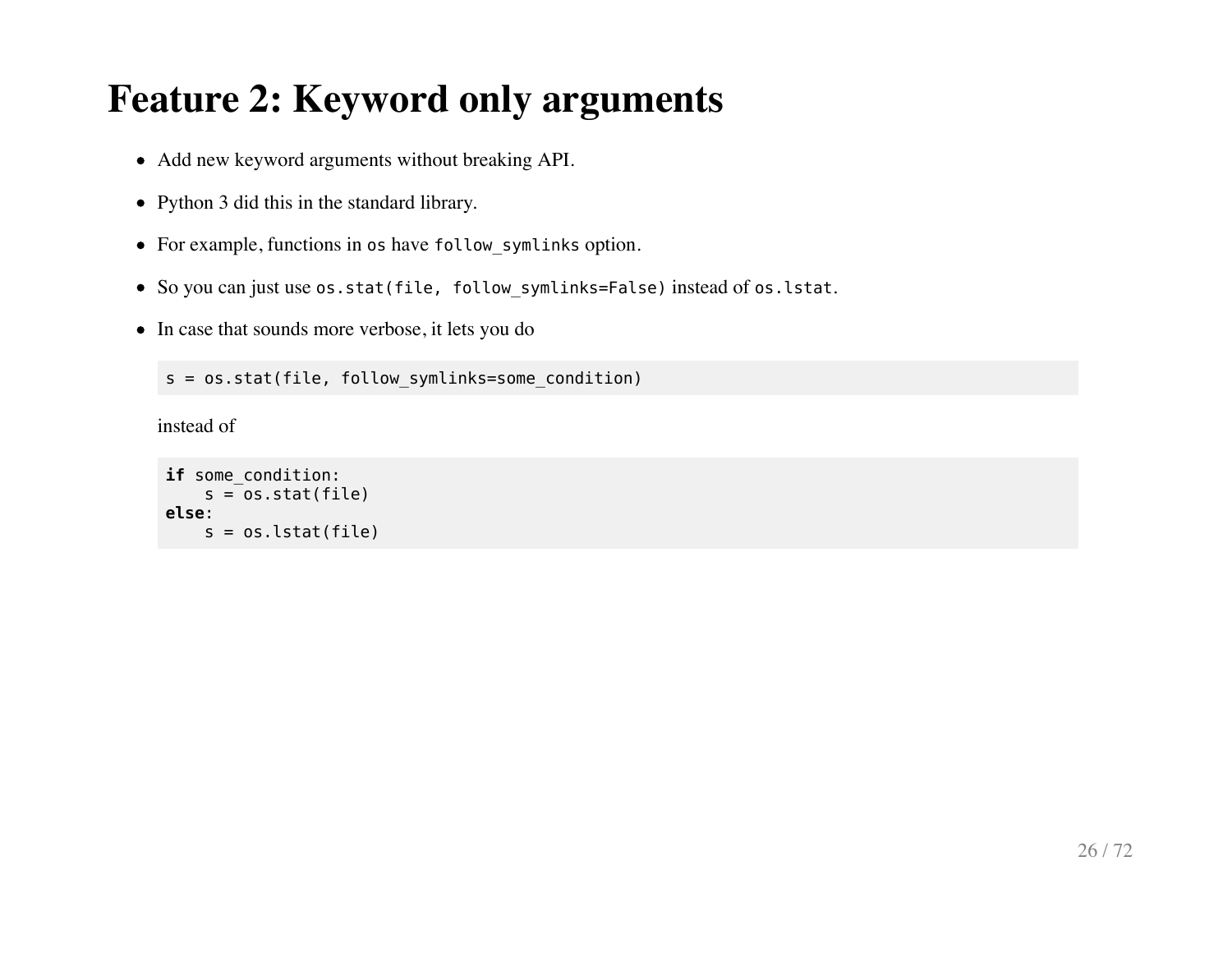- Add new keyword arguments without breaking API.
- Python 3 did this in the standard library.
- For example, functions in os have follow symlinks option.
- So you can just use os.stat(file, follow symlinks=False) instead of os.lstat.
- In case that sounds more verbose, it lets you do

s = os.stat(file, follow symlinks=some condition)

instead of

```
if some_condition:
    s = 0s.stat(file)else:
    s = os. lstat(file)
```
- But os.stat(file, some condition) doesn't work.
- Keeps you from thinking it's a two-argument function.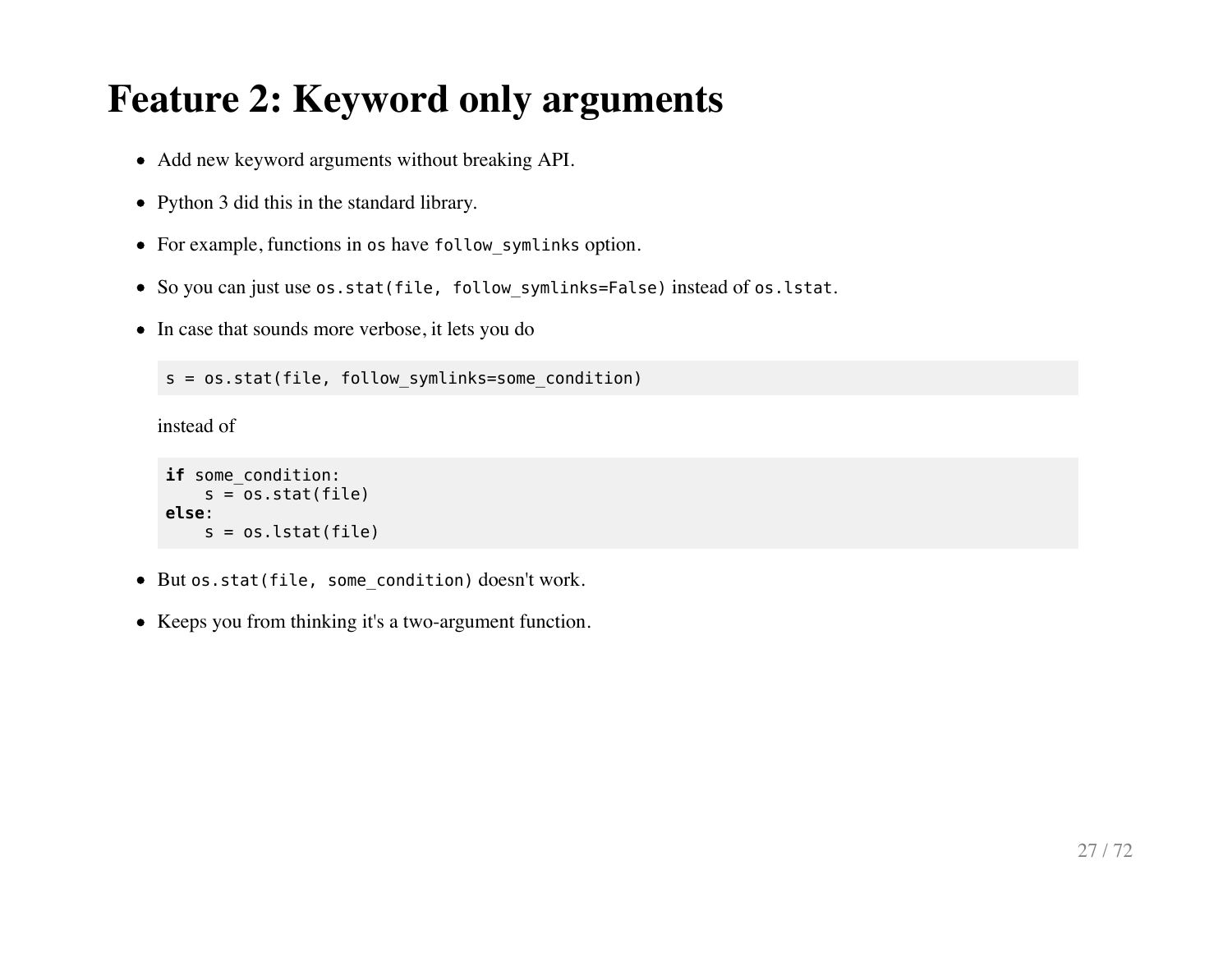• In Python 2, you have to use \*\*kwargs and do the handling yourself.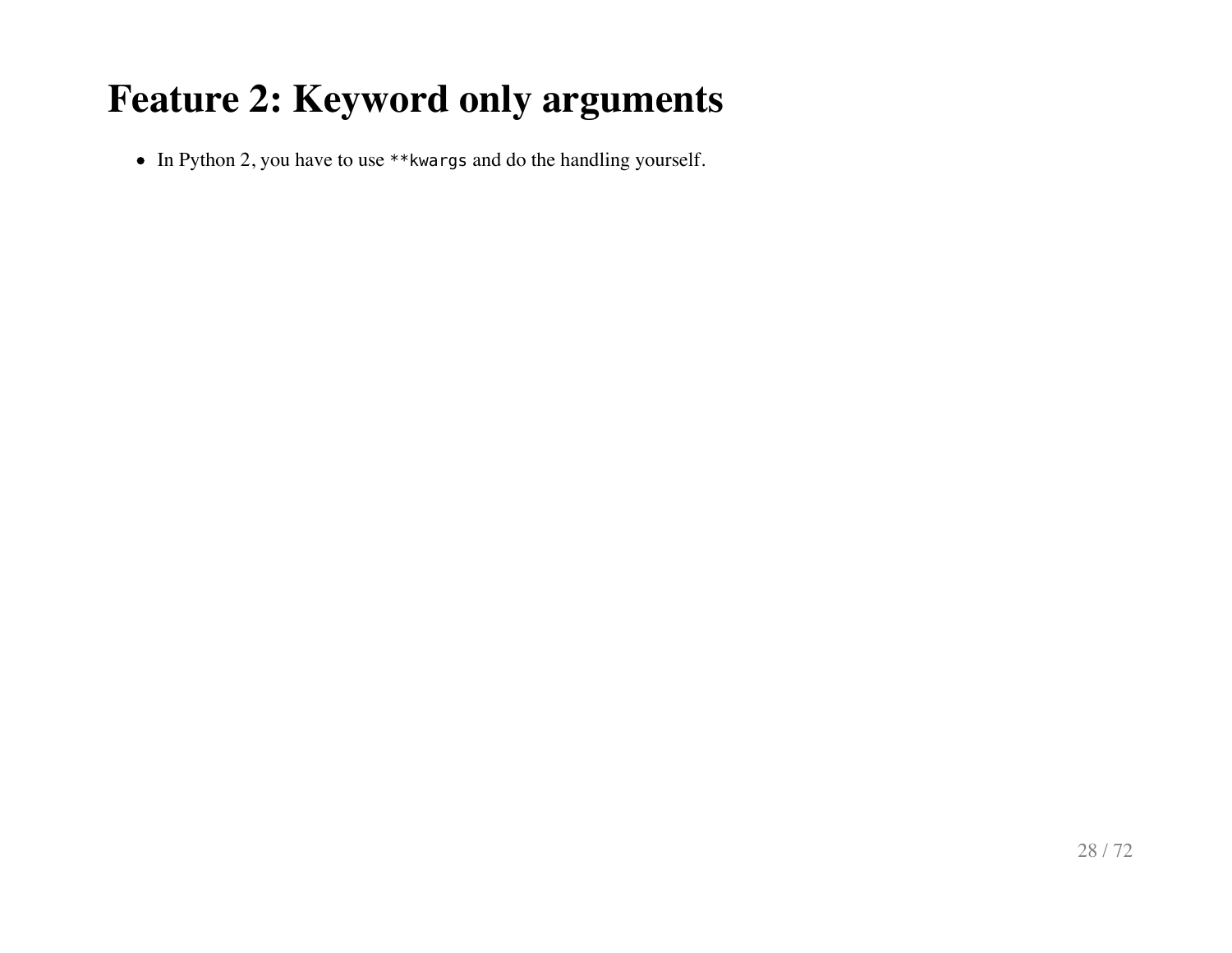- In Python 2, you have to use \*\*kwargs and do the handling yourself.
- Lots of ugly option = kwargs.pop(True) at the top of your functions.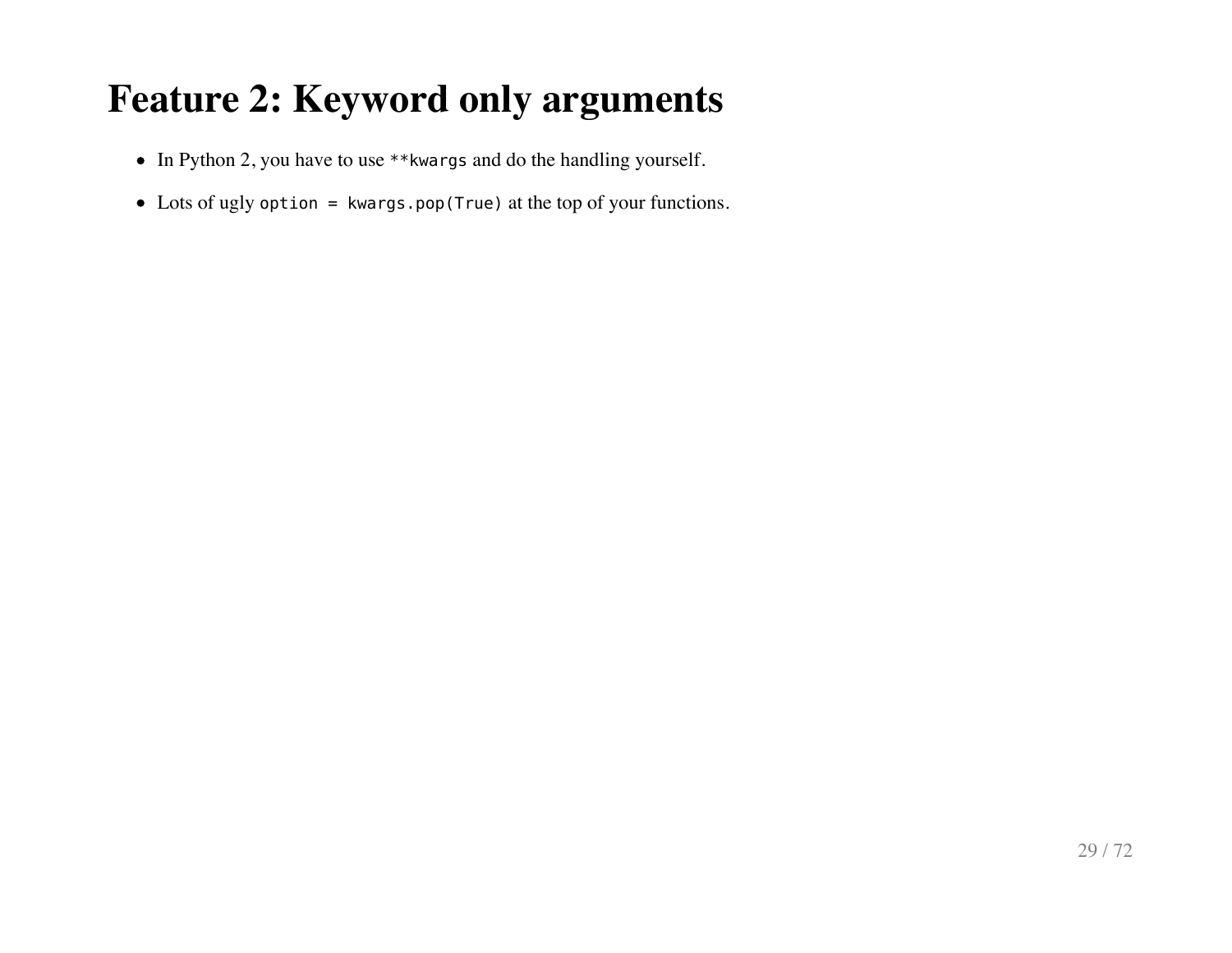- In Python 2, you have to use \*\*kwargs and do the handling yourself.
- Lots of ugly option = kwargs.pop(True) at the top of your functions.
- No longer self documenting.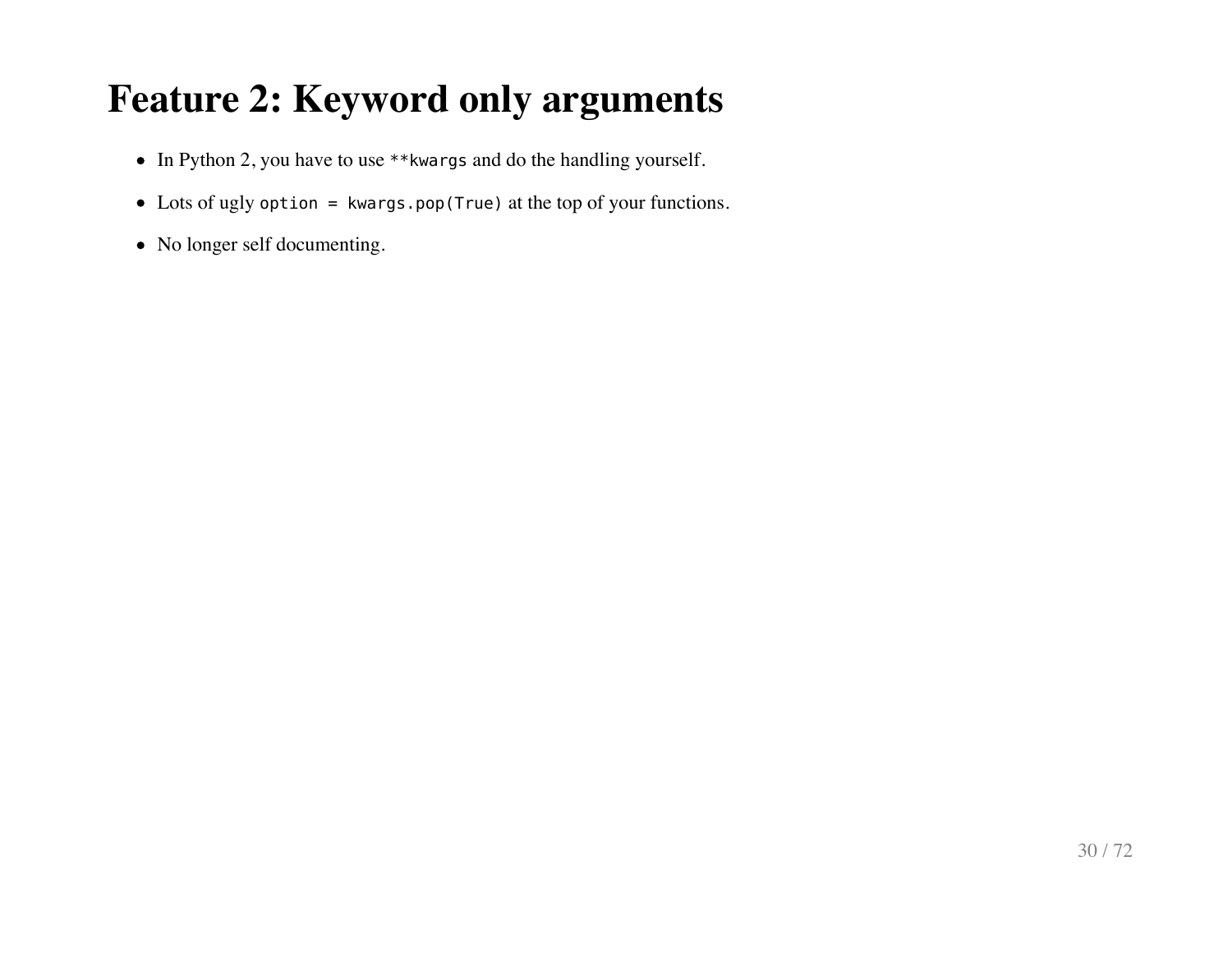- In Python 2, you have to use \*\*kwargs and do the handling yourself.
- Lots of ugly option = kwargs.pop(True) at the top of your functions.
- No longer self documenting.
- If you somehow are writing for a Python 3 only codebase, I highly recommend making all your keyword arguments keyword only, especially keyword arguments that represent "options".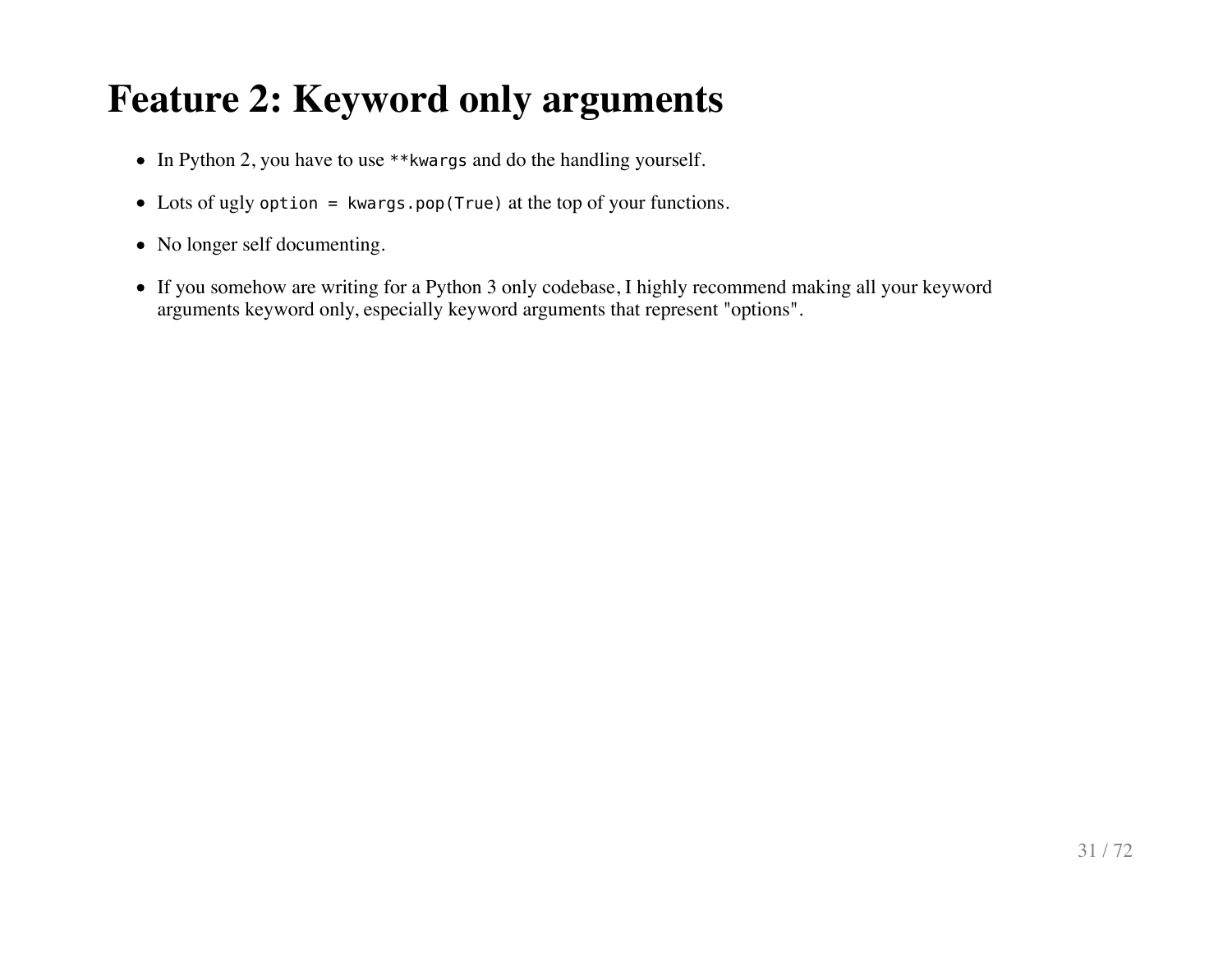**Situation:** you catch an exception with except, do something, and then raise a different exception.

```
def mycopy(source, dest):
     try:
         shutil.copy2(source, dest)
    except OSError: # We don't have permissions. More on this later
         raise NotImplementedError("automatic sudo injection")
```
• **Problem:** You lose the original traceback

```
>>> mycopy('noway', 'noway2')
\gg mycopy(1, 2)
Traceback (most recent call last):
File "<stdin>", line 1, in <module>
File "<stdin>", line 5, in mycopy
NotImplementedError: automatic sudo injection
```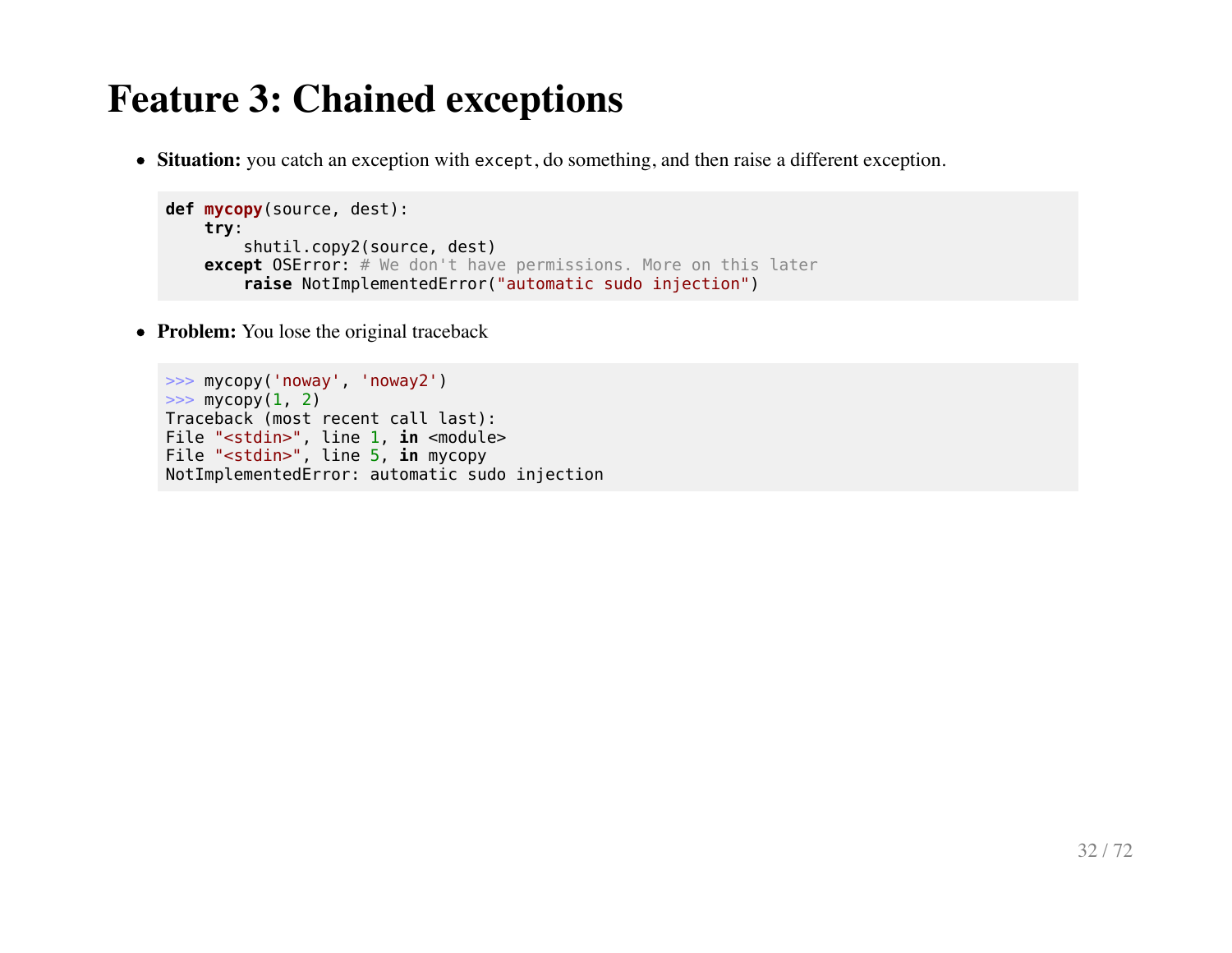**Situation:** you catch an exception with except, do something, and then raise a different exception.

```
def mycopy(source, dest):
     try:
         shutil.copy2(source, dest)
    except OSError: # We don't have permissions. More on this later
         raise NotImplementedError("automatic sudo injection")
```
• **Problem:** You lose the original traceback

```
>>> mycopy('noway', 'noway2')
\gg mycopy(1, 2)
Traceback (most recent call last):
File "<stdin>", line 1, in <module>
File "<stdin>", line 5, in mycopy
NotImplementedError: automatic sudo injection
```
• What happened with the 0SError?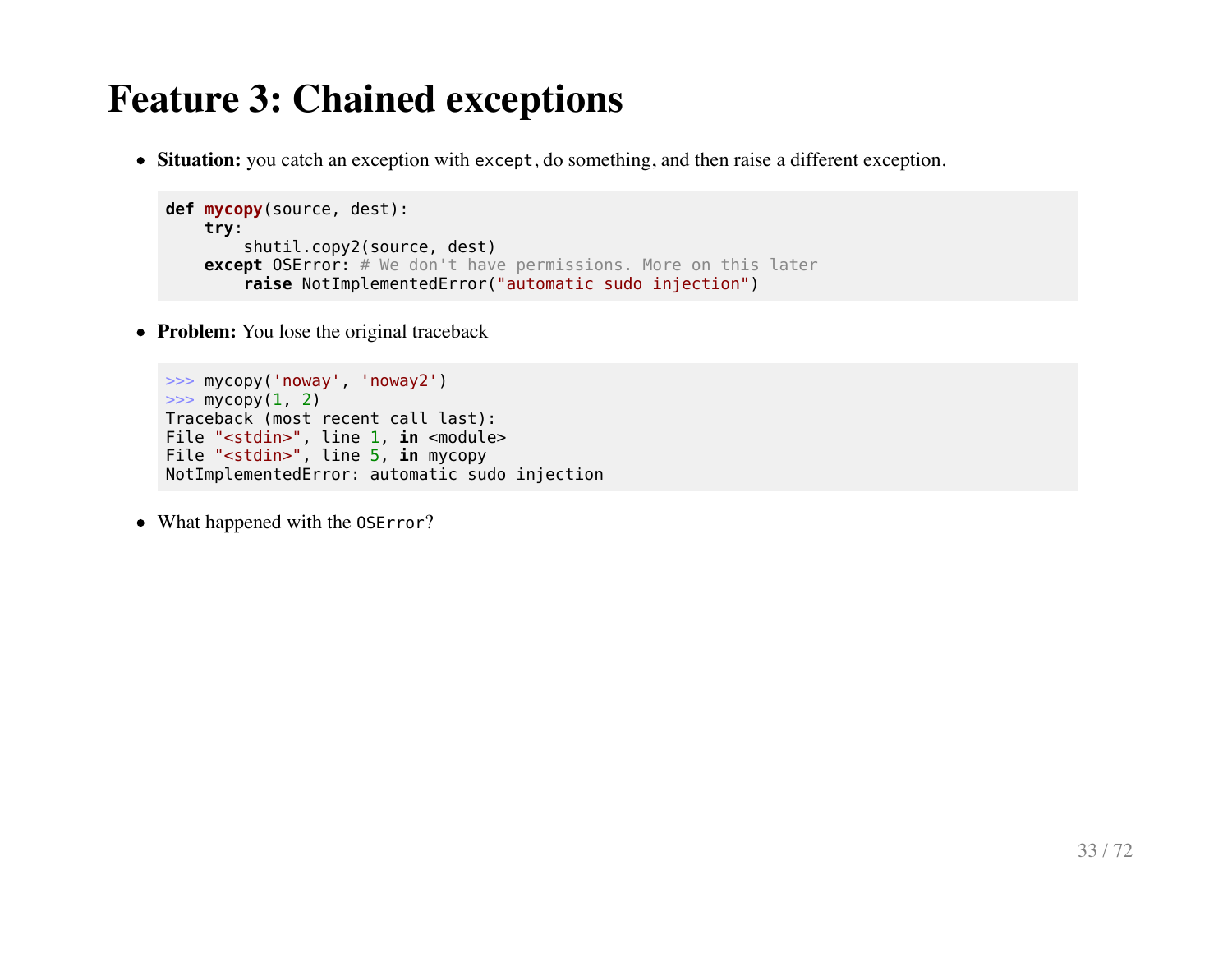• Python 3 shows you the whole chain of exceptions:

```
mycopy('noway', 'noway2')
Traceback (most recent call last):
File "<stdin>", line 3, in mycopy
File "/Users/aaronmeurer/anaconda3/lib/python3.3/shutil.py", line 243, in copy2
   copyfile(src, dst, follow_symlinks=follow_symlinks)
File "/Users/aaronmeurer/anaconda3/lib/python3.3/shutil.py", line 109, in copyfile
   with open(src, 'rb') as fsrc:
PermissionError: [Errno 13] Permission denied: 'noway'
During handling of the above exception, another exception occurred:
Traceback (most recent call last):
File "<stdin>", line 1, in <module>
```

```
File "<stdin>", line 5, in mycopy
NotImplementedError: automatic sudo injection
```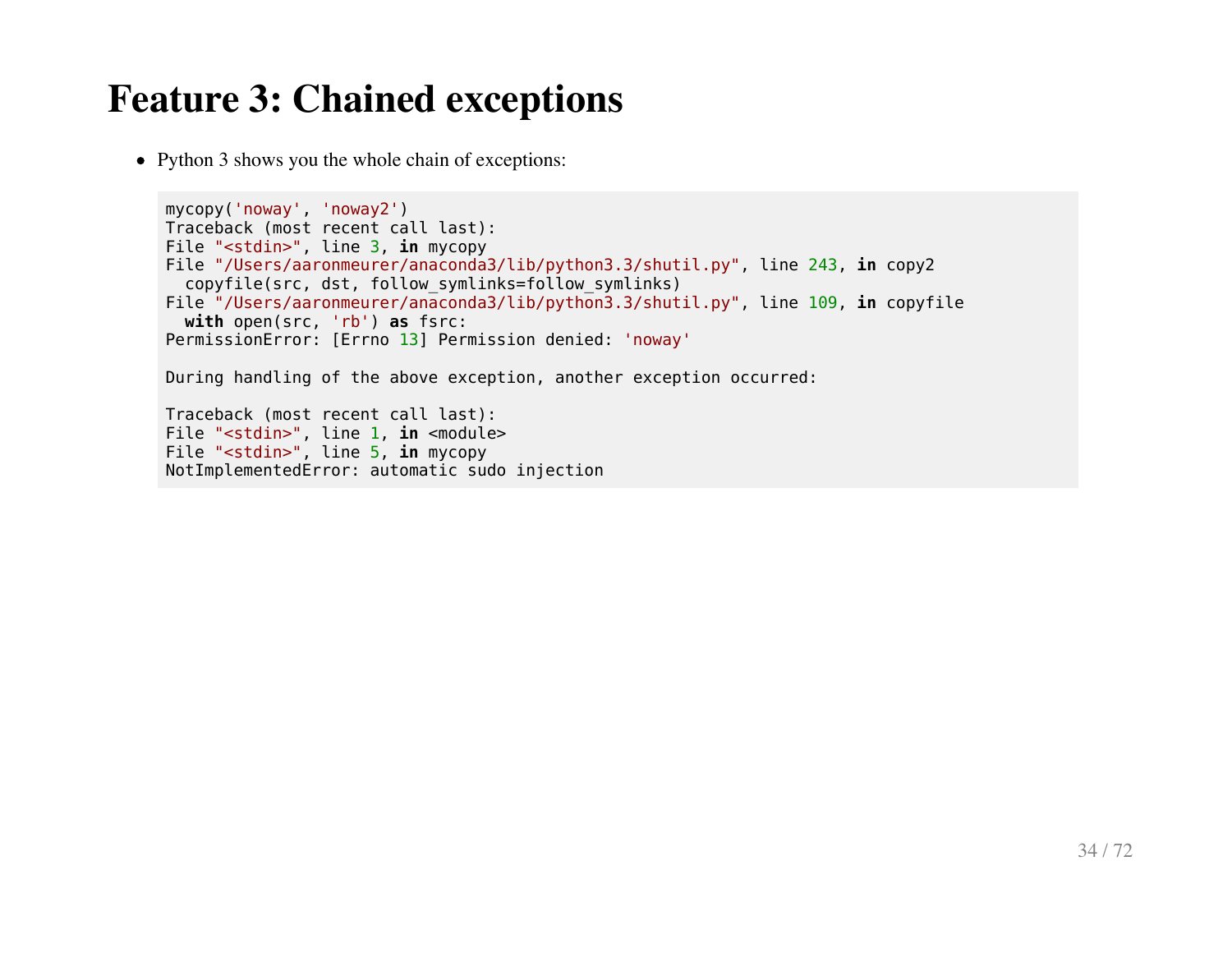• Python 3 shows you the whole chain of exceptions:

```
mycopy('noway', 'noway2')
Traceback (most recent call last):
File "<stdin>", line 3, in mycopy
File "/Users/aaronmeurer/anaconda3/lib/python3.3/shutil.py", line 243, in copy2
   copyfile(src, dst, follow_symlinks=follow_symlinks)
File "/Users/aaronmeurer/anaconda3/lib/python3.3/shutil.py", line 109, in copyfile
  with open(src, 'rb') as fsrc:
PermissionError: [Errno 13] Permission denied: 'noway'
During handling of the above exception, another exception occurred:
Traceback (most recent call last):
File "<stdin>", line 1, in <module>
File "<stdin>", line 5, in mycopy
NotImplementedError: automatic sudo injection
```
You can also do this manually using raise from

**raise** exception **from** e

>>> **raise** NotImplementedError **from** OSError OSError

The above exception was the direct cause of the following exception:

Traceback (most recent call last): File "<stdin>", line 1, **in** <module> NotImplementedError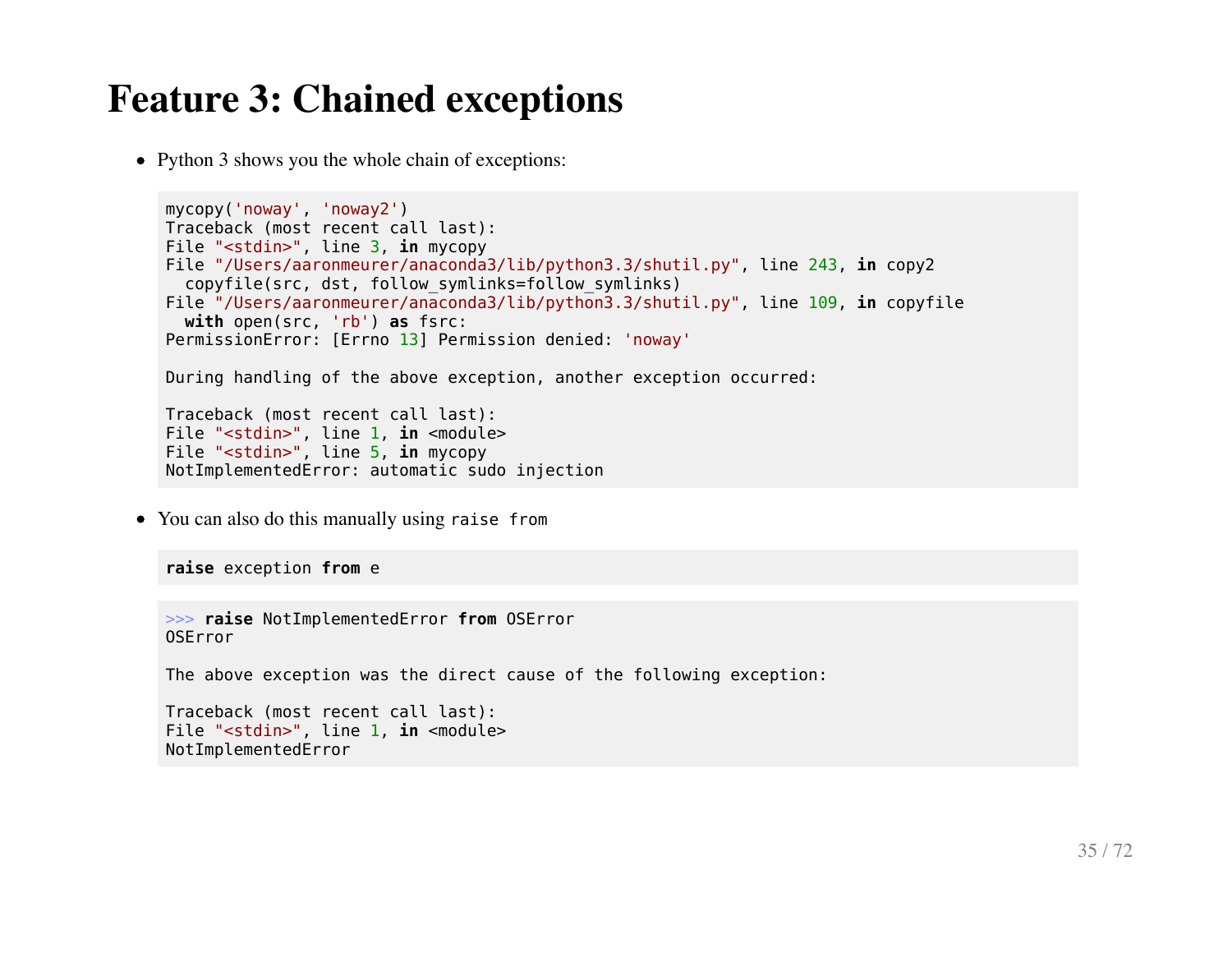#### **Feature 4: Fine grained OSError subclasses**

- The code I just showed you is wrong.
- It catches OSError and assumes it is a permission error.
- But 0SError can be a lot of things (file not found, is a directory, is not a directory, broken pipe, ...)
- You really have to do

```
import errno
def mycopy(source, dest):
     try:
         shutil.copy2(source, dest)
     except OSError as e:
         if e.errno in [errno.EPERM, errno.EACCES]:
             raise NotImplementedError("automatic sudo injection")
         else:
             raise
```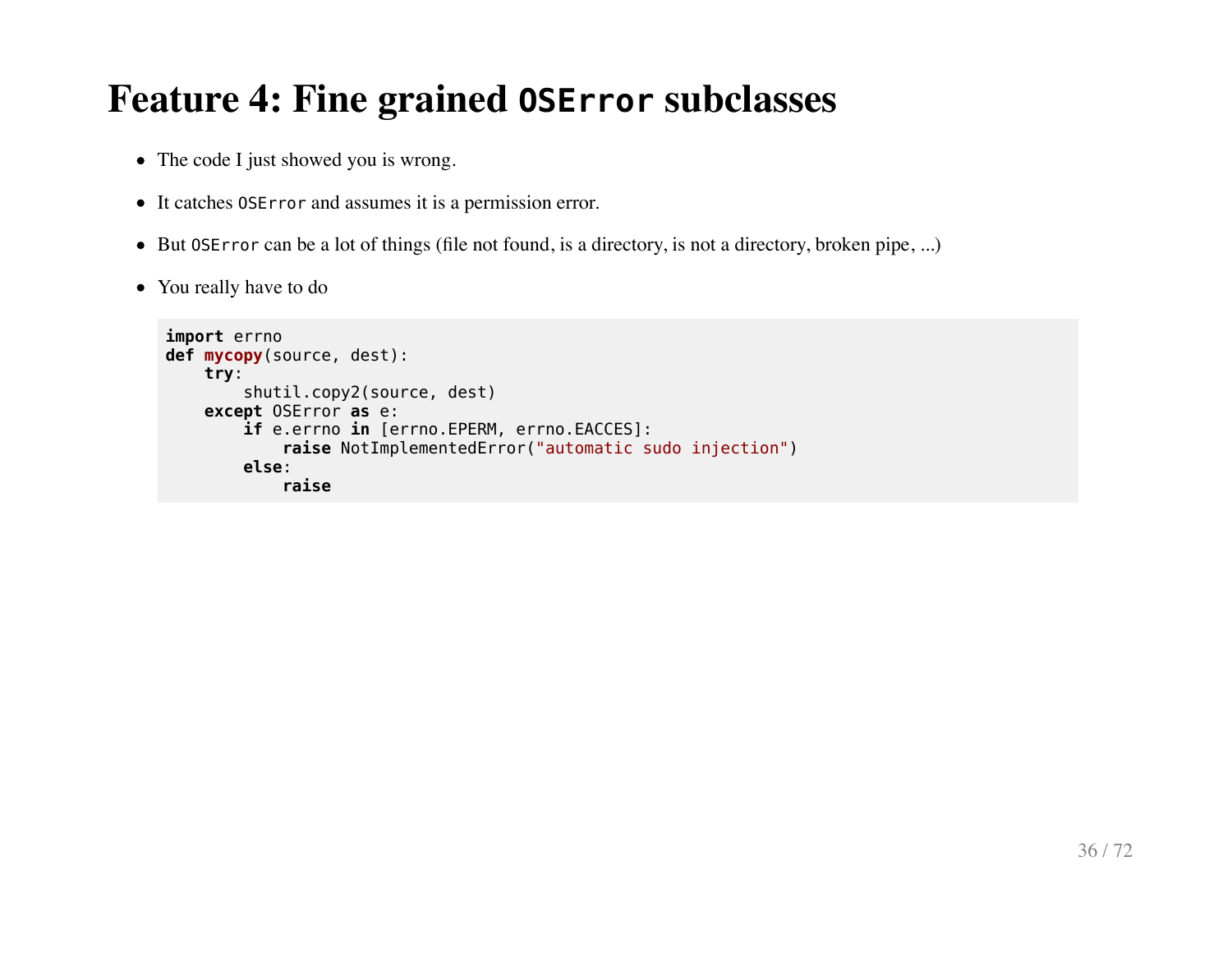## **Feature 4: Fine grained OSError subclasses**

- The code I just showed you is wrong.
- It catches OSError and assumes it is a permission error.
- But 0SError can be a lot of things (file not found, is a directory, is not a directory, broken pipe, ...)
- You really have to do

```
import errno
def mycopy(source, dest):
     try:
         shutil.copy2(source, dest)
     except OSError as e:
         if e.errno in [errno.EPERM, errno.EACCES]:
             raise NotImplementedError("automatic sudo injection")
         else:
             raise
```
• Wow. That sucks.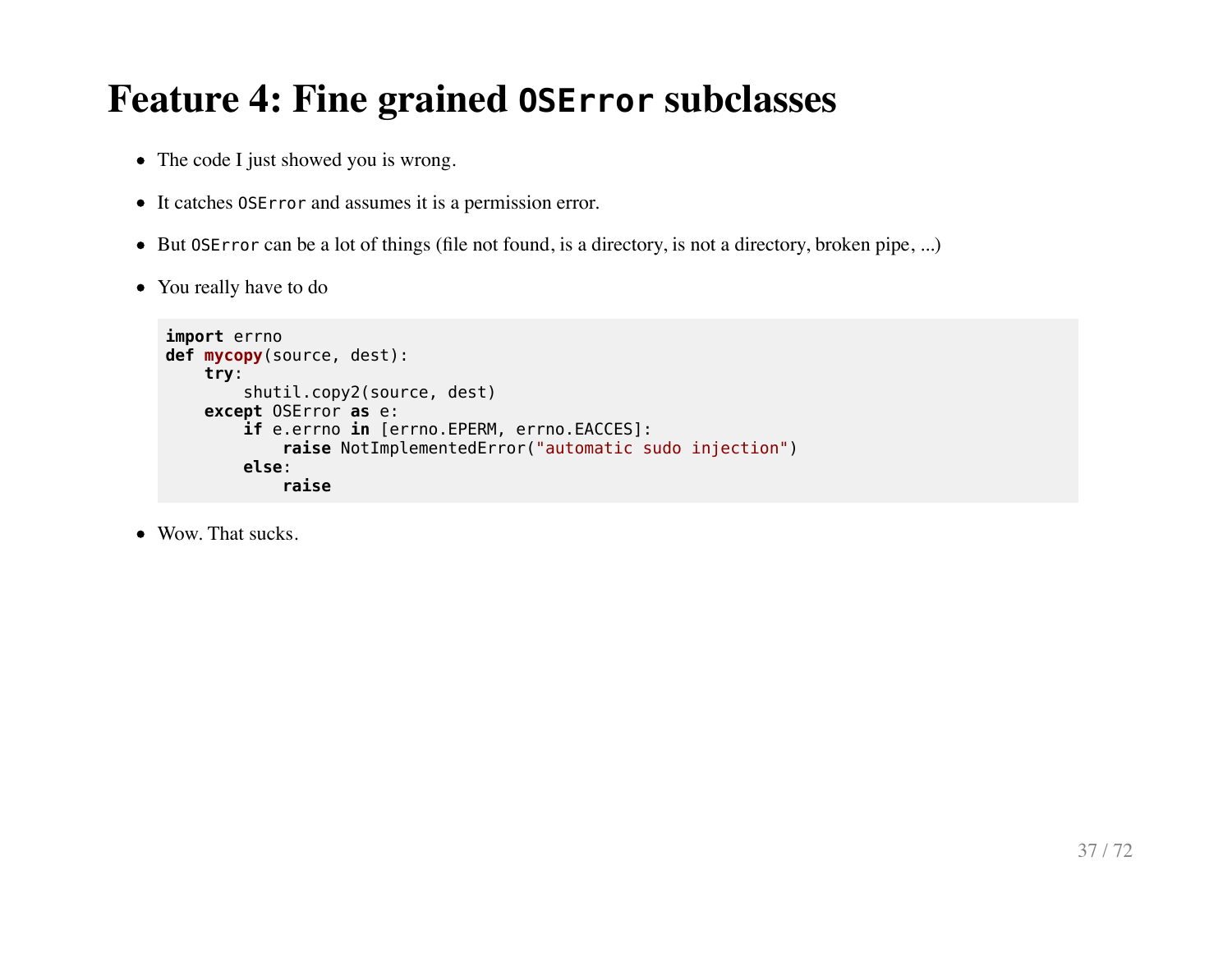# **Feature 4: Fine grained OSError subclasses**

- The code I just showed you is wrong.
- It catches OSError and assumes it is a permission error.
- But 0SError can be a lot of things (file not found, is a directory, is not a directory, broken pipe, ...)
- You really have to do

```
import errno
def mycopy(source, dest):
     try:
         shutil.copy2(source, dest)
     except OSError as e:
         if e.errno in [errno.EPERM, errno.EACCES]:
             raise NotImplementedError("automatic sudo injection")
         else:
             raise
```
• Wow. That sucks.

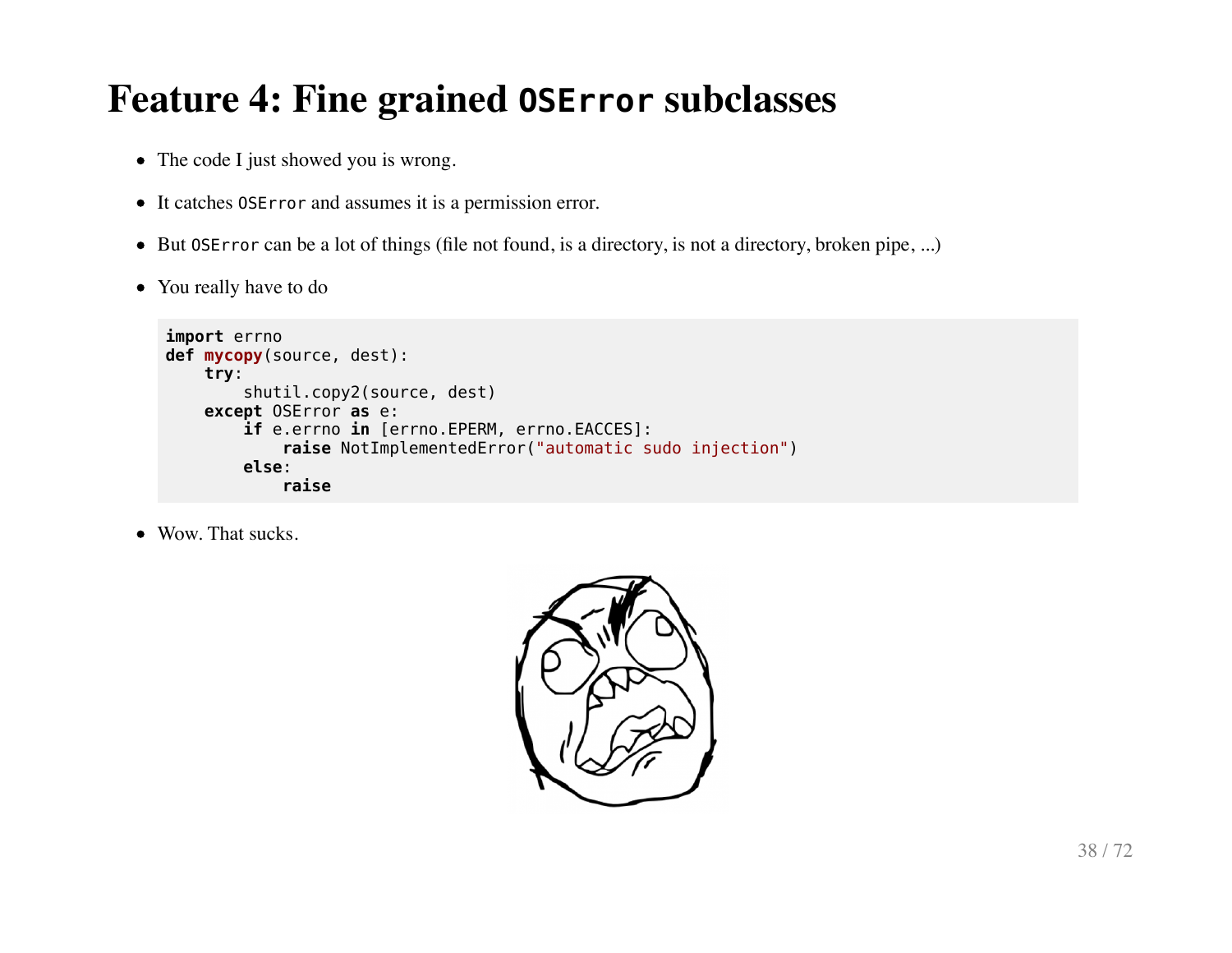### **Feature 4: Fine grained OSError subclasses**

- Python 3 fixes this by adding a ton of <u>new exceptions</u>.
- You can just do

```
def mycopy(source, dest):
     try:
         shutil.copy2(source, dest)
     except PermissionError:
         raise NotImplementedError("automatic sudo injection")
```
(Don't worry, PermissionError subclasses from OSError and still has .errno. Old code will still work).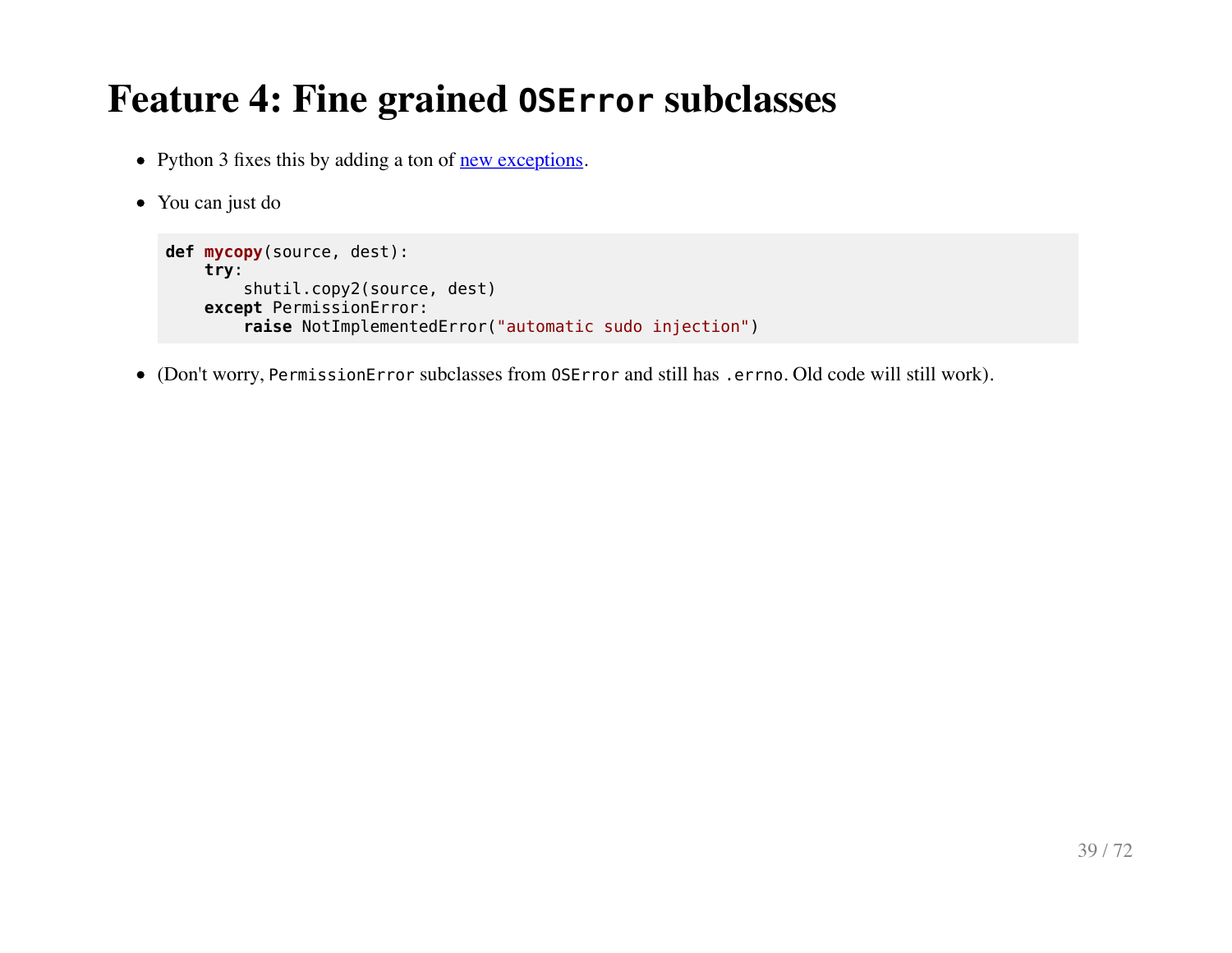- This is the hardest one to sell.
- Iterators exist in Python 2 as well.
- But you have to use them. Don't write range or zip or dict.values or ....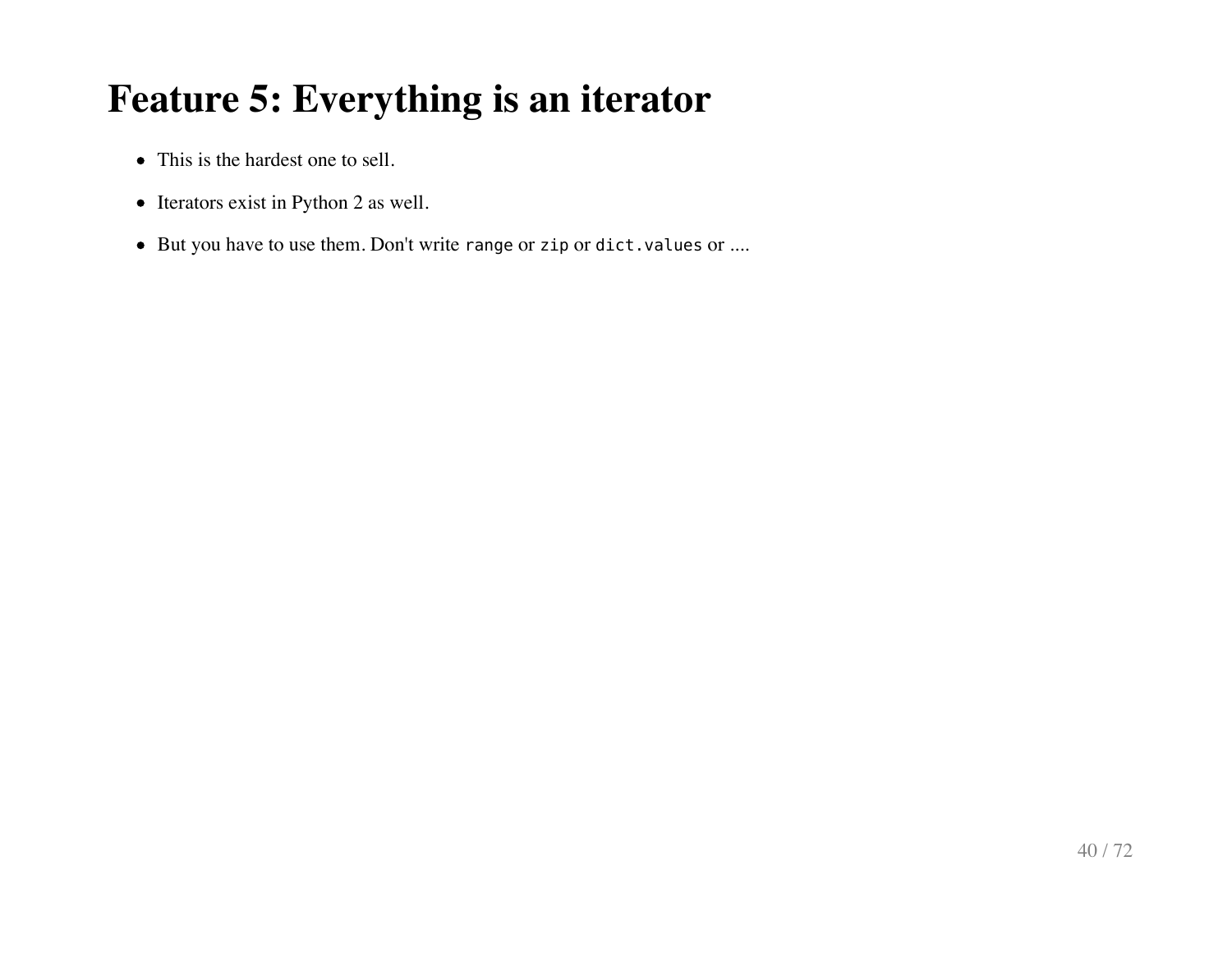If you do...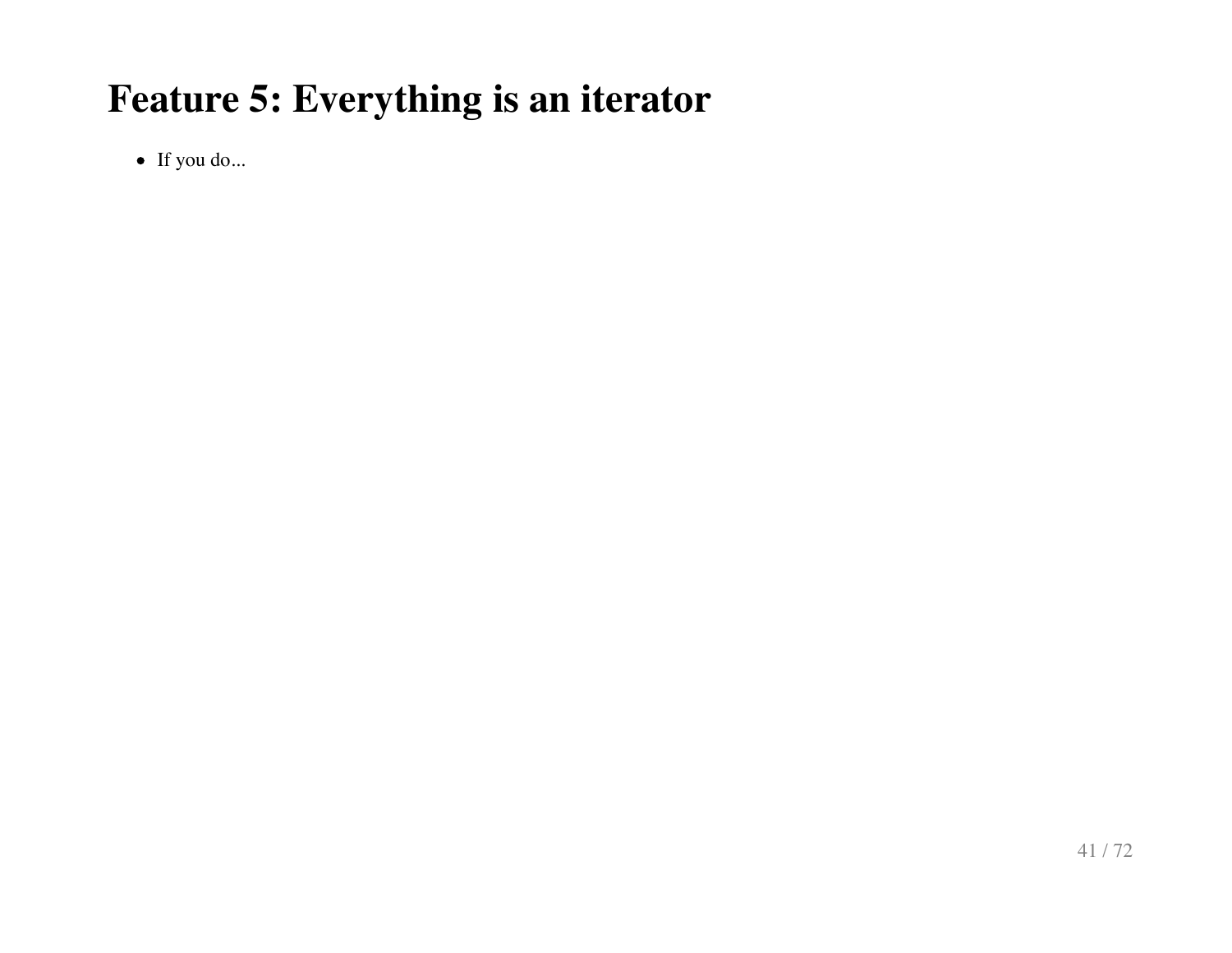• If you do...

```
def naivesum(N):
"" """""
     Naively sum the first N integers
    \mathbf{u} as \mathbf{u}A = 0for i in range(N + 1):
         A += i return A
```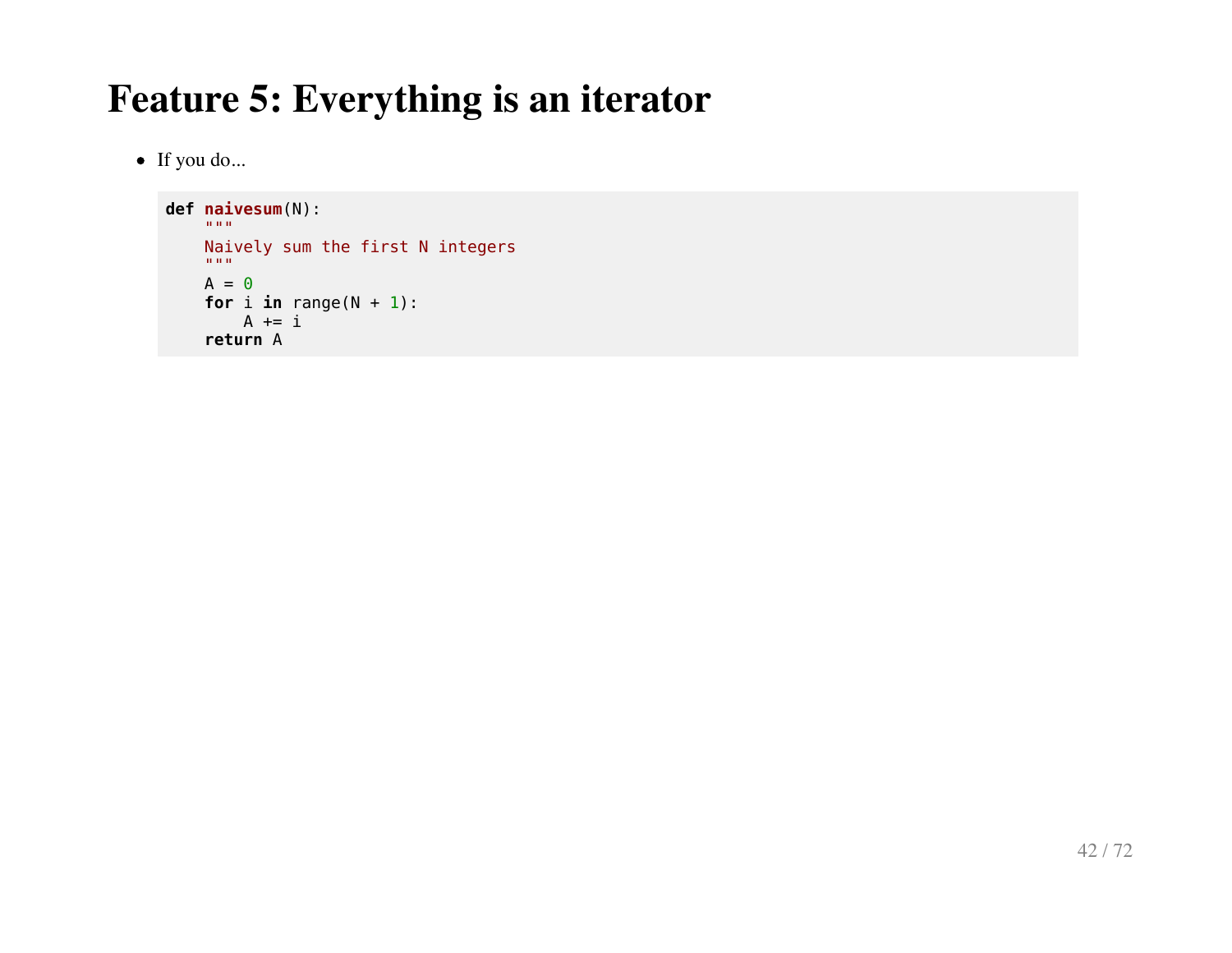• If you do...

```
def naivesum(N):
"" """""
     Naively sum the first N integers
    \mathbf{u} and \mathbf{u} .
    A = 0for i in range(N + 1):
         A += i return A
```
In [3]: timeit naivesum(1000000) 10 loops, best of 3: 61.4 ms per loop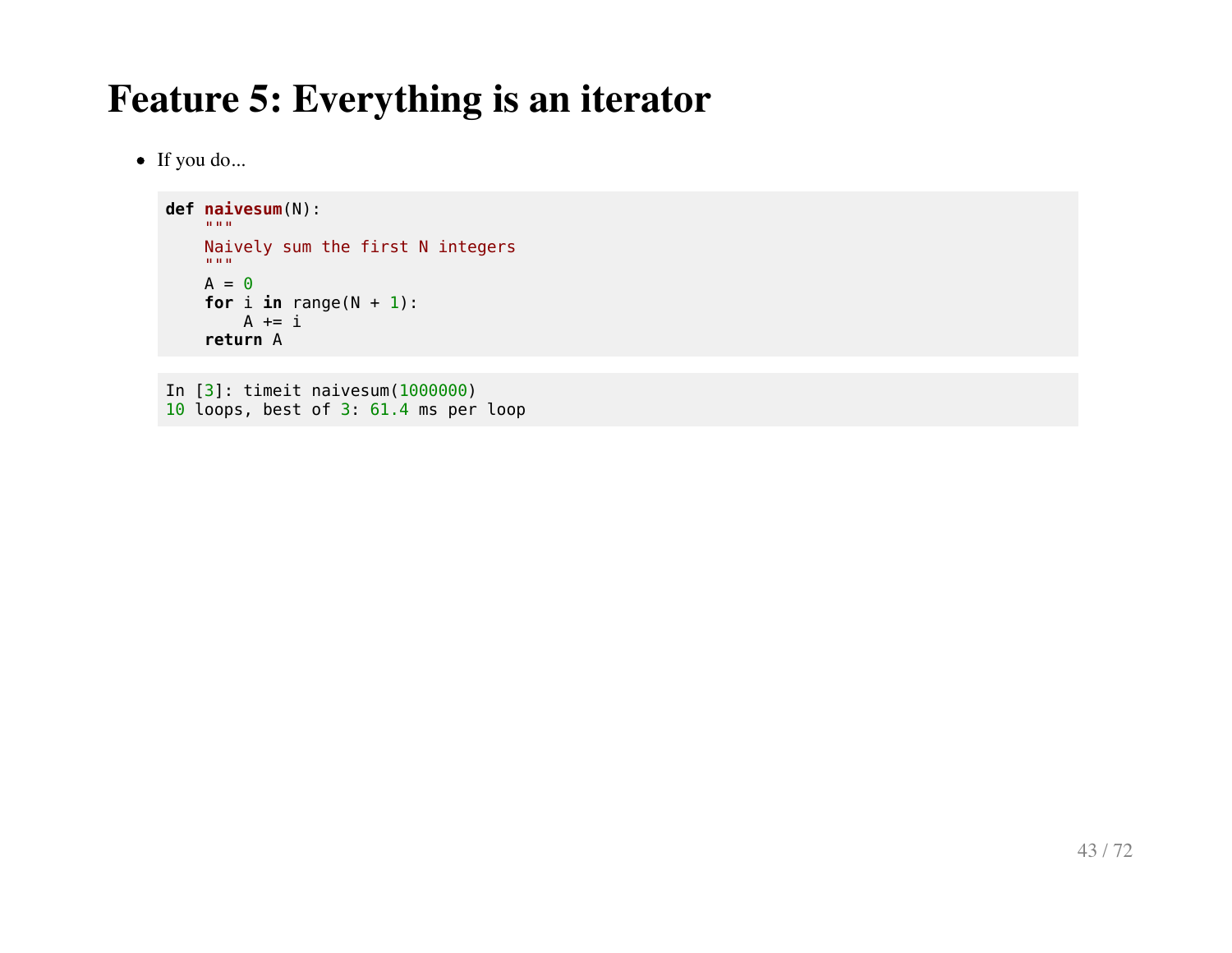• If you do...

```
def naivesum(N):
    \cdots Naively sum the first N integers
    "" "" ""
    A = 0for i in range(N + 1):
        A += i return A
```

```
In [3]: timeit naivesum(1000000)
10 loops, best of 3: 61.4 ms per loop
```
In [4]: timeit naivesum(10000000) 1 loops, best of 3: 622 ms per loop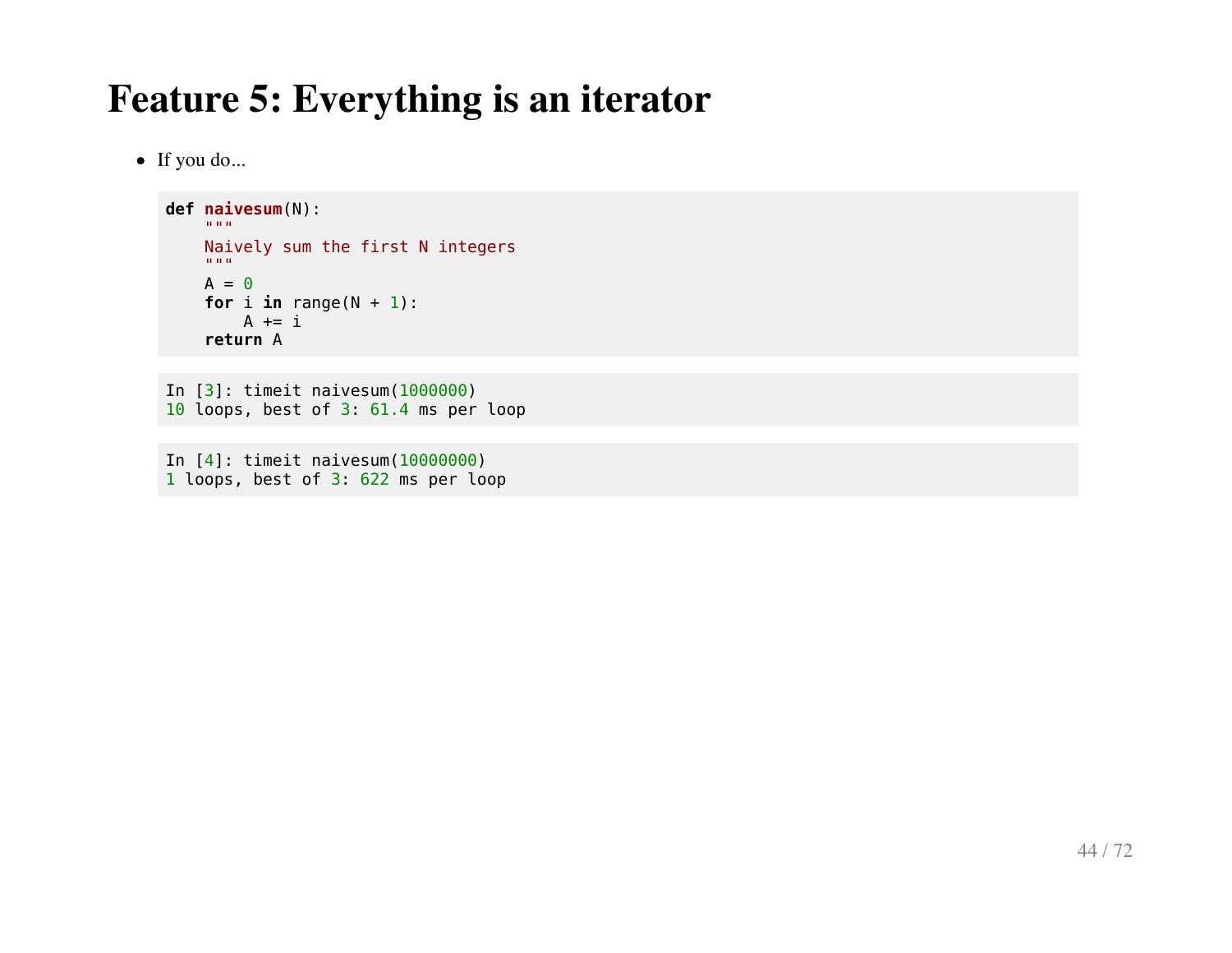If you do...

```
def naivesum(N):
    \cdots Naively sum the first N integers
    "" "" ""
    A = 0for i in range(N + 1):
        A += i return A
```

```
In [3]: timeit naivesum(1000000)
10 loops, best of 3: 61.4 ms per loop
```
In [4]: timeit naivesum(10000000) 1 loops, best of 3: 622 ms per loop

In [5]: timeit naivesum(100000000)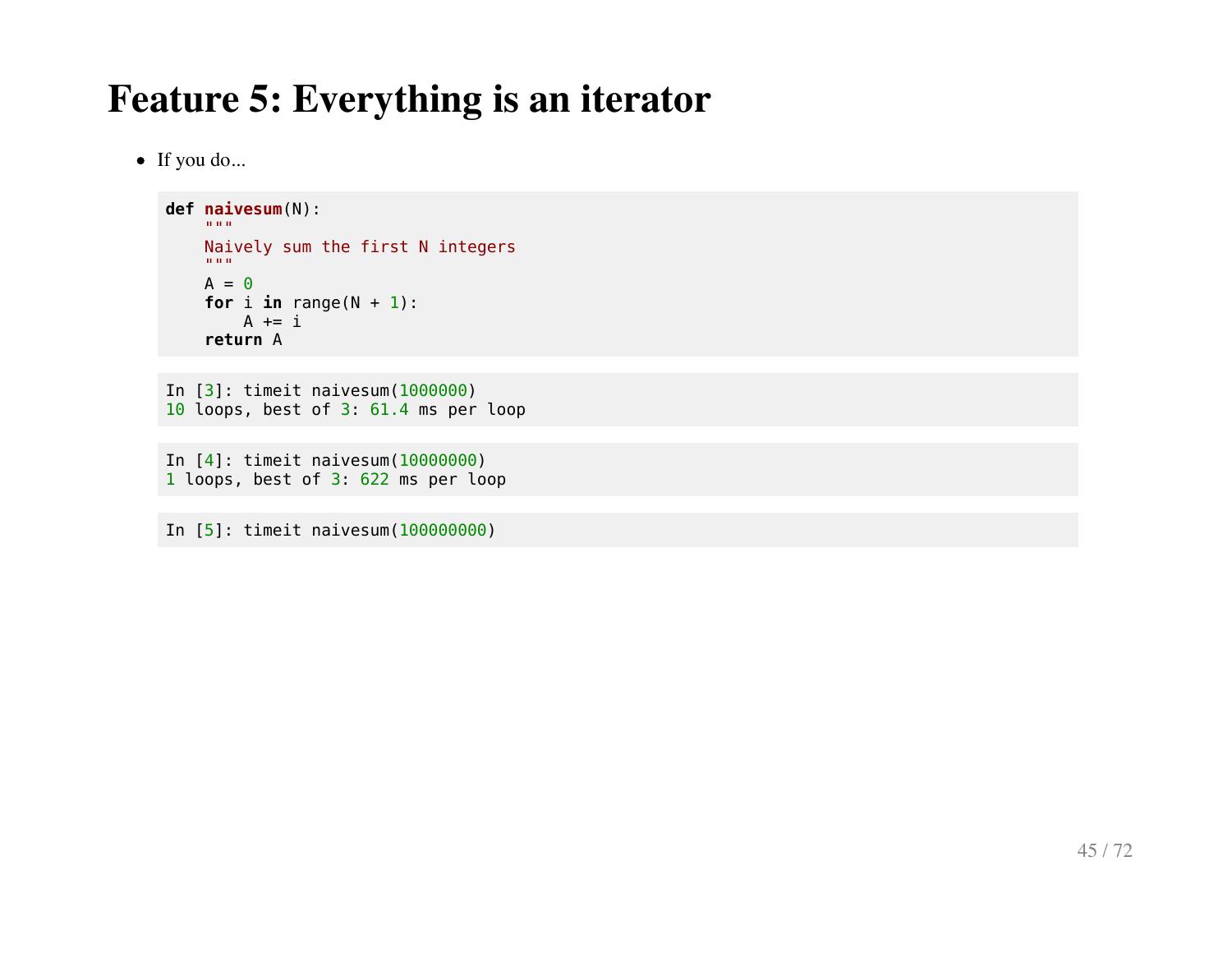If you do...

```
def naivesum(N):
    \cdots Naively sum the first N integers
    "" "" ""
    A = 0for i in range(N + 1):
        A += i return A
```

```
In [3]: timeit naivesum(1000000)
10 loops, best of 3: 61.4 ms per loop
```
In [4]: timeit naivesum(10000000) 1 loops, best of 3: 622 ms per loop

In [5]: timeit naivesum(100000000)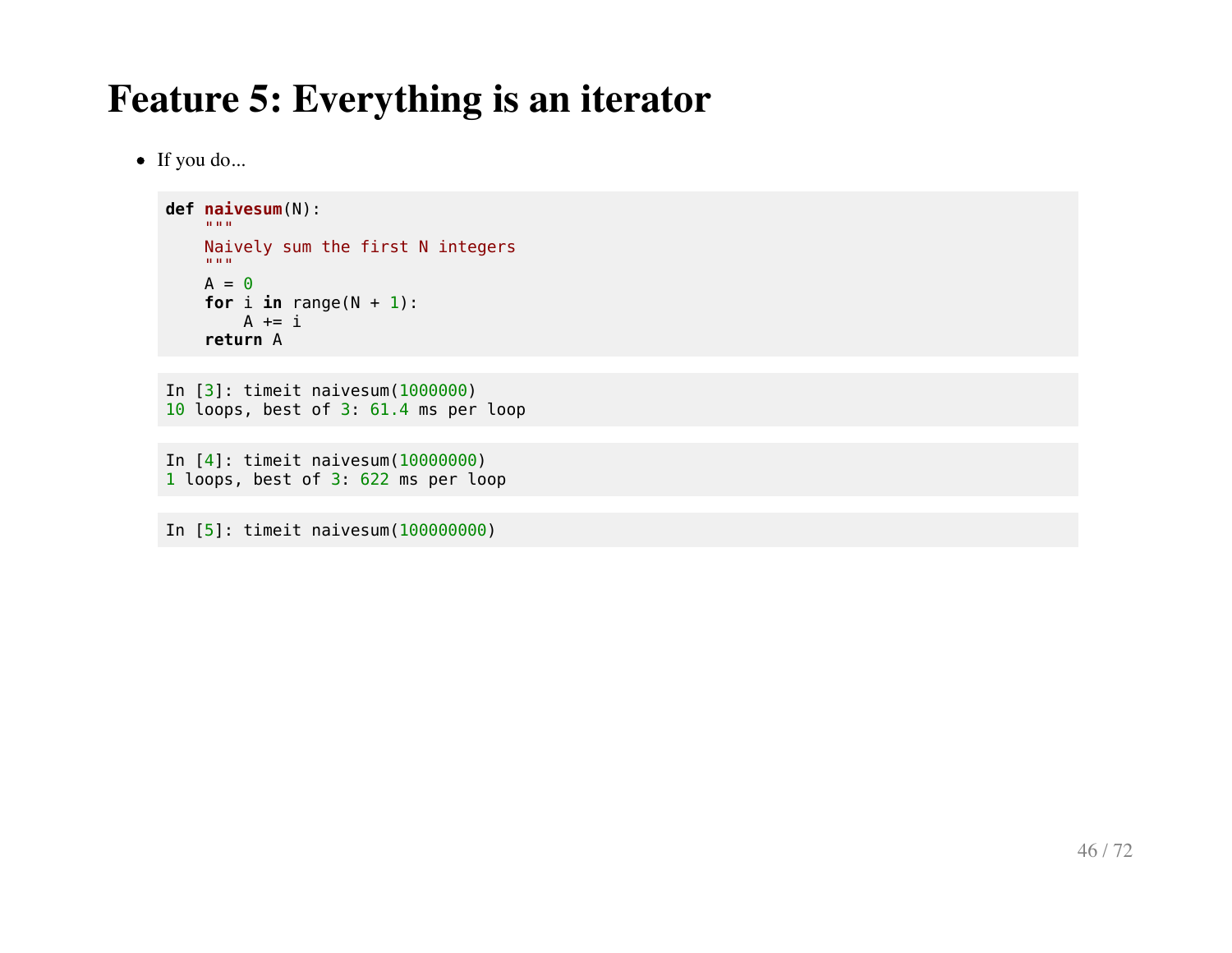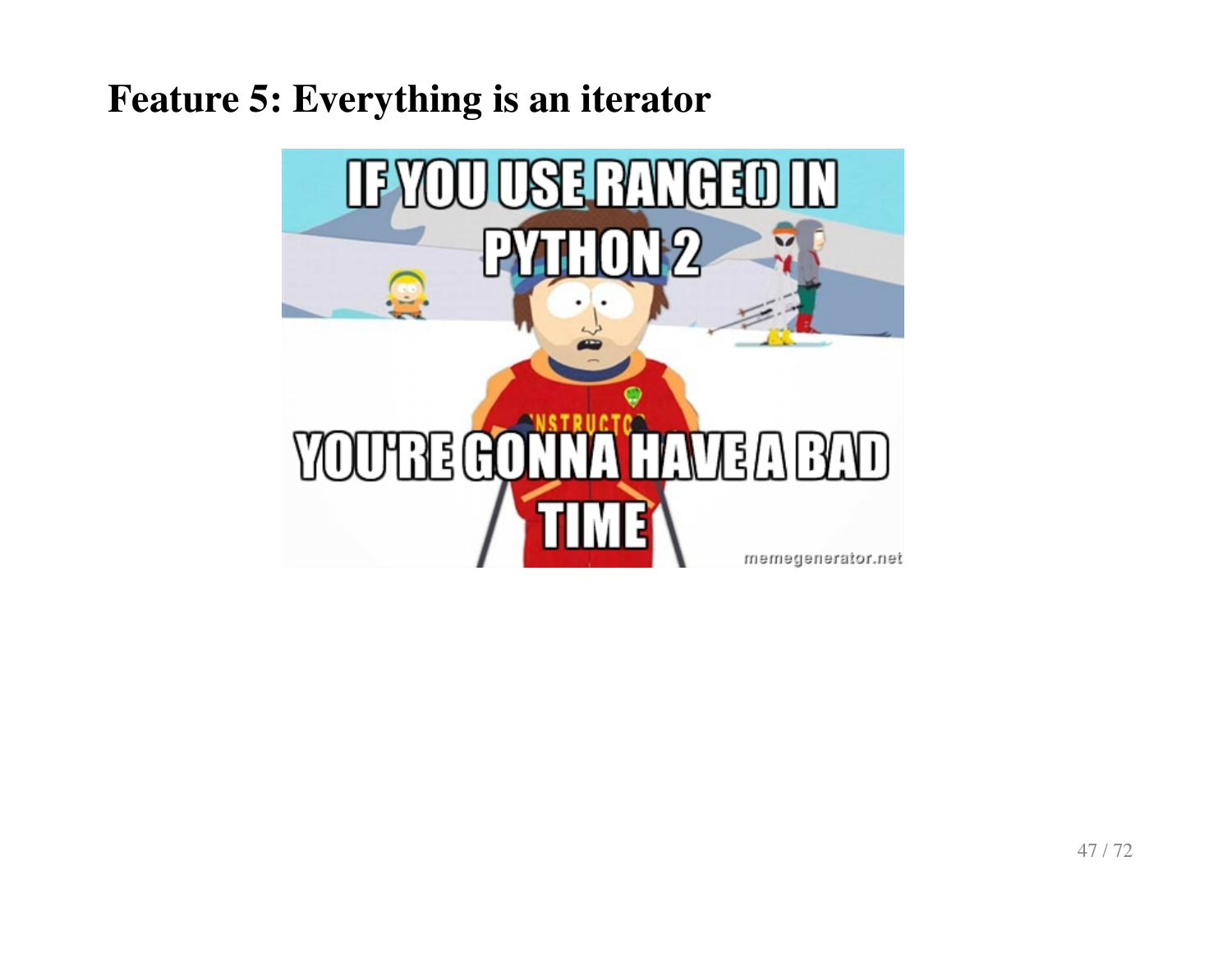- Instead write some variant (xrange, itertools.izip, dict.itervalues, ...).
- Inconsistent API anyone?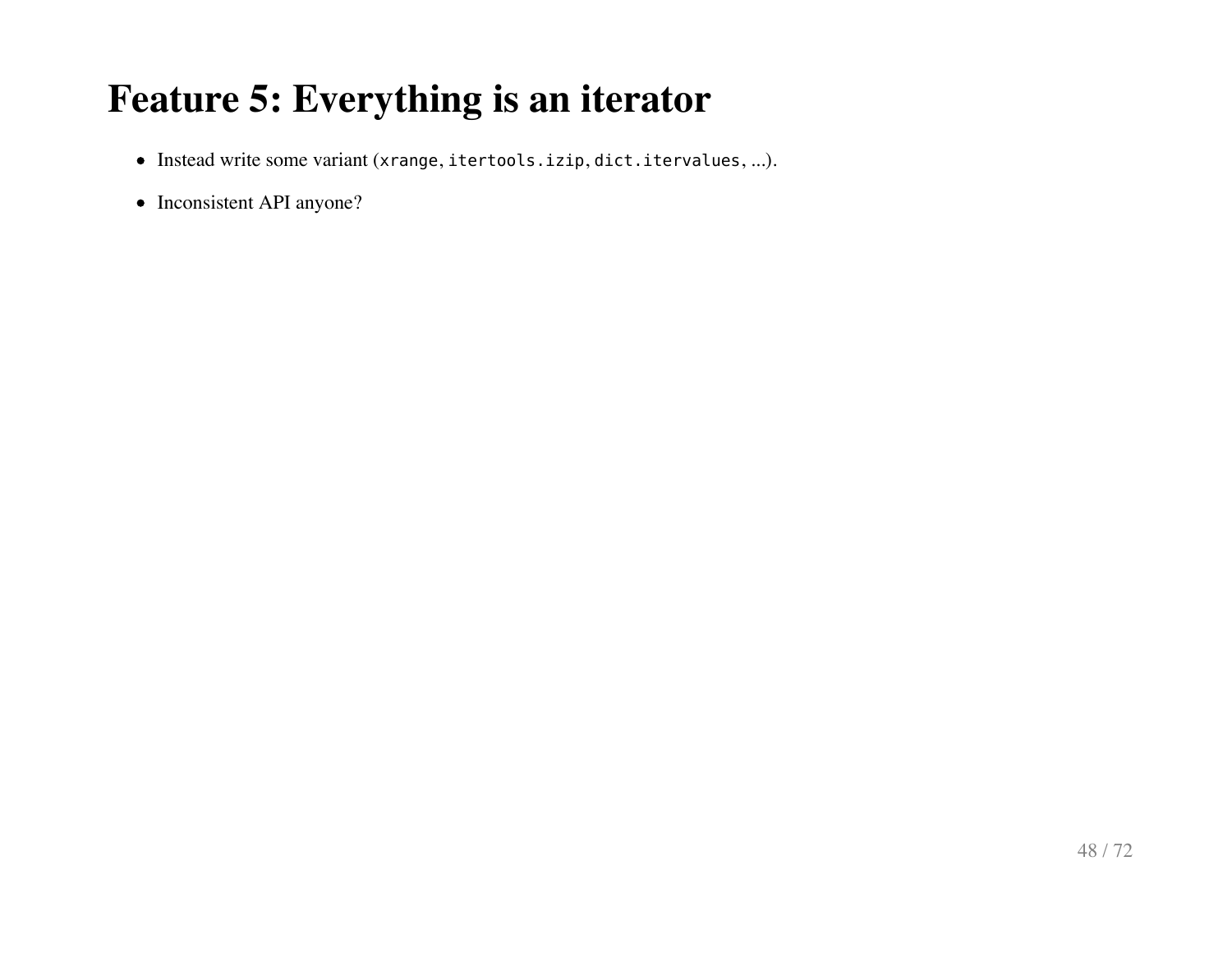- In Python 3, range, zip, map, dict.values, etc. are all iterators.
- If you want a list, just wrap the result with list.
- Explicit is better than implicit.
- Harder to write code that accidentally uses too much memory, because the input was bigger than you expected.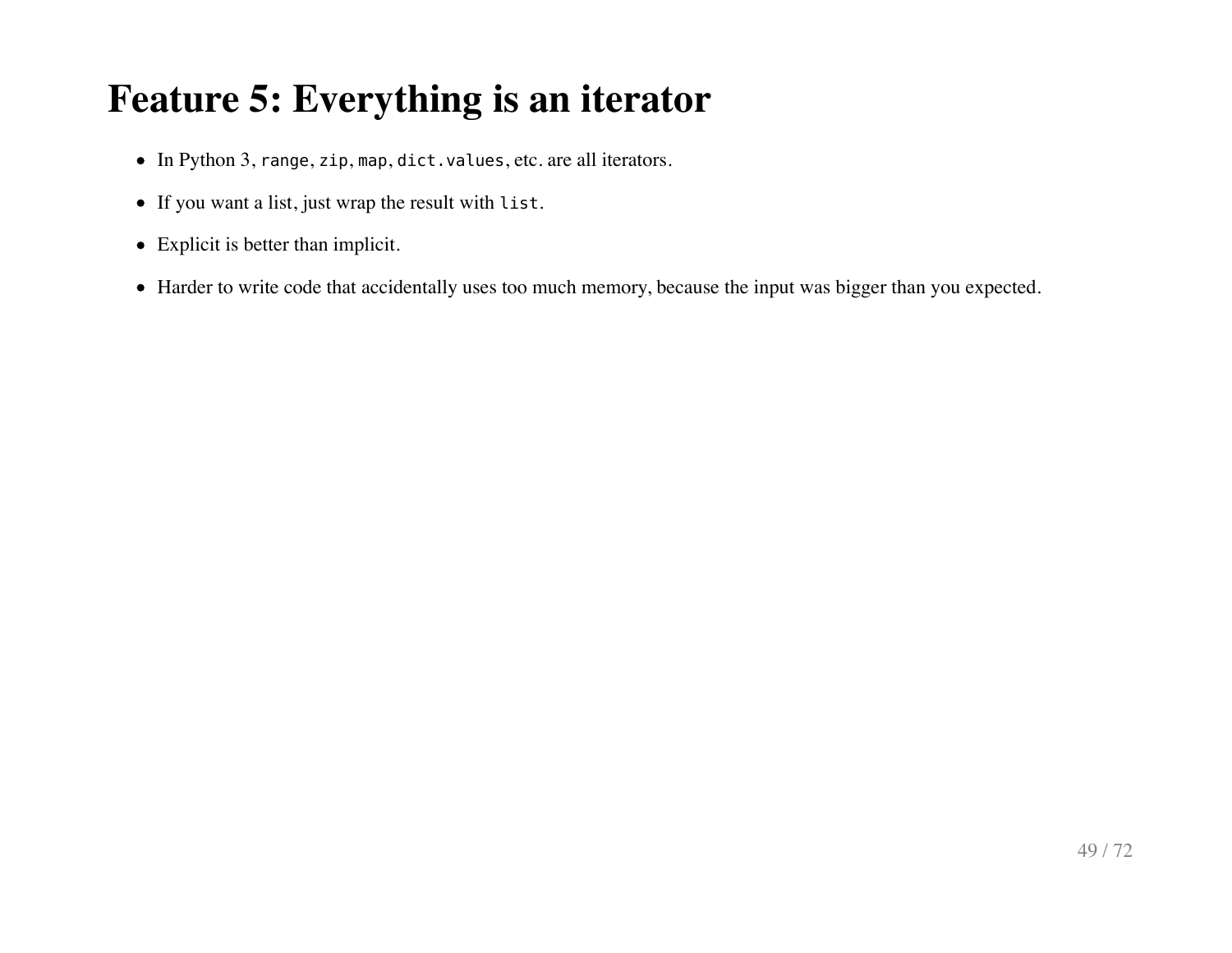• In Python 2, you can do

```
\Rightarrow max(['one', 2]) # One *is* the loneliest number
'one'
```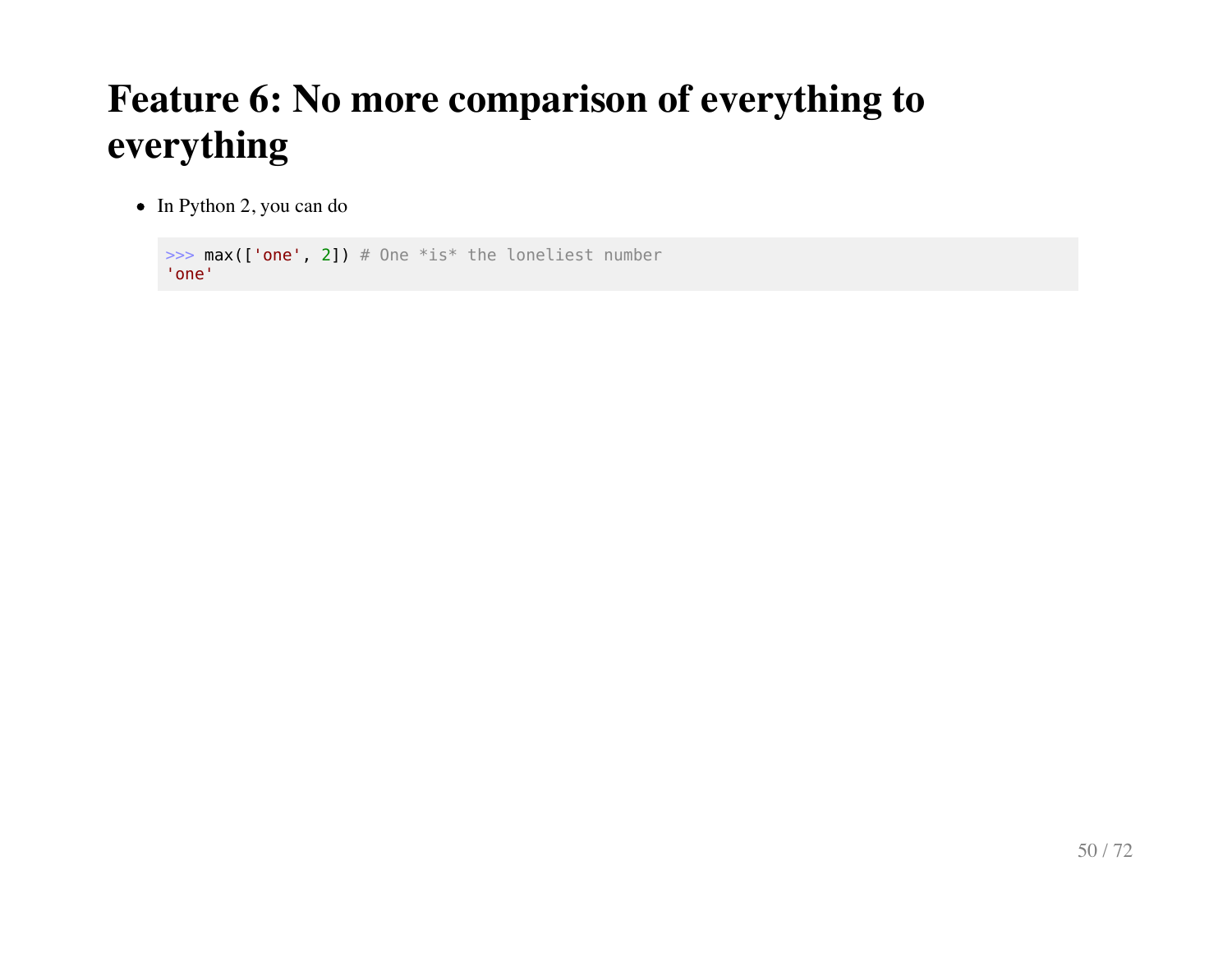• In Python 2, you can do

```
\Rightarrow max(['one', 2]) # One *is* the loneliest number
'one'
```
• Hurray. I just disproved math!

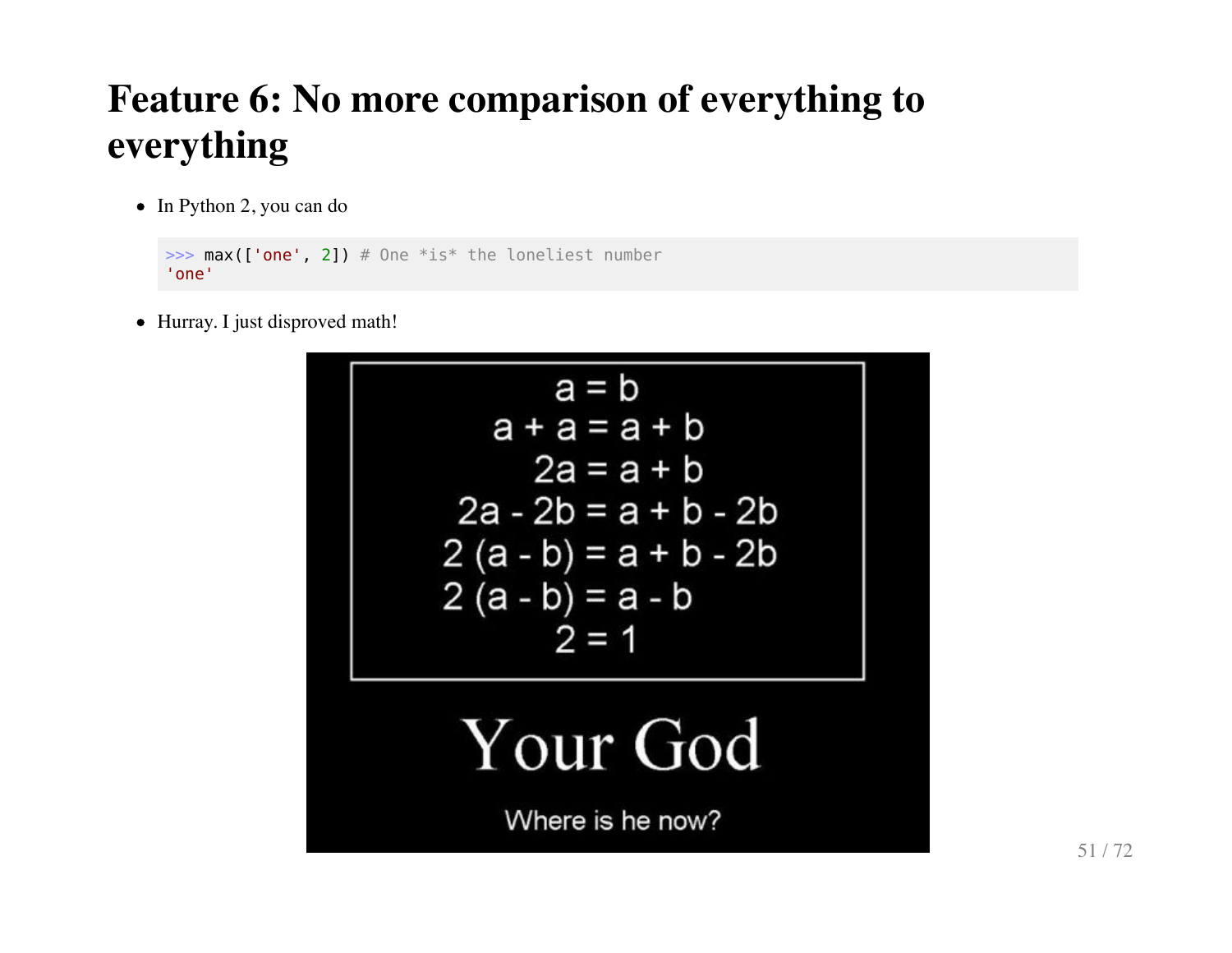It's because in Python 2, you can < compare anything to anything.

>>> 'abc' > 123 **True** >>> **None** > all **False**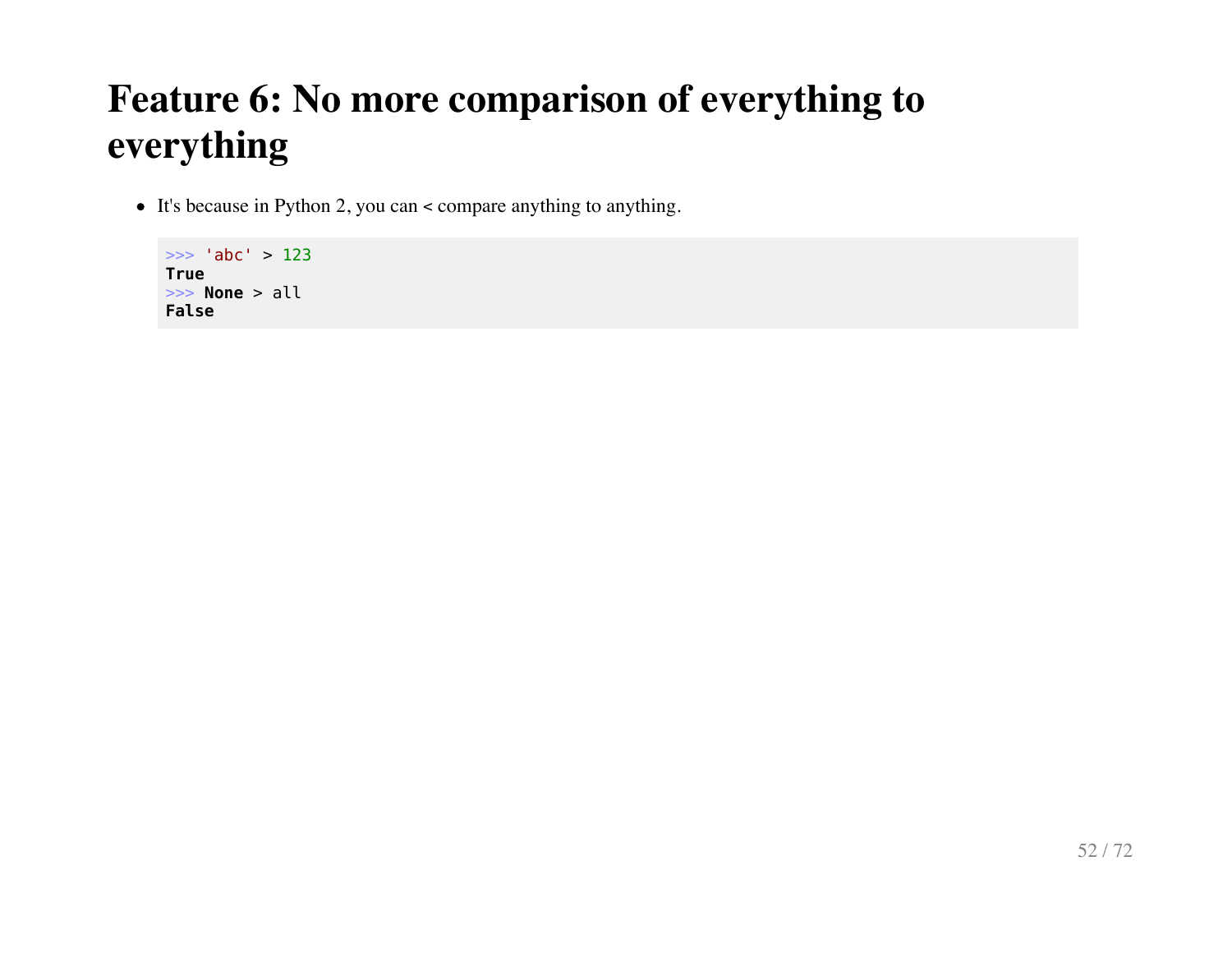It's because in Python 2, you can < compare anything to anything.

```
>>> 'abc' > 123
True
>>> None > all
False
```
 $\bullet$  In Python 3, you can't do this:

```
>>> 'one' > 2
Traceback (most recent call last):
File "<stdin>", line 1, in <module>
TypeError: unorderable types: str() > int()
```
- This avoids subtle bugs, e.g., from not coercing all types from int to str or visa versa.
- Especially when you use > implicitly, like with max or sorted.
- In Python 2:

```
>>> sorted(['1', 2, '3'])
[2, '1', '3']
```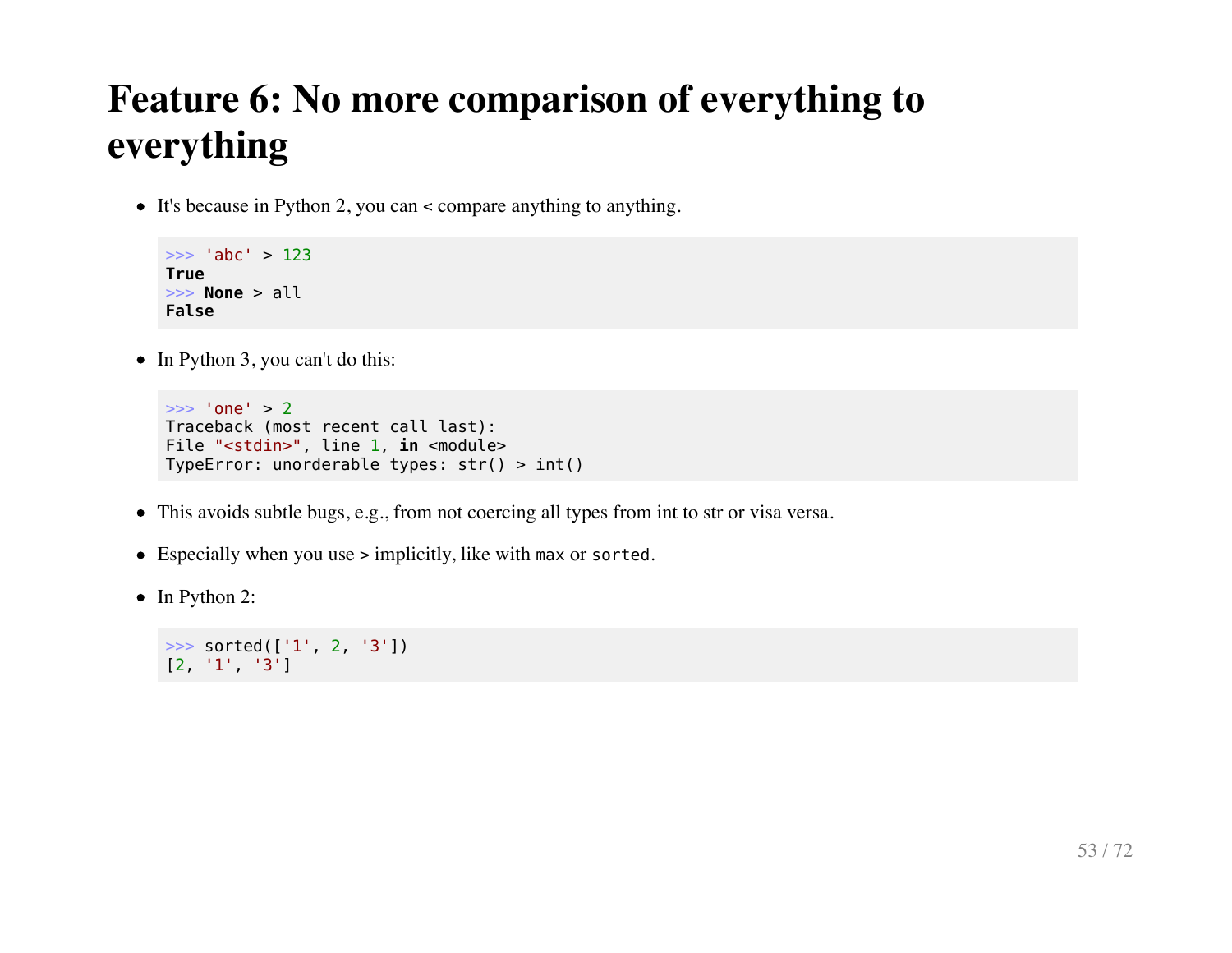# **Feature 7: yield from**

- Pretty great if you use generators
- Instead of writing

**for** i **in** gen(): **yield** i

Just write

**yield from** gen()

Easily refactor generators into subgenerators.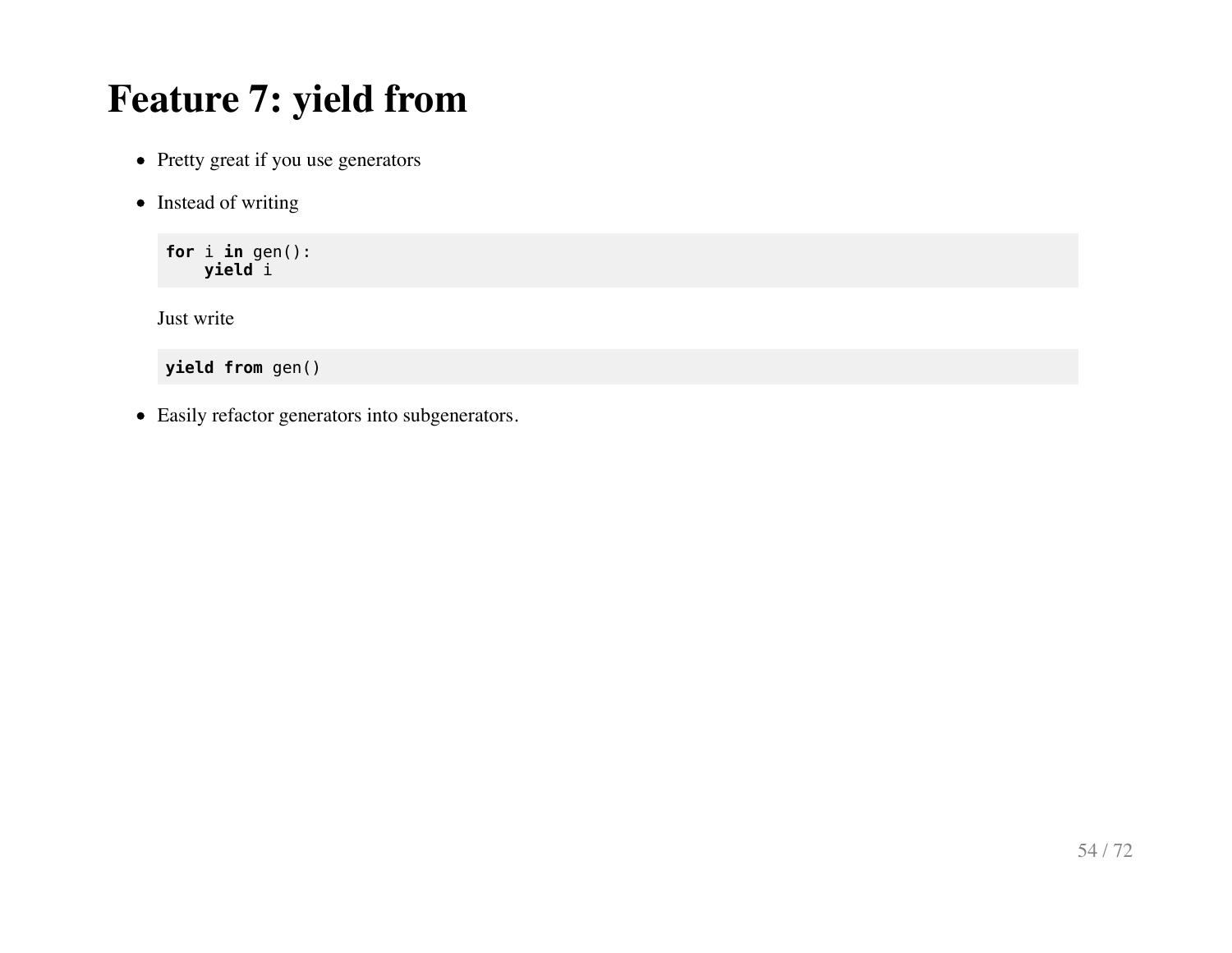# **Feature 7: yield from**

- Makes it easier to turn everything into a generator. See "Feature 5: Everything is an iterator" above for why you should do this.
- $\bullet$  Instead of accumulating a list, just yield or yield from.
- **Bad**

```
def dup(n):
    A = [] for i in range(n):
         A.extend([i, i])
     return A
```
**Good**

```
def dup(n):
     for i in range(n):
         yield i
         yield i
```
#### **Better**

```
def dup(n):
     for i in range(n):
         yield from [i, i]
```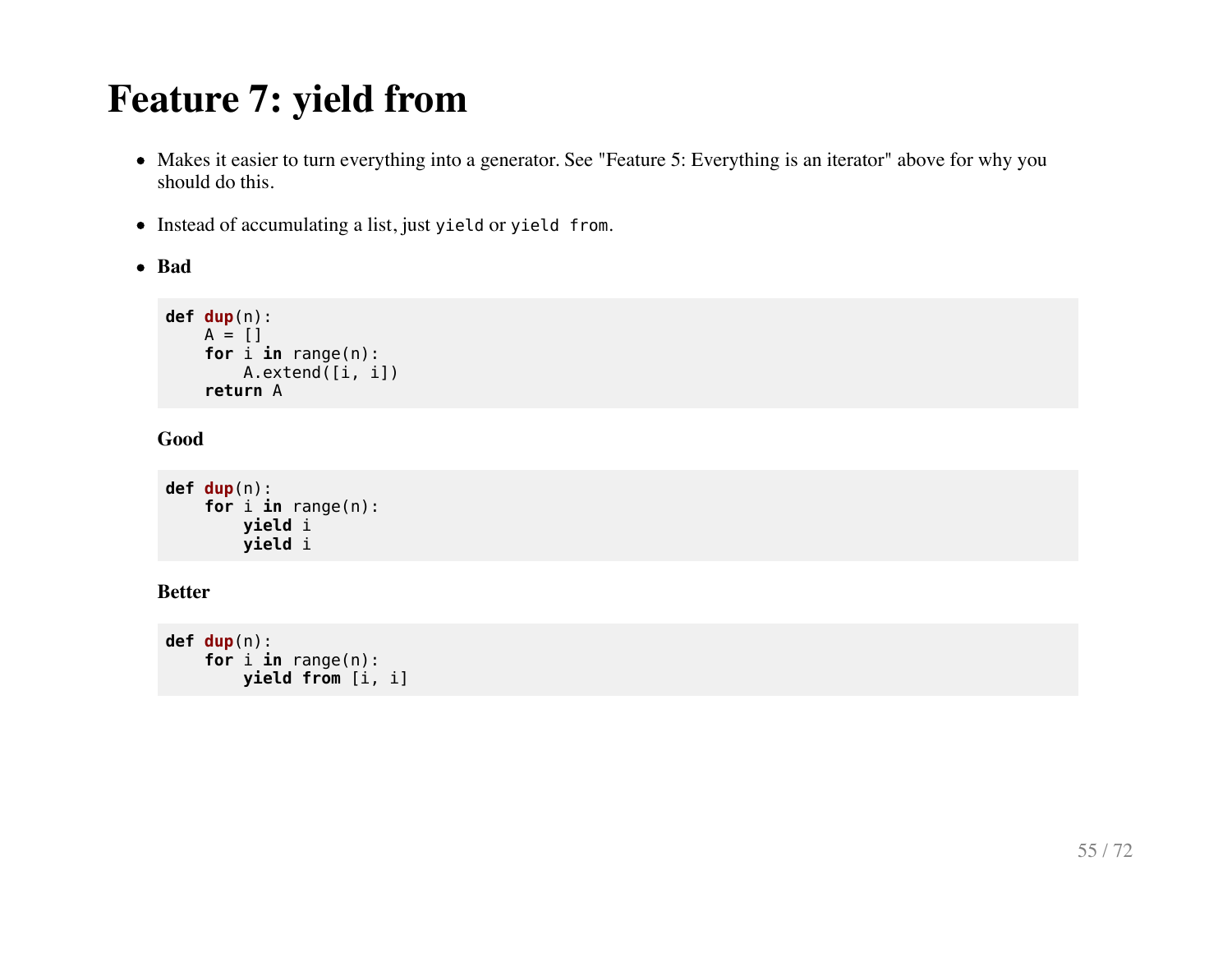# **Feature 7: yield from**

In case you don't know, generators are awesome because:

- Only one value is computed at a time. Low memory impact (see range example above).
- Can break in the middle. Don't have to compute everything just to find out you needed none of it. Compute just what you need. If you often *don't* need it all, you can gain a lot of performance here.
- If you need a list (e.g., for slicing), just call list() on the generator.
- Function state is "saved" between yields.
- This leads to interesting possibilities, à la coroutines...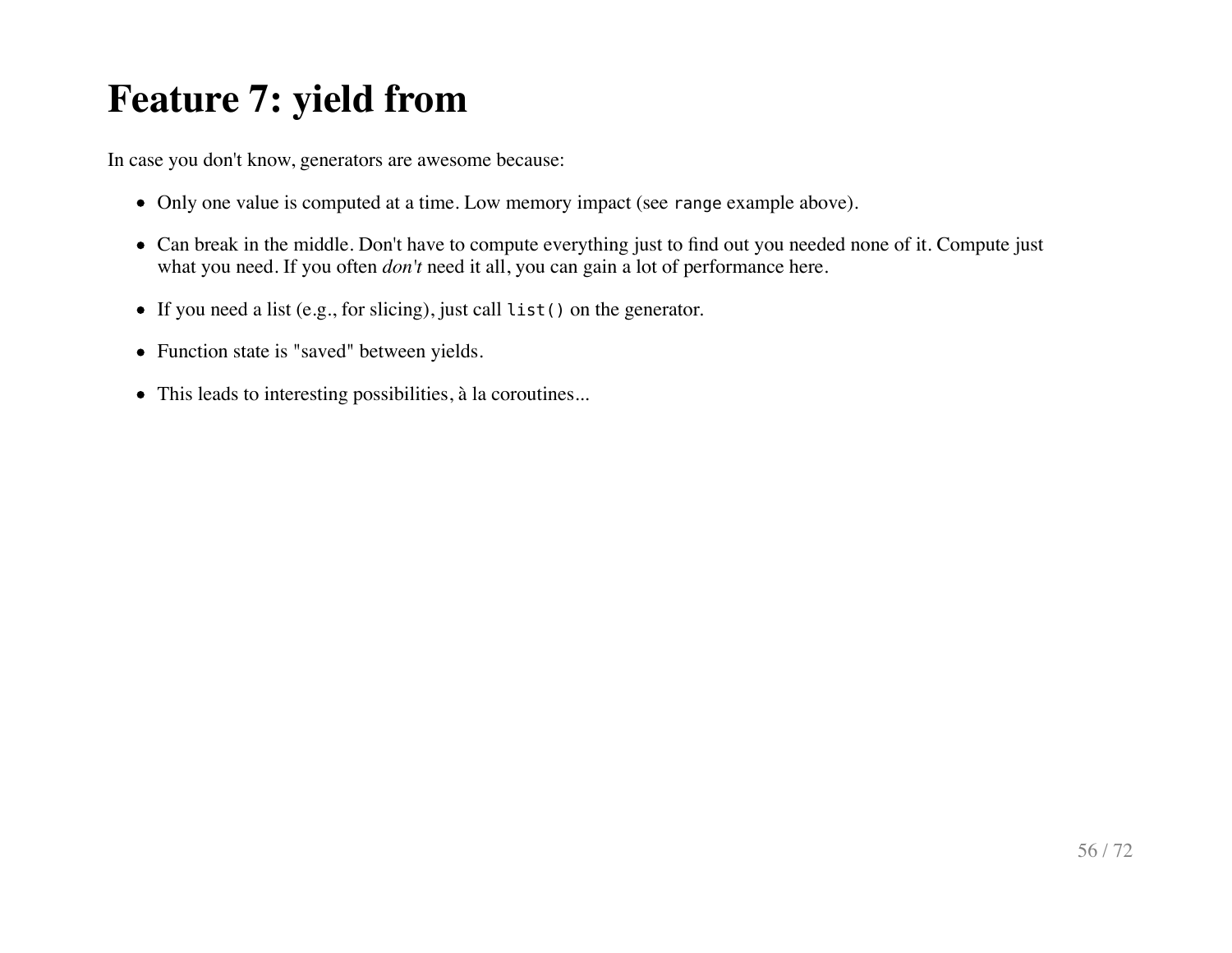### **Feature 8: asyncio**

Uses new coroutine features and saved state of generators to do asynchronous IO.

```
# Taken from Guido's slides from "Tulip: Async I/O for Python 3" by Guido
# van Rossum, at LinkedIn, Mountain View, Jan 23, 2014
@coroutine
def fetch(host, port):
     r,w = yield from open_connection(host,port)
   w.w\text{ rate}(b'GET / HTTP / 1.0\rr\n) while (yield from r.readline()).decode('latin-1').strip():
         pass
     body=yield from r.read()
     return body
@coroutine
def start():
     data = yield from fetch('python.org', 80)
     print(data.decode('utf-8'))
```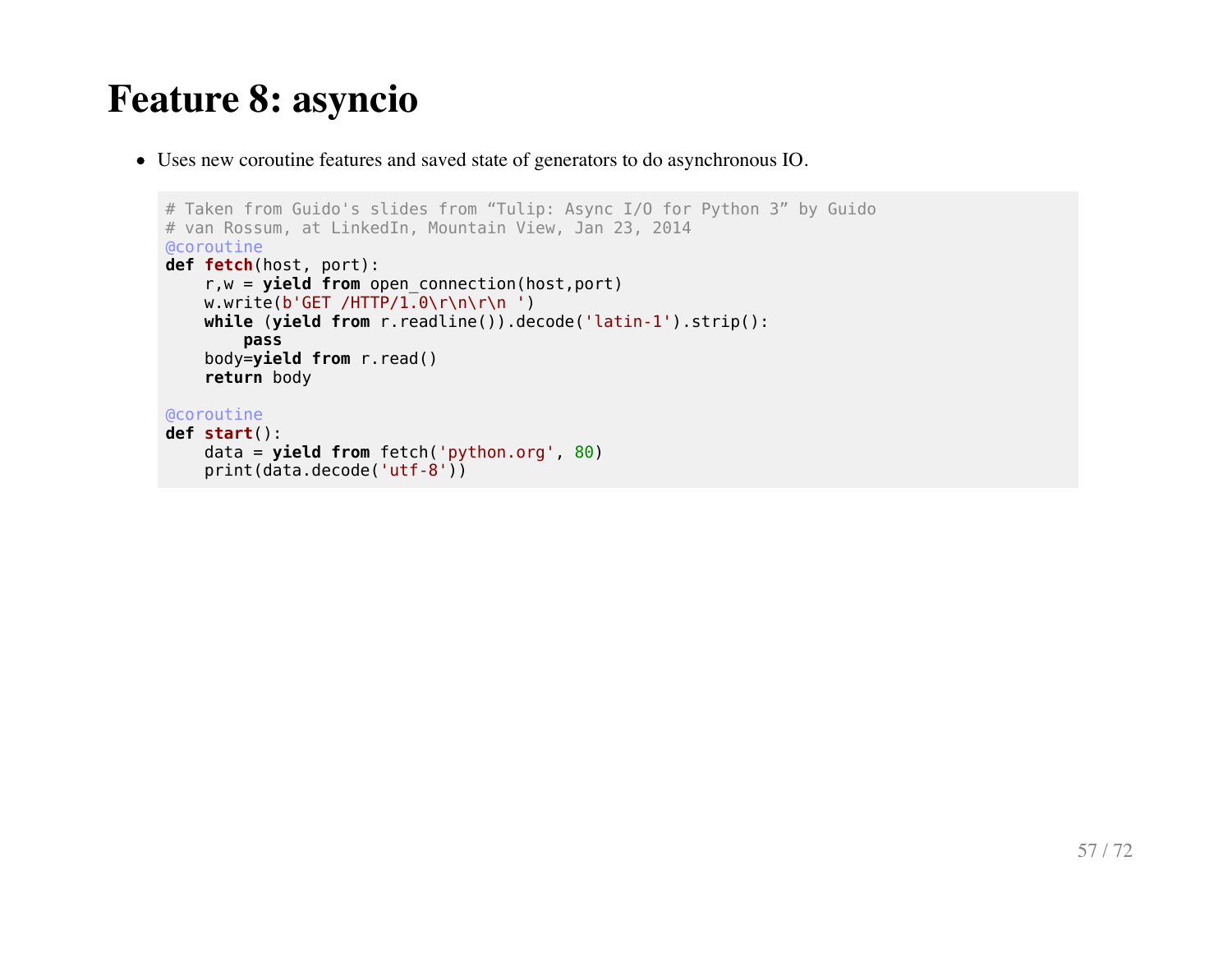### **Feature 8: asyncio**

Uses new coroutine features and saved state of generators to do asynchronous IO.

```
# Taken from Guido's slides from "Tulip: Async I/O for Python 3" by Guido
# van Rossum, at LinkedIn, Mountain View, Jan 23, 2014
@coroutine
def fetch(host, port):
     r,w = yield from open_connection(host,port)
   w.w\text{ rate}(b'GET / HTTP / 1.0\rr\n) while (yield from r.readline()).decode('latin-1').strip():
         pass
     body=yield from r.read()
     return body
@coroutine
def start():
     data = yield from fetch('python.org', 80)
     print(data.decode('utf-8'))
```
• Not going to lie to you. I still don't get this.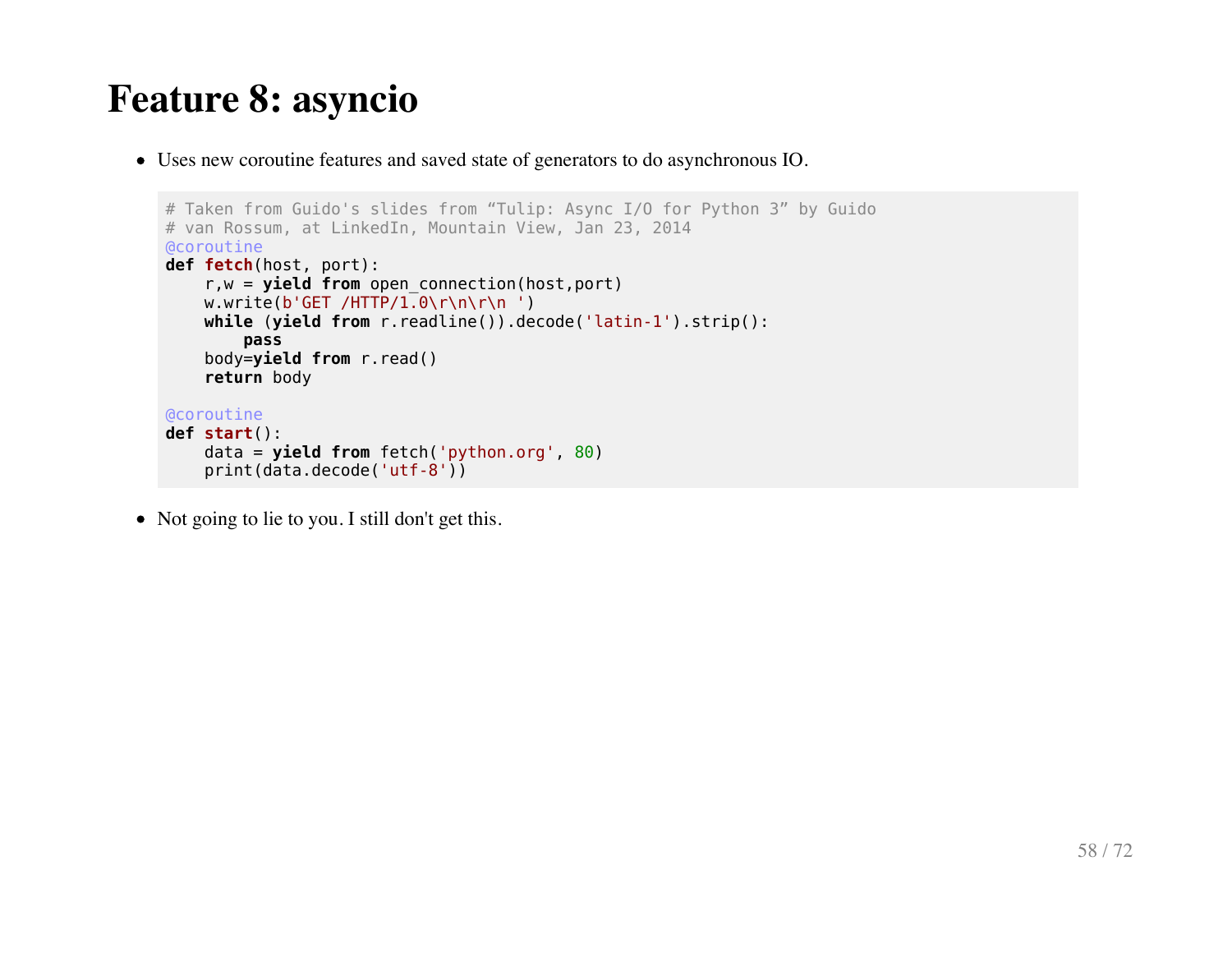### **Feature 8: asyncio**

Uses new coroutine features and saved state of generators to do asynchronous IO.

```
# Taken from Guido's slides from "Tulip: Async I/O for Python 3" by Guido
# van Rossum, at LinkedIn, Mountain View, Jan 23, 2014
@coroutine
def fetch(host, port):
     r,w = yield from open_connection(host,port)
    w.write(b'GET /HTTP/1.0\r\n\r\n ')
     while (yield from r.readline()).decode('latin-1').strip():
         pass
     body=yield from r.read()
     return body
@coroutine
def start():
     data = yield from fetch('python.org', 80)
     print(data.decode('utf-8'))
```
- Not going to lie to you. I still don't get this.
- It's OK, though. Even David Beazley had a hard time with it:

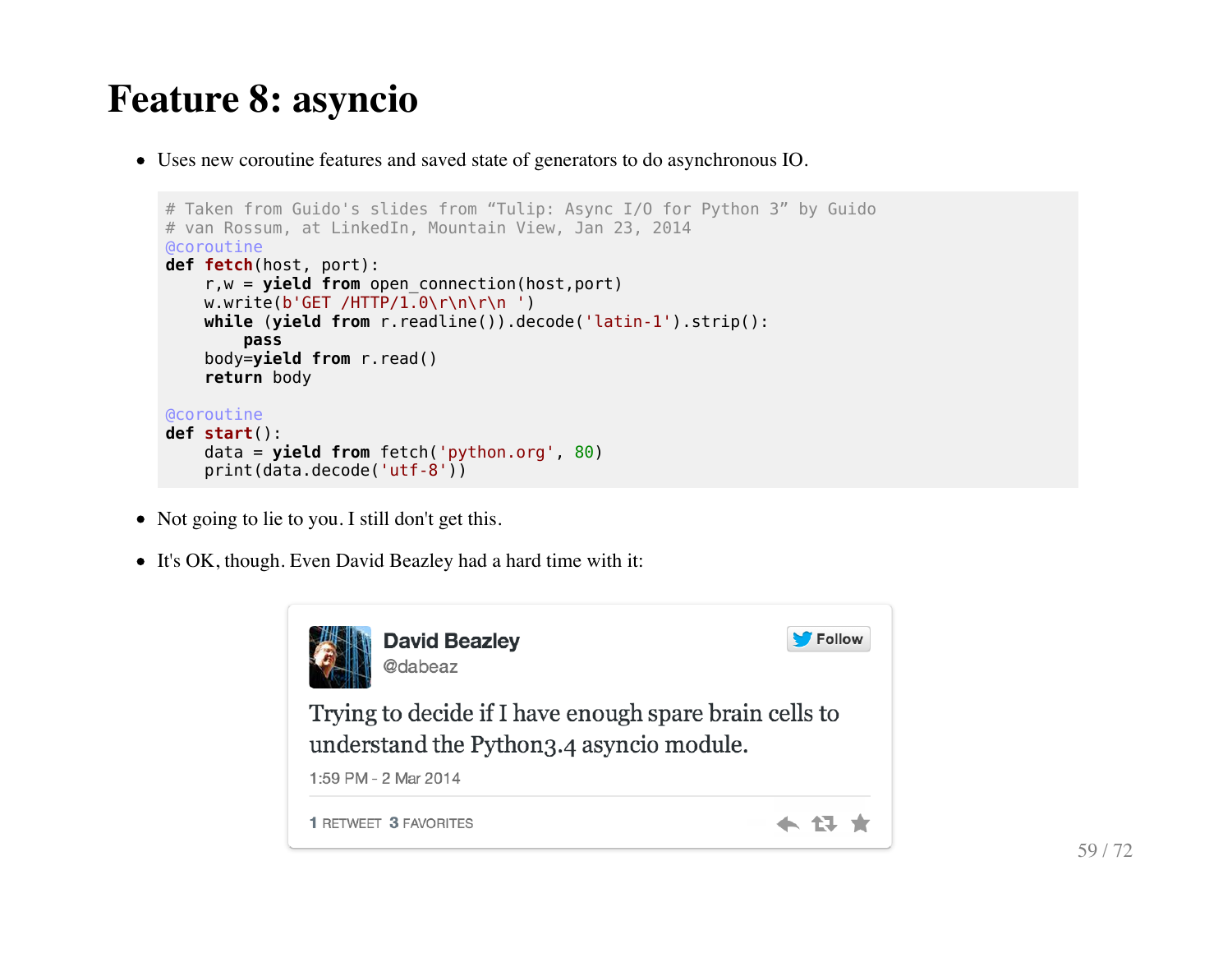#### **faulthandler**

- Display (limited) tracebacks, even when Python dies the hard way.
- Won't work with kill -9, but does work with, e.g., segfaults.

```
import faulthandler
faulthandler.enable()
def killme():
   # Taken from http://nbviewer.ipython.org/github/ipython/ipython/blob/1.x/examples/notebooks/Part%2
     import sys
    from ctypes import CDLL
    # This will crash a Linux or Mac system; equivalent calls can be made on
     # Windows
    dll = 'dylib' if sys.platform == 'darwin' else 'so.6'
   libc = CDLL("libc. %s" % dll)libc.time(-1) # B00M!!killme()
```

```
$python test.py
Fatal Python error: Segmentation fault
Current thread 0x00007fff781b6310:
File "test.py", line 11 in killme
File "test.py", line 13 in <module>
Segmentation fault: 11
```
- Or kill -6 (SIGABRT)
- Can also enable with python -X faulthandler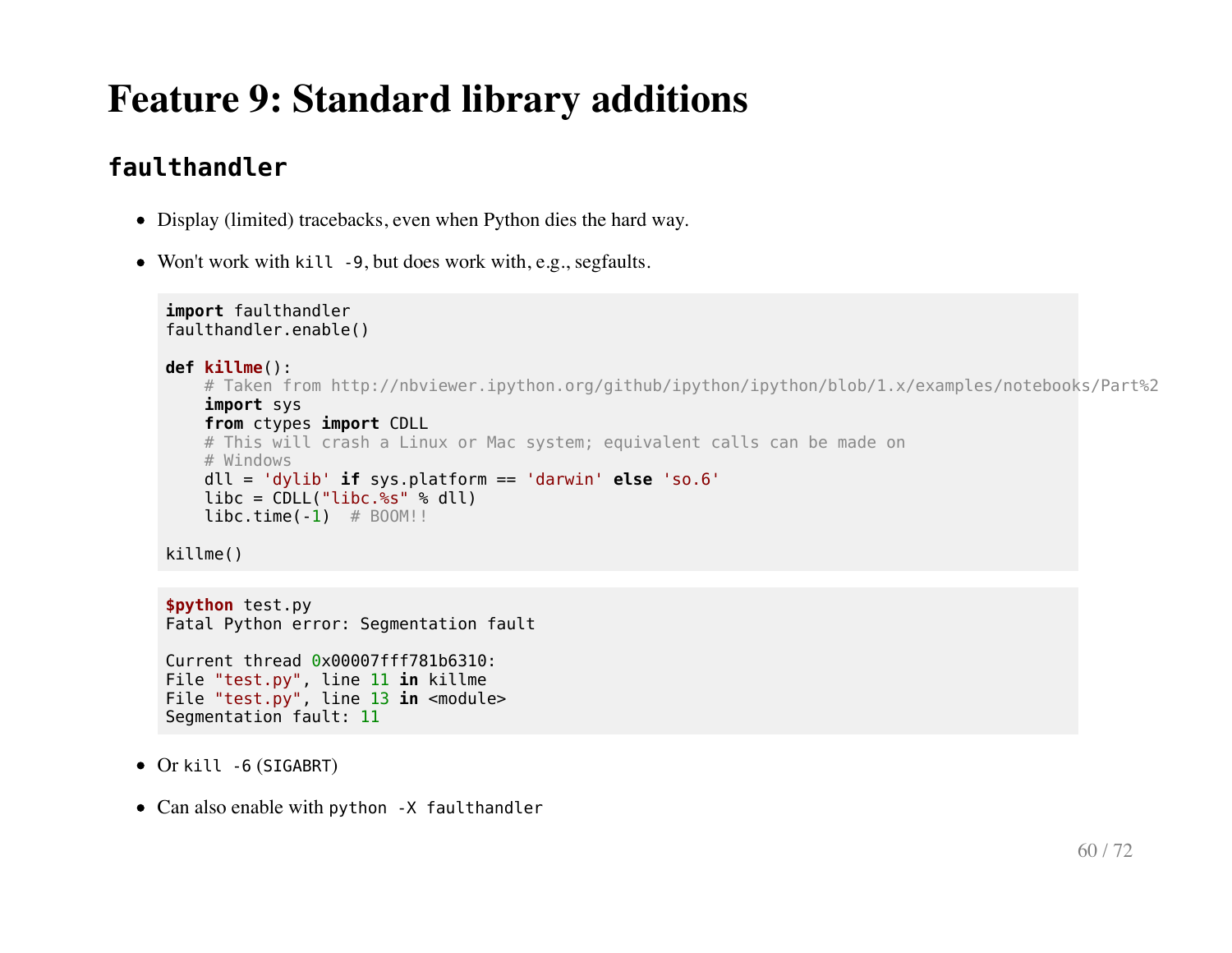#### **ipaddress**

Exactly that. IP addresses.

```
>>> ipaddress.ip_address('192.168.0.1')
IPv4Address('192.168.0.1')
>>> ipaddress.ip_address('2001:db8::')
IPv6Address('2001:db8::')
```
Just another thing you don't want to roll yourself.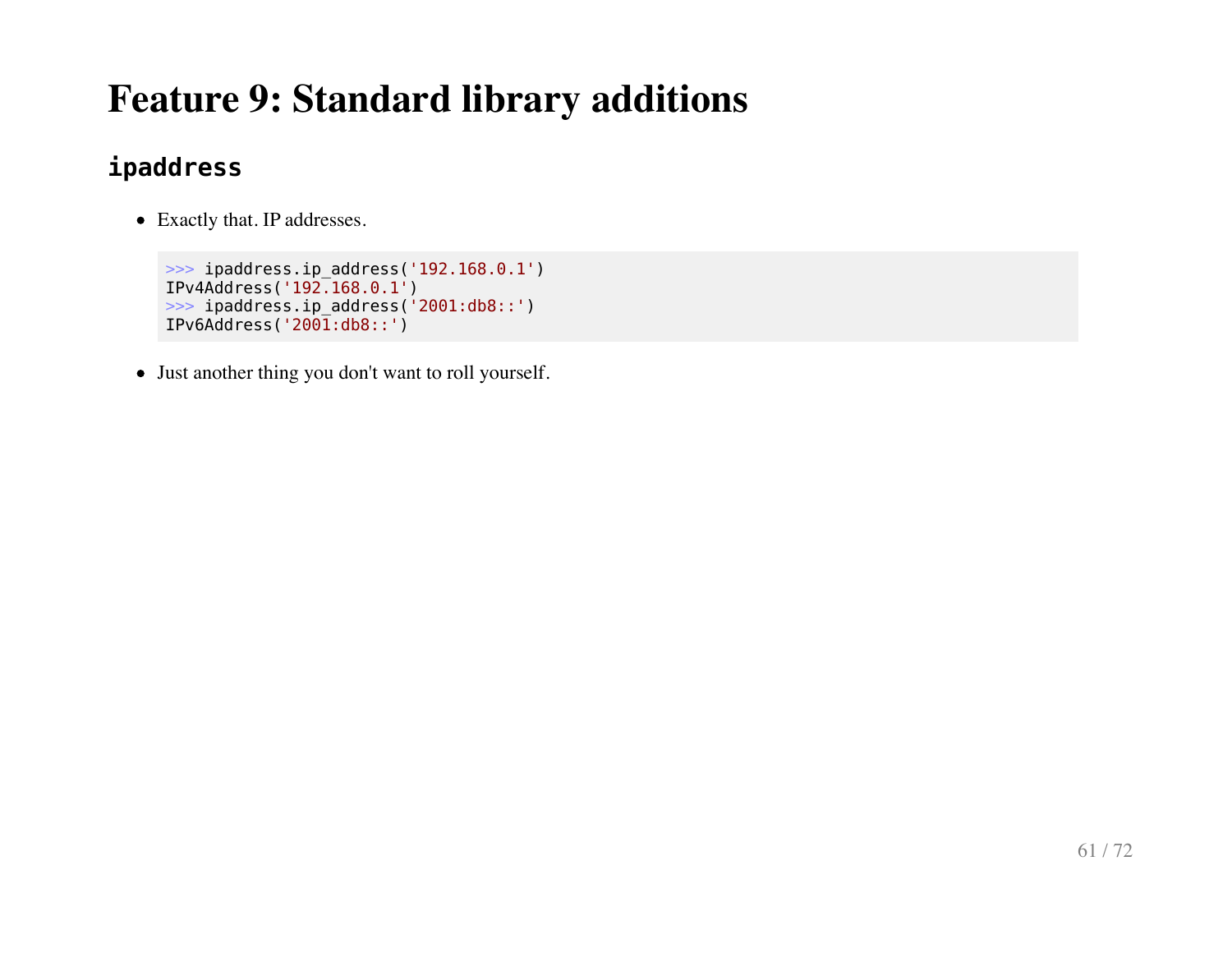#### **functools.lru\_cache**

- A LRU cache decorator for your functions.
- From [docs.](https://docs.python.org/3/whatsnew/3.2.html#functools)

```
@lru_cache(maxsize=32)
def get_pep(num):
     'Retrieve text of a Python Enhancement Proposal'
     resource = 'http://www.python.org/dev/peps/pep-%04d/' % num
     try:
         with urllib.request.urlopen(resource) as s:
             return s.read()
     except urllib.error.HTTPError:
         return 'Not Found'
>>> for n in 8, 290, 308, 320, 8, 218, 320, 279, 289, 320, 9991:
\ldots pep = get_pep(n)
... print(n, len(pep))
>>> get pep.cache info()
CacheInfo(hits=3, misses=8, maxsize=32, currsize=8)
```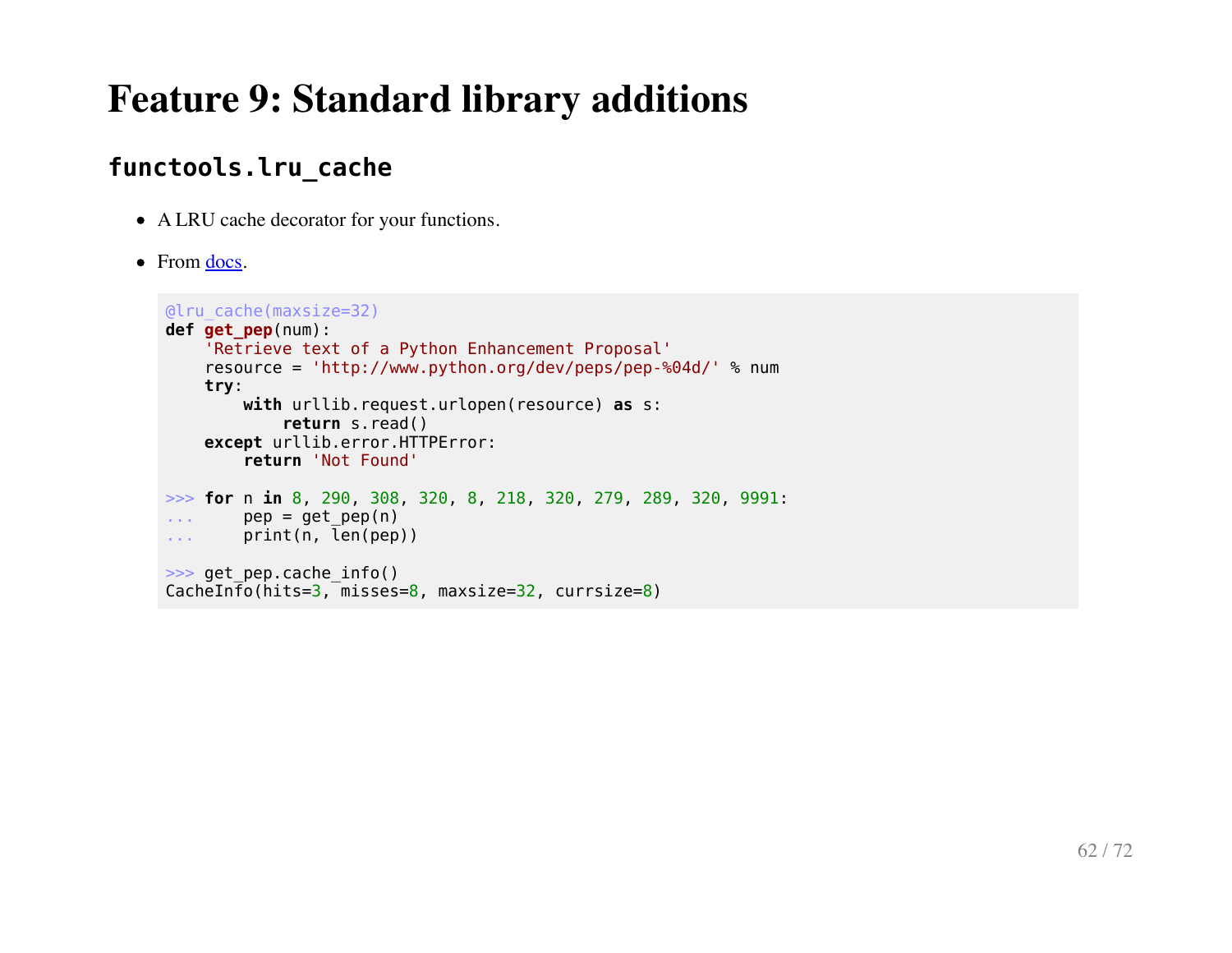#### **enum**

- Finally, an enumerated type in the standard library.
- Python 3.4 only.

```
>>> from enum import Enum
>>> class Color(Enum):
\ldots red = 1
\ldots green = 2
\ldots blue = 3
...
```
Uses some magic that is only possible in Python 3 (due to metaclass changes):

```
>>> class Shape(Enum):
\ldots square = 2
\ldots square = 3
...
Traceback (most recent call last):
...
TypeError: Attempted to reuse key: 'square'
```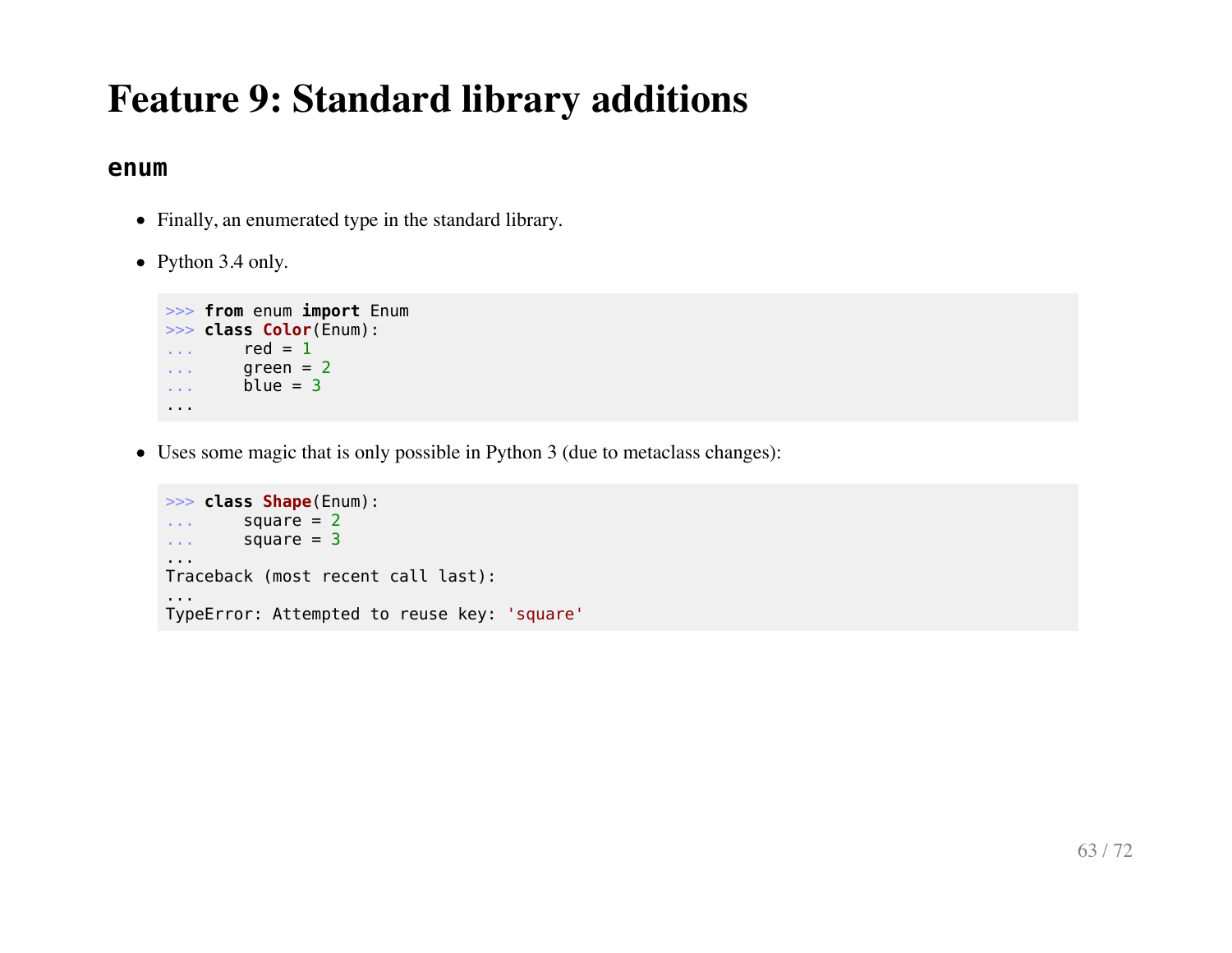# **Feature 10: Fun**

#### **Unicode variable names**

>>> résumé = "knows Python"  $\Rightarrow$   $\pi$  = math.pi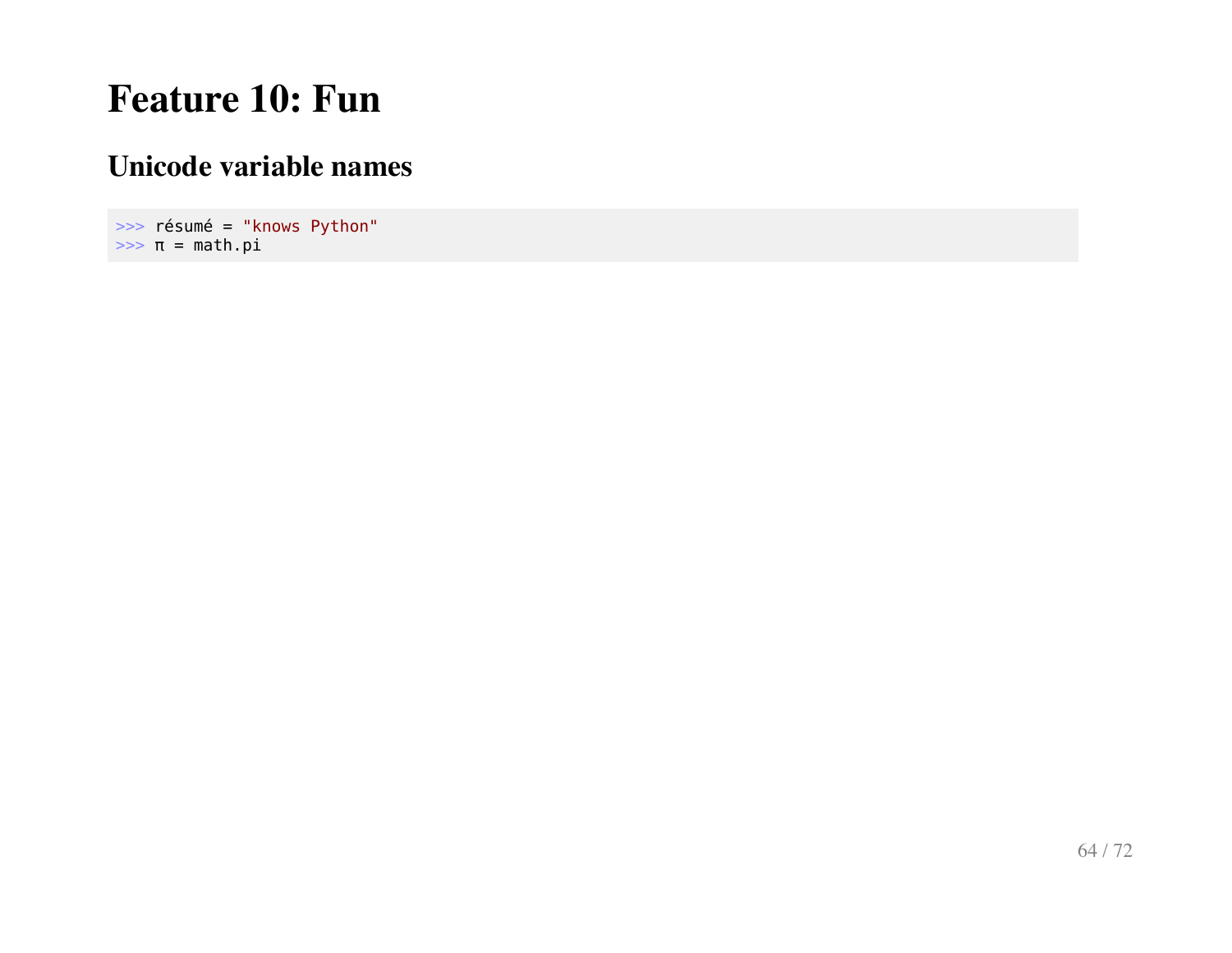# **Feature 10: Fun**

#### **Unicode variable names**

```
>>> résumé = "knows Python"
>> π = math.pi
```
- Sorry, letter-like characters only.
- $\bullet$   $\bullet$   $\bullet$   $\bullet$  "beer" does not work.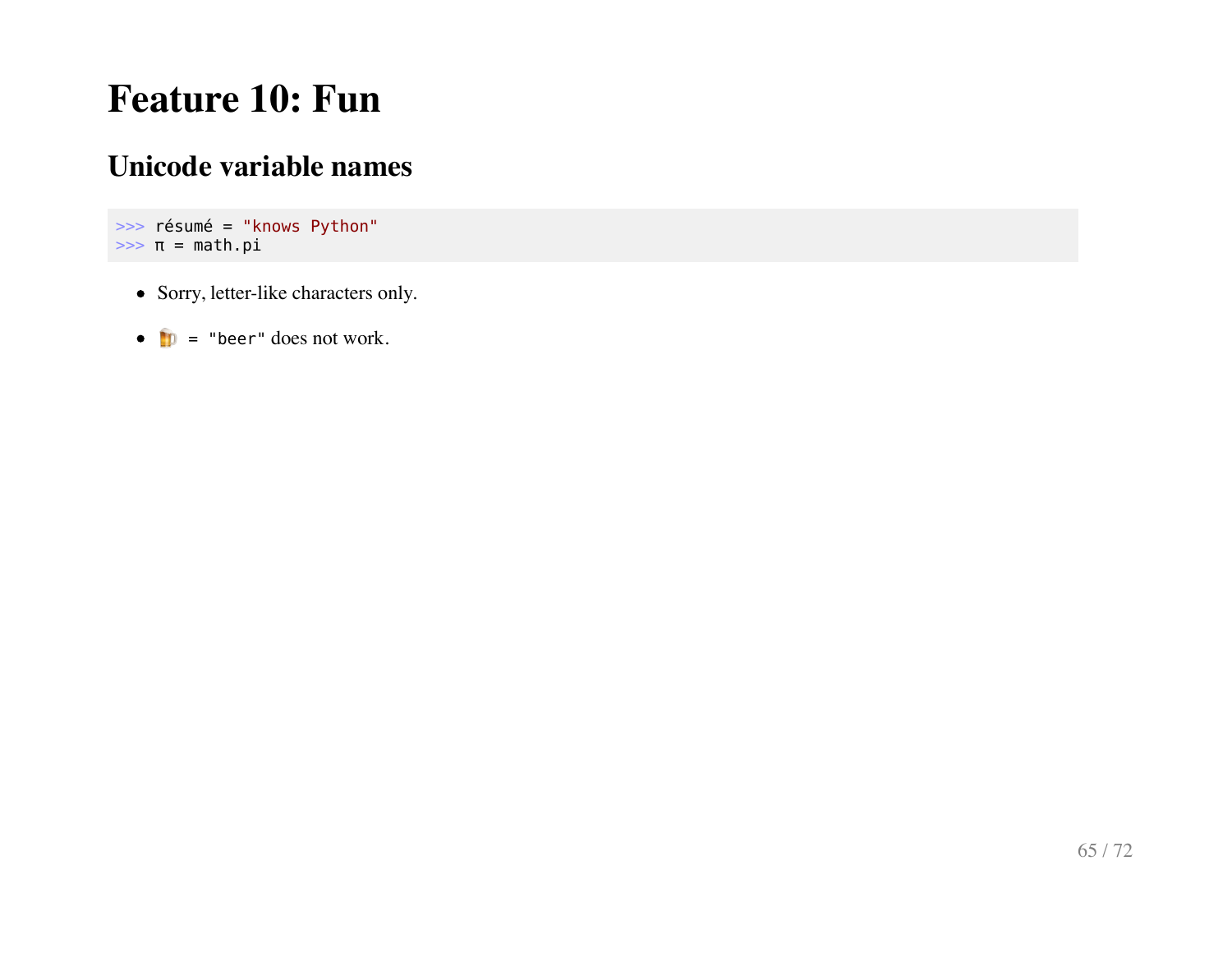## **Feature 10: Fun**

#### **Unicode variable names**

```
>>> résumé = "knows Python"
>> π = math.pi
```
- Sorry, letter-like characters only.
- $\bullet$   $\bullet$   $\bullet$   $\bullet$  "beer" does not work.

#### **Function annotations**

```
def f(a: stuff, b: stuff = 2) -> result:
     ...
```
- Annotations can be arbitrary Python objects.
- Python doesn't do anything with the annotations other than put them in an \_annotations \_dictionary.

```
>>> def f(x: int) -> float:
... pass
...
>>> f. annotations
{'return': <class 'float'>, 'x': <class 'int'>}
```
- But it leaves open the possibility for library authors to do fun things.
- Example, IPython 2.0 widgets.
- Run IPython notebook (in Python 3) from IPython git checkout and open <http://127.0.0.1:8888/notebooks/examples/Interactive%20Widgets/Image%20Processing.ipynb> 66 / 72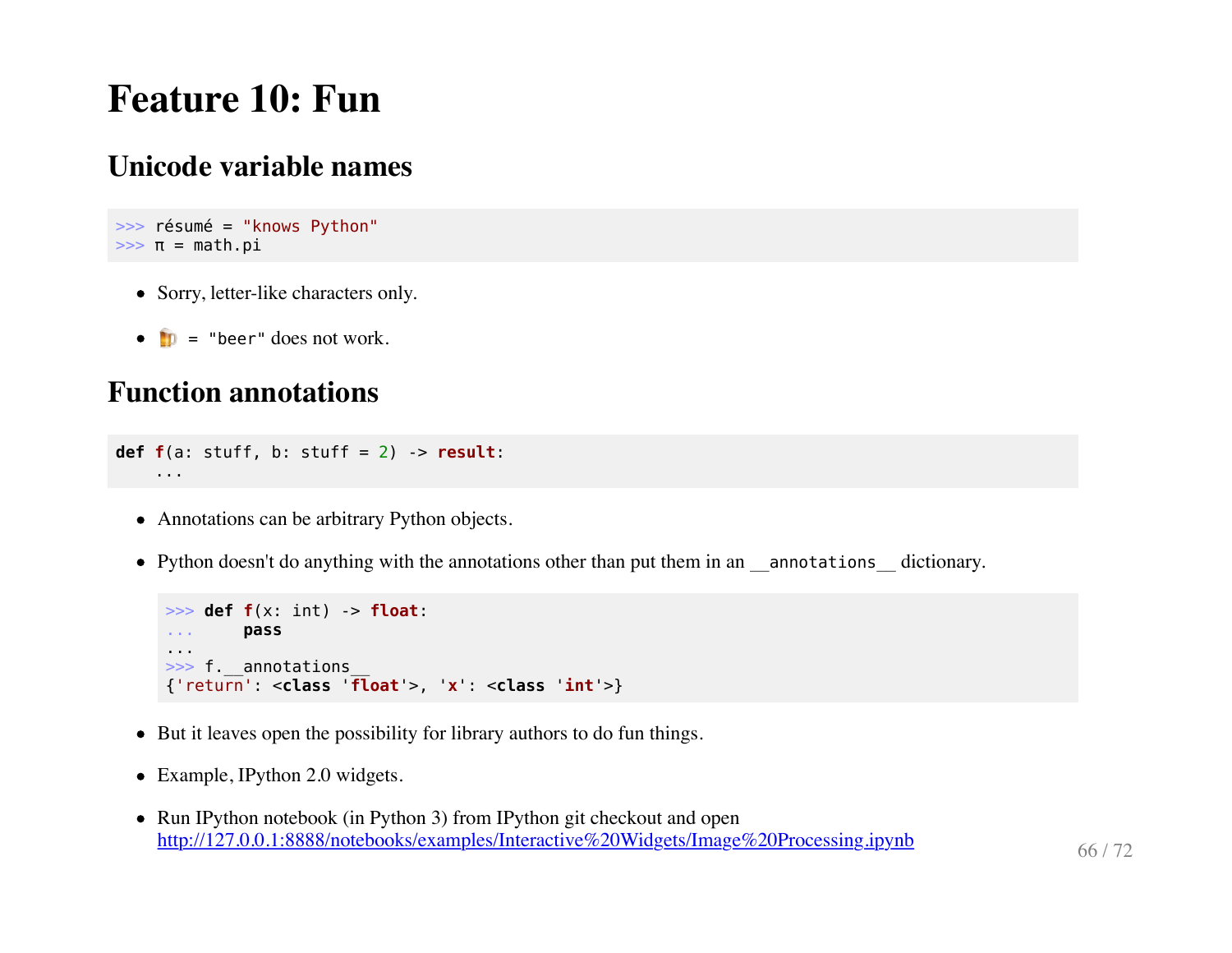# **Feature 11: Unicode and bytes**

- In Python 2, str acts like bytes of data.
- There is also unicode type to represent Unicode strings.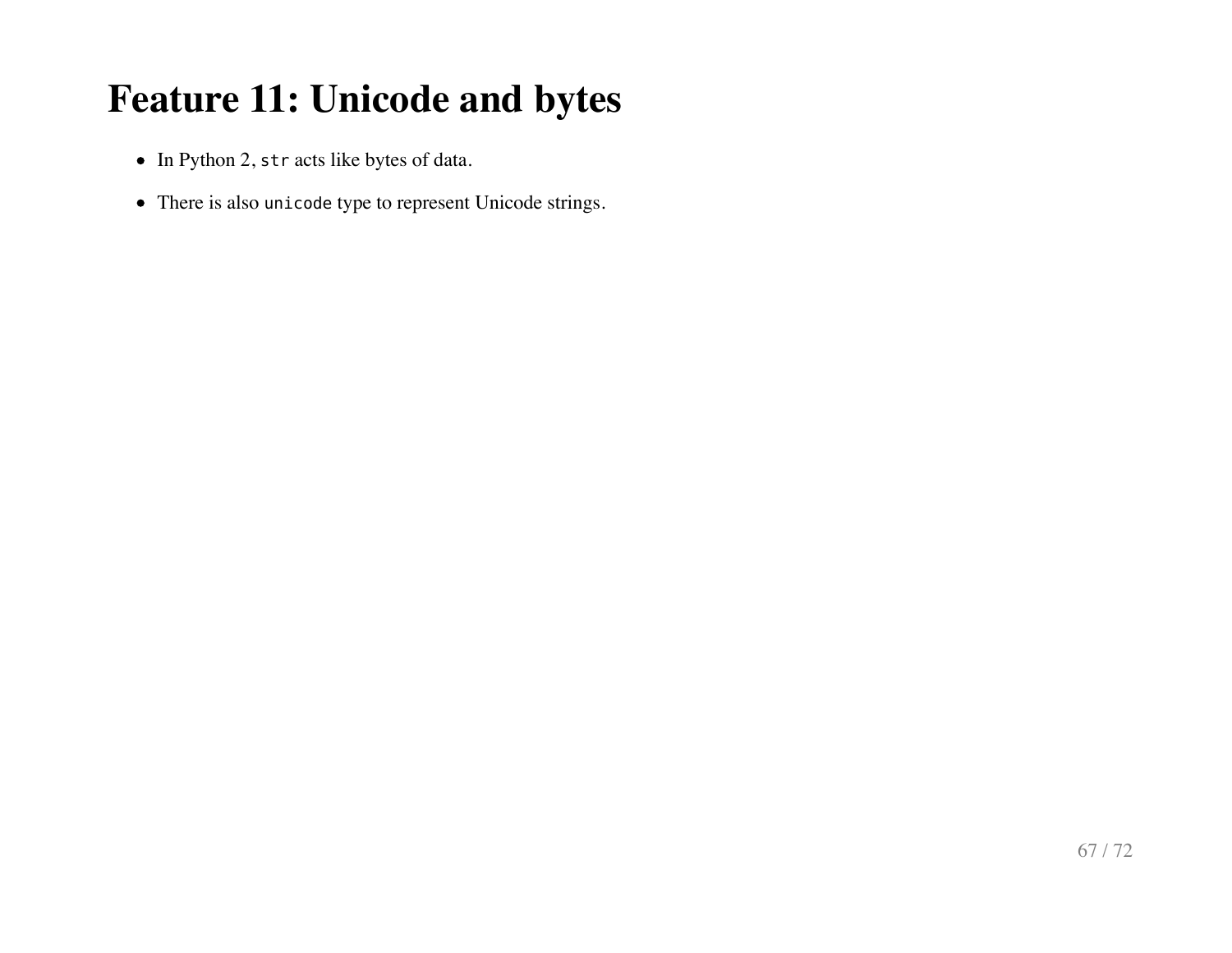# **Feature 11: Unicode and bytes**

- In Python 2, str acts like bytes of data.
- There is also unicode type to represent Unicode strings.
- In Python 3, str is a *string*.
- bytes are bytes.
- There is no unicode. str strings are Unicode.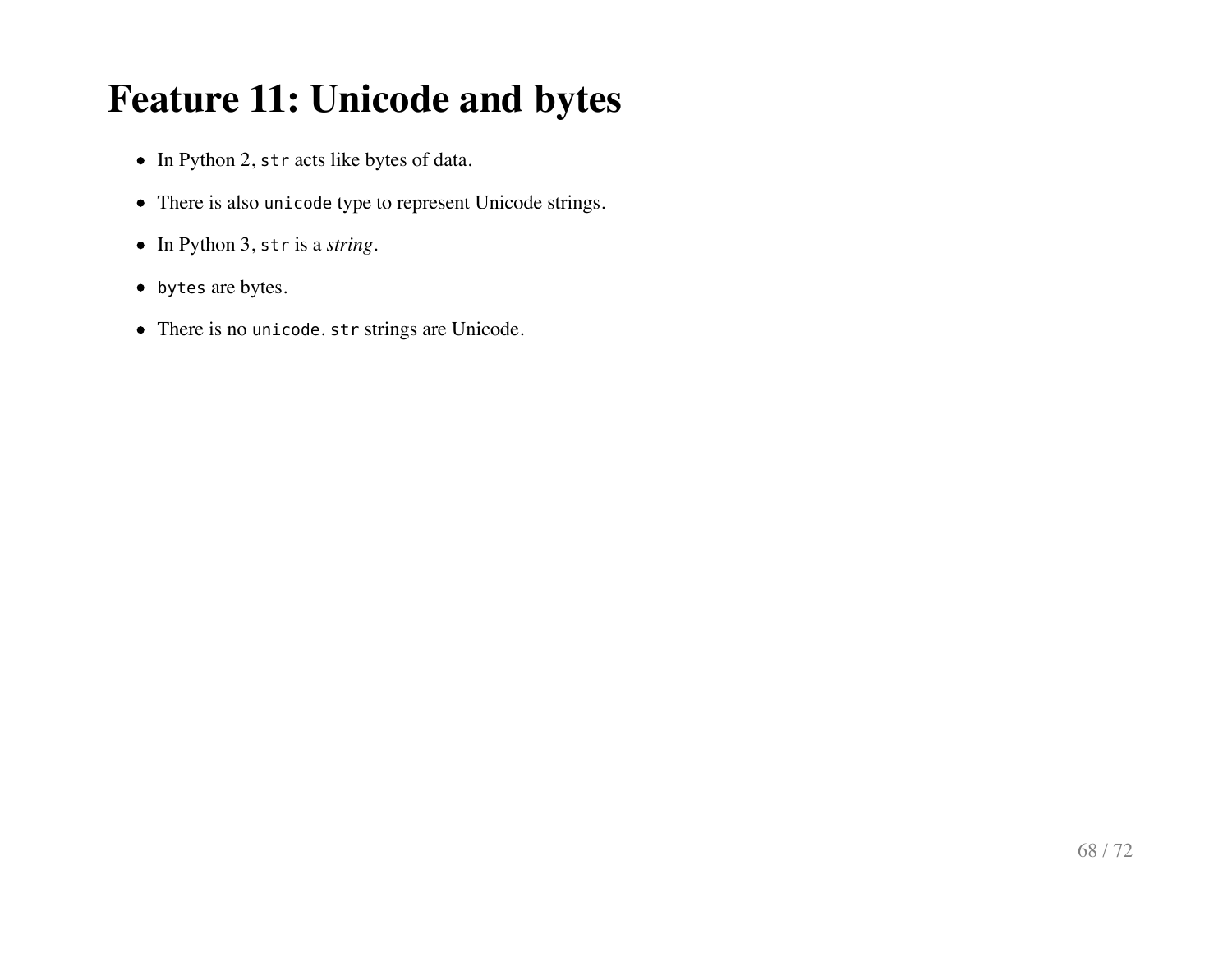# **Feature 12: Matrix Multiplication**

In Python 3.5, you are able to replace

```
>>> a = np.array([1, 0], [0, 1])
\Rightarrow b = np.array([14, 1], [2, 2])
\gg np.dot(a, b)
array([1, 1],[2, 2]])
```
with

```
>>> a = np.array([1, 0], [0, 1])
\Rightarrow b = np.array([4, 1], [2, 2]])
 >>> a @ b
array([1, 1], [2, 2]])
```
• Any object can override matmul to use @.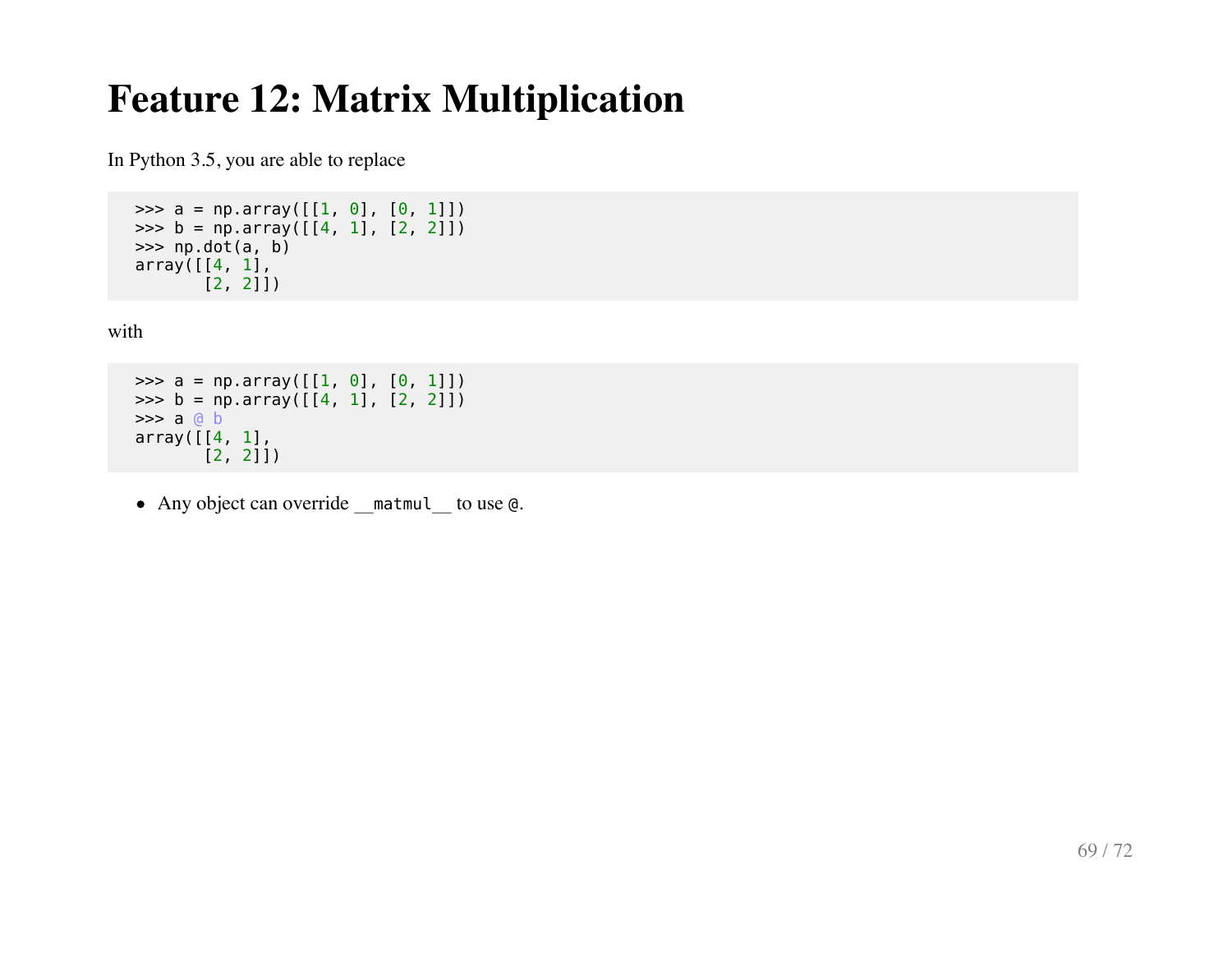### **Feature 13: Pathlib**

• In Python 2, path handling is verbose

```
import os
directory = "/etc"
filepath = os.path.join(directory, "test_file.txt")
if os.path.exists(filepath):
     stuff
```
 $\bullet$  In Python 3, it is much more simpler

```
from pathlib import Path
\text{directory} = \text{Path}('/\text{etc}')filepath = directory / 'test_file.txt'if filepath.exists():
     stuff
```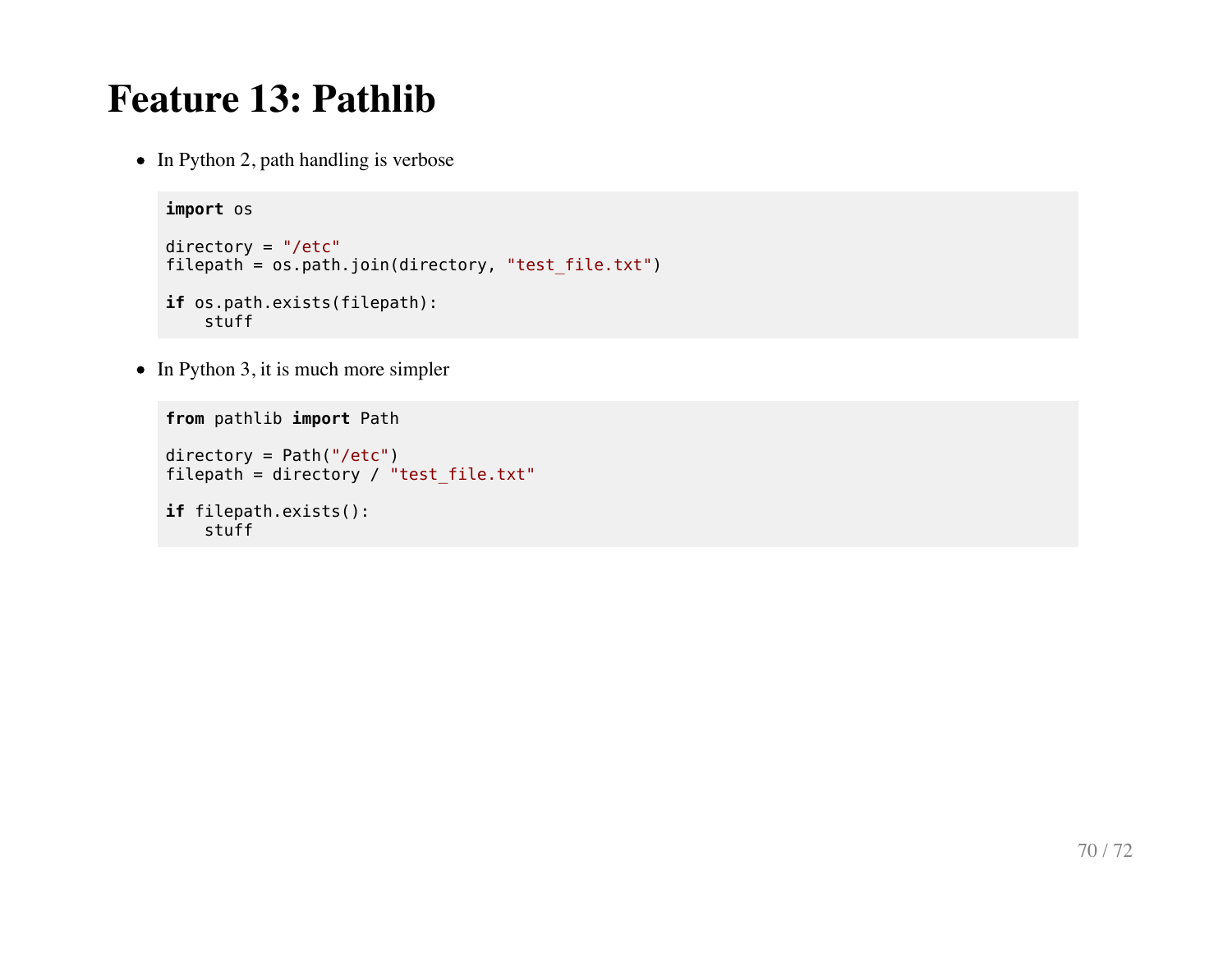# **Discuss**